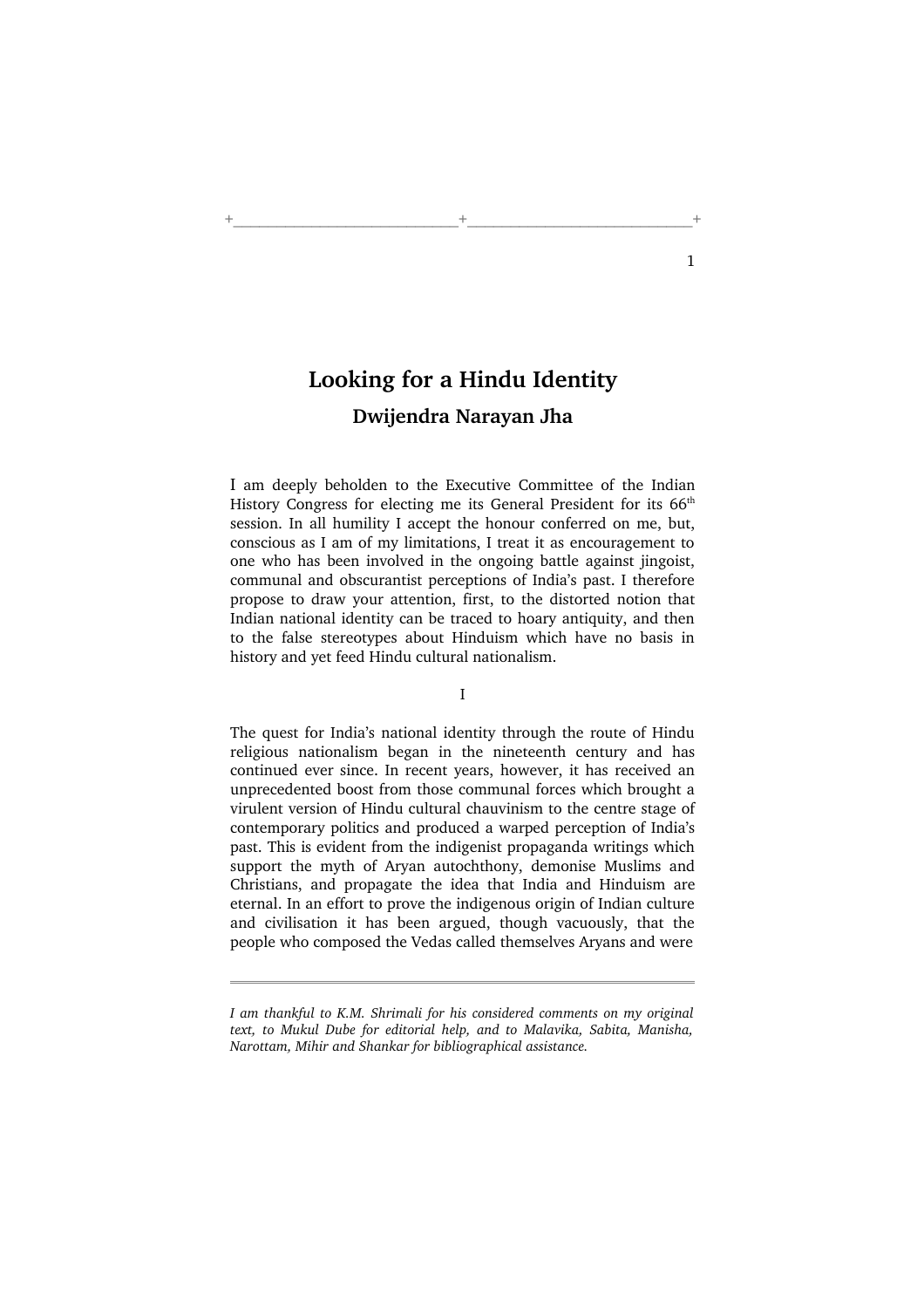the original inhabitants of India. $<sup>1</sup>$  They are further described as the</sup> authors of the Harappan civilisation, which the xenophobes and communalists insist on rechristening after the Vedic Saraswatī. Such views have received strong support from archaeologists whose writings abound in paralogisms; $^2$  and from their followers, whose works are dotted with fakes and frauds, a notable instance being the attempt to convert a Harappan "unicorn bull" into a Vedic horse so as to push the clock back on the date of the Vedas and thereby identify the Vedic people with the authors of the Harappan civilisation.<sup>3</sup> This obsession with pushing back the chronology of Indian cultural traits and with denying the elements of change in them<sup>4</sup> has taken the form of a frenzied hunt for antiquity. We see a stubborn determination to "prove" that the Indian ("Hindu" is no different in

+\_\_\_\_\_\_\_\_\_\_\_\_\_\_\_\_\_\_\_\_\_\_\_\_\_\_+\_\_\_\_\_\_\_\_\_\_\_\_\_\_\_\_\_\_\_\_\_\_\_\_\_\_+

2 S.P. Gupta, The Indus-Saraswati Civilization: Origins, Problems and Issues, Delhi, 1996, p.142; B.B. Lal, "Rigvedic Aryans: The Debate Must Go On", East and West, vol.48, nos.3–4 (December 1998), pp.439–48. For a rebuttal of Lal, see Ram Sharan Sharma, "Identity of the Indus Culture", East and West, vol.49, nos.1–4 (December 1999), pp.35–45; Irfan Habib, "Imagining River Saraswati—A Defence of Commonsense", Proceedings, Indian History Congress,  $61<sup>st</sup>$  session, Kolkata, 2001, pp.65–92.

3 For an assessment of the "evidence" of the horse in the Harappan context, see R.S. Sharma, Looking for the Aryans, Hyderabad, 1994, pp.14– 34; idem, Advent of the Aryans in India, Delhi, 1999, pp.12–21; Asko Parpola, Deciphering the Indus Script, Cambridge, 1994, pp.155–9. For the debate centring on the forged evidence of the horse, see Michael Witzel and Steve Farmer, "Horseplay at Harappa: The Indus Valley Decipherment Hoax", Frontline, 13 October and 24 November 2000.

4 For detailed comments on the views of Lal and his followers, see Sudeshna Guha, op. cit., pp.399–426. In keeping with his indigenist approach, B.B. Lal speaks of the resemblance between the graffiti on megalithic and chalcolithic pottery on the one hand and Harappan script characters and Brāhmī letters on the other, in "From the Megalithic to the Harappa: Tracing Back the Graffiti on the Pottery", Ancient India, 16 (1960), pp.4–24). More recently he has made a tongue-in-cheek endorsement of the view that the Harappan script was the precursor of the later Brāhmī (The Saraswatī Flows On, Delhi, 2002, pp.132–5), though not long ago he was of the view that the Harappan script was read from right to left. The most recent view, however, is that the Harappans may not have been a literate people at all (Steve Farmer and Michael Witzel, "The Collapse of the Indus-Script Thesis: The Myth of a Literate Harappan Civilization", Electronic Journal of Vedic Studies, vol.11, no.2 (2004), pp.19–57.

<sup>1</sup> N. Prinja, Explaining Hindu Dharma: A Guide for Teachers, Norfolk, 1996, p.10, cited in Sudeshna Guha, "Negotiating Evidence: History, Archaeology and the Indus Civilisation", Modern Asian Studies, vol.39, no.2 (2005), p.399.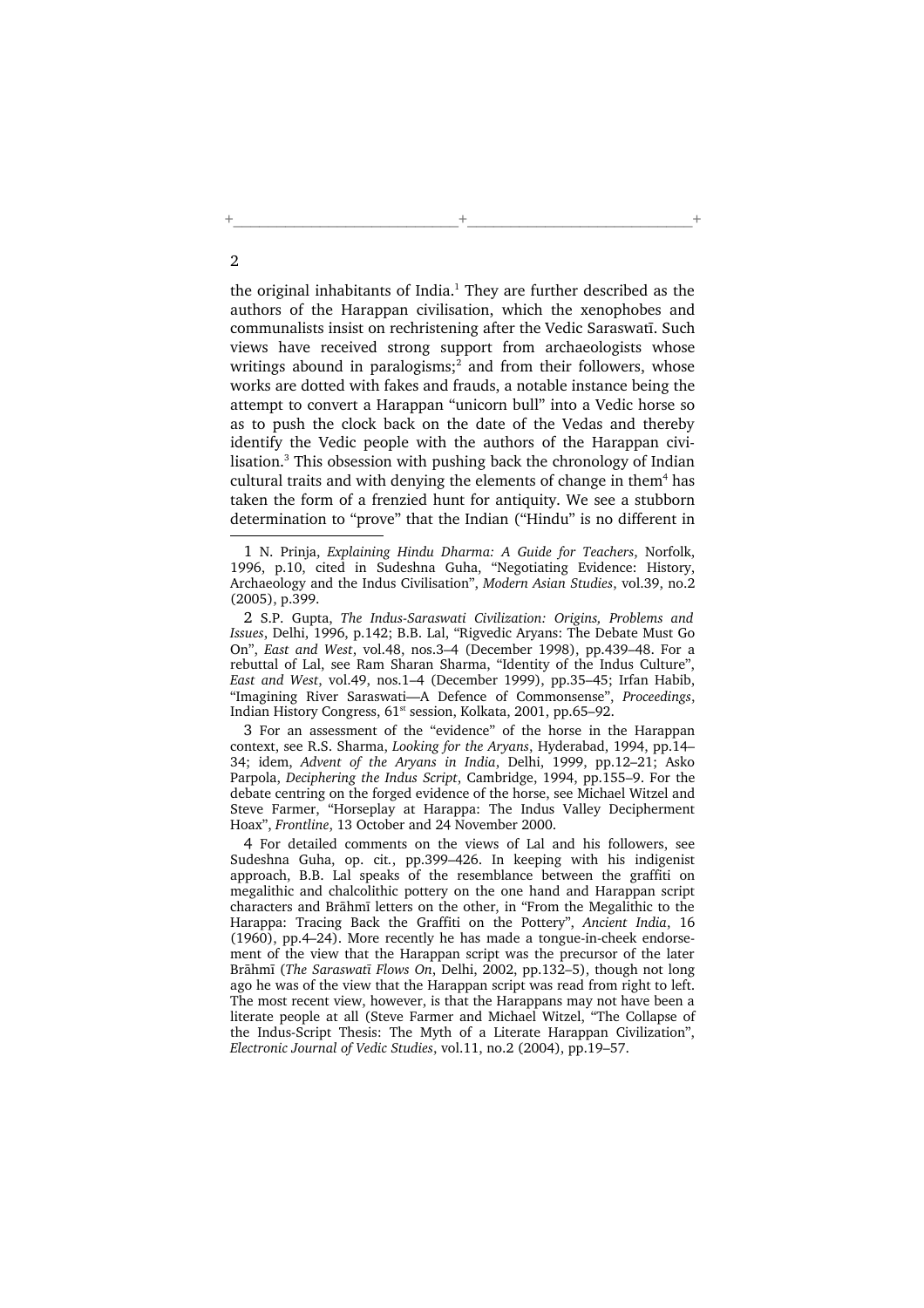the communal lexicon!) civilisation is older than all others and was therefore free from any possible contamination in its early formative phase.

+\_\_\_\_\_\_\_\_\_\_\_\_\_\_\_\_\_\_\_\_\_\_\_\_\_\_+\_\_\_\_\_\_\_\_\_\_\_\_\_\_\_\_\_\_\_\_\_\_\_\_\_\_+

In this historiographical format India, i.e., Bhārata, is timeless. The first man was born here. Its people were the authors of the first human civilisation, the Vedic, which is the same as the Indus-Saraswatī. The authors of this civilisation had reached the highest peak of achievement in both the arts and the sciences, and they were conscious of belonging to the Indian nation, which has existed eternally. This obsession with the antiquity of the Indian identity, civilisation and nationalism has justifiably prompted several scholars, in recent years, to study and analyse the development of the idea of India.<sup>5</sup> Most of them have rightly argued that India as a country evolved over a long period, that the formation of its identity had much to do with the perceptions of the people who migrated into the subcontinent at different times, and that Indian nationalism developed mostly as a response to Western imperialism. But not all of them have succeeded in rising above the tendency to trace Indian national identity back to ancient times. For instance, a respected historian of ancient India tells us that "the inhabitants of the subcontinent were considered by the Purānic authors as forming a nation" and "could be called by a common name—Bhāratī".<sup>6</sup> Assertions like this are very close to the Hindu jingoism which attributes all major modern cultural, scientific and political developments, including the idea of nationalism, to the ancient Indians. Although their detailed refutation may amount to a rechauffe of what has already been written on the historical development of the idea of India, I propose to argue against the fantastic antiquity assigned to Bhārata and Hinduism, as well as against the historically invalid stereotypes about the latter, and thus to show the hollowness of the ideas which have been the staple diet of the monster of Hindu cultural nationalism in recent years.

<sup>5</sup> B.N. Mukherjee, Nationhood and Statehood in India: A Historical Survey, New Delhi, 2001; Irfan Habib, "The Envisioning of a Nation: A Defence of the Idea of India", Social Scientist, vol.27, nos.9–10 (1999), pp.18–29; idem, ed., India: Studies in the History of an Idea, Delhi, 2005; Rajat Kanta Ray, The Felt Community: Commonality and Mentality before the Emergence of Indian Nationalism, New Delhi, 2004; Manu Goswami, Producing India, Delhi, 2004.

<sup>6</sup> B.N. Mukherjee, op. cit., p.6; Rajat Kanta Ray, op. cit., pp.49, 55; and p.180, notes 33, 34.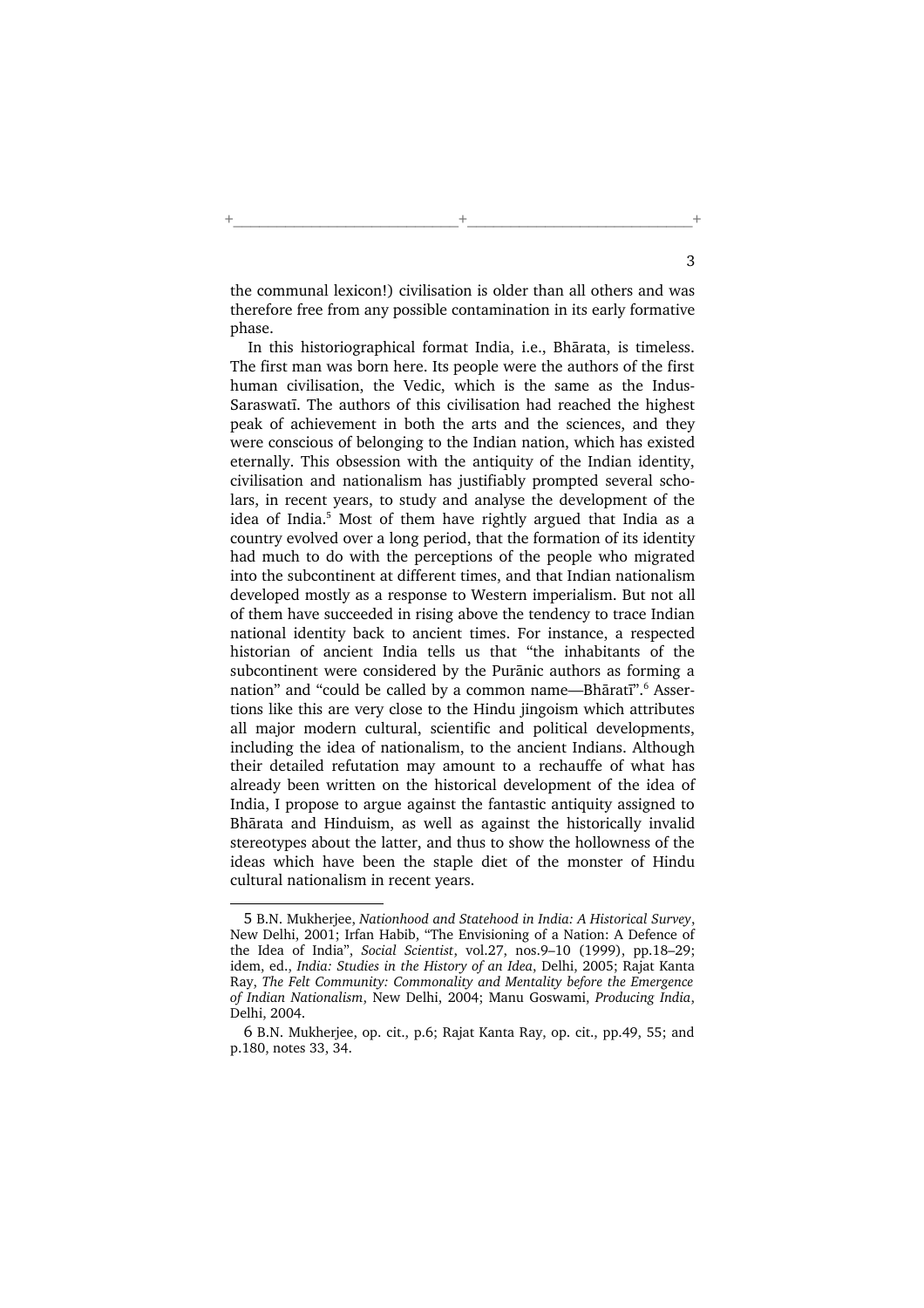II

+\_\_\_\_\_\_\_\_\_\_\_\_\_\_\_\_\_\_\_\_\_\_\_\_\_\_+\_\_\_\_\_\_\_\_\_\_\_\_\_\_\_\_\_\_\_\_\_\_\_\_\_\_+

The geographical horizon of the early Aryans, as we know, was limited to the north-western part of the Indian subcontinent, referred to as Saptasindhava,<sup>7</sup> and the word Bhārata in the sense of a country is absent from the entire Vedic literature, though the Bharata tribe is mentioned at several places in different contexts. In the Astādhyāyī of Pānini (500 B.c.) we find a reference to Prācya Bharata in the sense of a territory (janapada) which lay between Udīcya (north) and Prācya (east).<sup>8</sup> It must have been a small region occupied by the Bharatas and cannot be equated with the Akhandabhārata or Bhārata of the Hindutva camp. The earliest reference to Bhāratavarsa (Prākrit Bharadhavasa) is found in the inscription of Kharavela (first century  $B.C.$ ),<sup>9</sup> who lists it among the territories he invaded: but it did not include Magadha, which is mentioned separately in the record. The word may refer here in a general way to northern India, but its precise territorial connotation is vague. A much larger geographical region is visualised by the use of the word in the Mahābhārata (200 <sup>B</sup>.C. to <sup>A</sup>.D. 300), which provides a good deal of geographical information about the subcontinent, although a large part of the Deccan and the far south does not find any place in it. Among the five divisions of Bhāratavarsa named, Madhyadeśa finds frequent mention in ancient Indian texts; in the Amarakośa (also known as the Nāmalingānuśāsana), a work of the fourth–fifth centuries, it is used synonymously with Bhārata and  $\bar{A}$ ryāvarta;<sup>10</sup> the latter, according to its eleventh-century commentator Ksīrasvāmin, being the same as Manu's holy land situated between the Himalayas and the Vindhya range.<sup>11</sup> But in Bāņa's Kādambarī (seventh century), at one place Bhāratavarsa is said to have been ruled by

<sup>7</sup> RV, VIII, 24, 27. This is the only Ngvedic passage where the word saptasindhava is used in the sense of territory; at all other places in the Rgveda it is used to mean the seven rivers (Vedic Index, II, p.324).

<sup>8</sup> Astādhyāyī, IV.2.113.

<sup>9</sup> D.C. Sircar, Select Inscriptions Bearing on Indian History and Civilization, I, no.91, line 10.

<sup>10</sup> Amarakośa, II.6, 8. Krishnaji Govind Oka, ed., The Nāmalingānu- $\delta$ āsana: Amarakośa of Amarasimha (with the commentary of Ksīrasvāmin), Delhi, 1981, p.47.

<sup>11</sup> Manusmrti, II.22. According to the Kausītaki Upanisad (II.13). Ārvāvarta was bounded on the west by Adarsana near Kuruksetra and on the east by Kālakavana near Allahabad.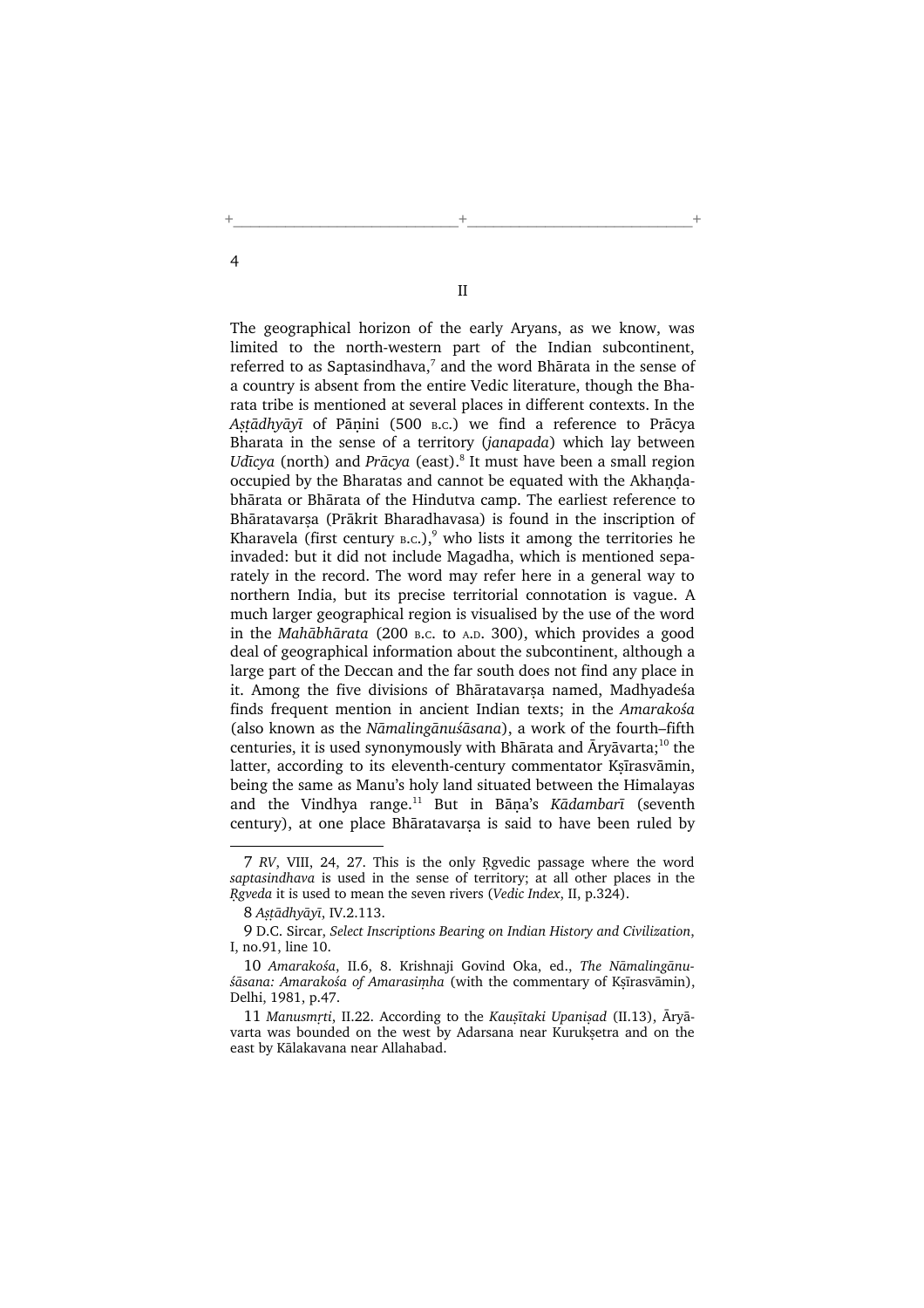Tārāpīda, who "set his seal on the four oceans" (dattacatuhsamu $d$ ramudrah);<sup>12</sup> and at another, Ujjainī is indicated as being outside Bhāratavarṣa,<sup>13</sup> which leaves its location far from clear. Similarly, in the Nītivākyamrta of Somadeva (tenth century), the word bhā $rativ\bar{a}h$  cannot be taken to mean anything more than the inhabitants of Bhārata, which itself remains undefined.<sup>14</sup>

+\_\_\_\_\_\_\_\_\_\_\_\_\_\_\_\_\_\_\_\_\_\_\_\_\_\_+\_\_\_\_\_\_\_\_\_\_\_\_\_\_\_\_\_\_\_\_\_\_\_\_\_\_+

Bhāratavarsa figures prominently in the Purānas, but they describe its shape variously. In some passages it is likened to a halfmoon, in others it is said to resemble a triangle; in yet others it appears as a rhomboid or an unequal quadrilateral or a drawn bow.<sup>15</sup> The *Mārkandeva Purāna* compares the shape of the country with that of a tortoise floating on water and facing east.<sup>16</sup> Most of the Purānas describe Bhāratavarsa as being divided into nine dvīpas or khandas, which, being separated by seas, were mutually inaccessible. The Purānic conception of Bhāratavarsa has much correspondence with the ideas of ancient Indian astronomers like Varāhamihira (sixth century <sup>A</sup>.D.) and Bhāskarācārya (eleventh century). However, judging from their identifications of the rivers, mountains, regions and places mentioned in the Purānas, as well as from their rare references to areas south of the Vindhyas, their idea of Bhāratavarsa does not seem to have included southern India. Although a few inscriptions of the tenth and eleventh centuries indicate that Kuntala (Karnataka) was situated in the land of Bhārata,<sup>17</sup> which is described in a fourteenth-century record as extending from the Himalayas to the southern sea, $18$  by and large the available textual and epigraphic references to it do not indicate that the term stood for India as we know it today.

An ambiguous notion of Bhārata is also found in the Abhidhānacintāmani of the Jain scholar Hemacandra (twelfth century), who describes it as the land of karma (karmabhūmi), as opposed to

<sup>12</sup> Kādambarī, ed. & tr. M.R. Kale, Delhi, 1968, p.290; V.S. Agrawal, Kādambarī: Ek Sāmskritik Adhyayan, Varanasi, 1958, p.188.

<sup>13</sup> Kādambarī, p.311; V.S. Agrawal, op. cit., 1958, p.205.

<sup>14</sup> Nītivākyamrtam of Somadeva Sūri, Prakīrņaka 78.

<sup>15</sup> S.M. Ali, The Geography of the Purānas, New Delhi, 1966, p.109. 16 Ibid.

<sup>17</sup> For references, see Israt Alam, "Names for India in Ancient Indian Texts and Inscriptions", in Irfan Habib, ed., India: Studies in the History of an Idea, p.43.

<sup>18</sup> EI, XIV, no.3, lines 5–6.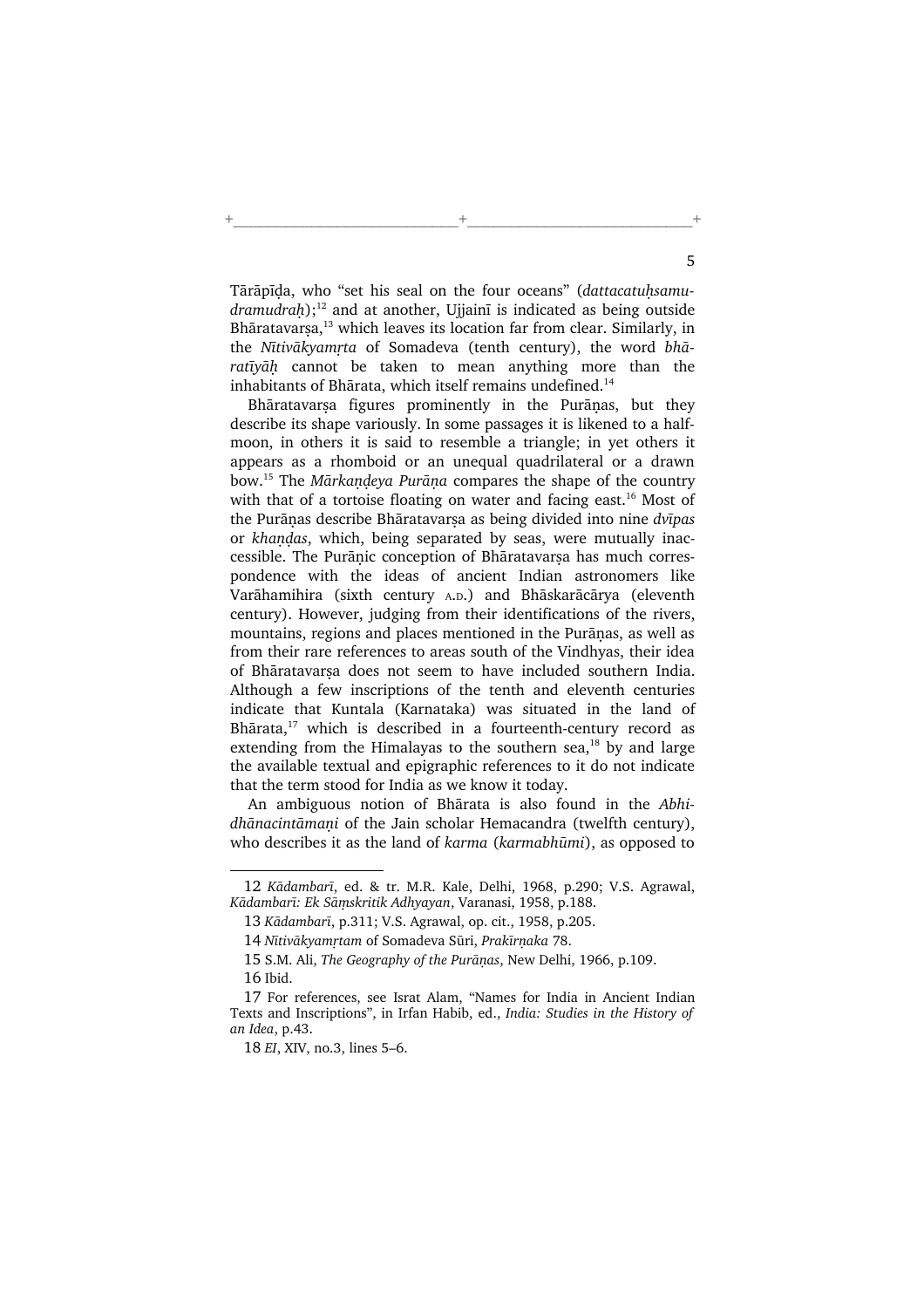that of phala (phalabhūmi).<sup>19</sup> Although he does not clarify what is meant by the two, his definition of Āryāvarta (which may correspond with Bhārata) is the same as that found in Manu.<sup>20</sup> In fact, Āryāvarta figures more frequently than Bhārata in the geohistorical discourses found in early Indian texts. It was only from the 1860s that the name Bhāratavarsa, in the sense of the whole subcontinent, found its way into the popular vocabulary. Its visual evocation came perhaps not earlier than 1905 in a painting by Abanindranath Tagore, who conceived of the image as one of Bangamātā but later, "almost as an act of generosity towards the larger cause of Indian nationalism, decided to title it 'Bhāratmātā'".<sup>21</sup> Thus it was only from the sixties and seventies of the nineteenth century that the notion of Bhārata was "forged by the self-conscious appropriation and transposition of discourse at once British-colonial, historical, geographical and ethnological, as well as received Puranic chronotopes".<sup>22</sup>

+\_\_\_\_\_\_\_\_\_\_\_\_\_\_\_\_\_\_\_\_\_\_\_\_\_\_+\_\_\_\_\_\_\_\_\_\_\_\_\_\_\_\_\_\_\_\_\_\_\_\_\_\_+

In many texts Bhārata is said to have been a part of Jambūdvīpa, which itself had an uncertain geographical connotation. The Vedic texts do not mention it; nor does Pānini, though he refers to the jambū (the rose apple tree).<sup>23</sup> The early Buddhist canonical works provide the earliest reference to the continent called Jambūdvīpa (Jambūdīpa), $^{24}$  its name being derived from the jambū tree which grew there, having a height of one hundred yojanas, a trunk fifteen yojanas in girth and outspreading branches fifty yojanas in length, whose shade extended to one hundred yojanas.<sup>25</sup> It was one of the

<sup>19</sup> IV.12. Abhidhānacintāmani, edited with an introduction by Nemichandra Sastri, with the Hindi commentary Maniprabhā by Haragovind Sastri, Varanasi, 1964, p.235.

<sup>20</sup> IV.14.

<sup>21</sup> Sugata Bose, "Nation as Mother: Representations and Contestations of 'India' in Bengali Literature," in Sugata Bose and Ayesha Jalal, eds., Nationalism, Democracy and Development: State and Politics in India, Delhi, 1997, pp. 53–4. For a discussion of the Tamil mother and Bhāratamātā, see Sumathi Ramaswamy, "The Goddess and the Nation: Subterfuges of Antiquity, the Cunning of Modernity", in Gavin Flood, ed., The Blackwell Companion to Hinduism, Indian reprint, Delhi, 2003, pp.551–68.

<sup>22</sup> Manu Goswami, op. cit., chapters 5 and 6.

<sup>23</sup> Astādhyāyī, IV.3.165.

<sup>24</sup> G.P. Malalasekera, Dictionary of Pāli Proper Names, II, pp.941–2, sv. Jambūdīpa.

<sup>25</sup> Malalasekera, op.cit., p.941.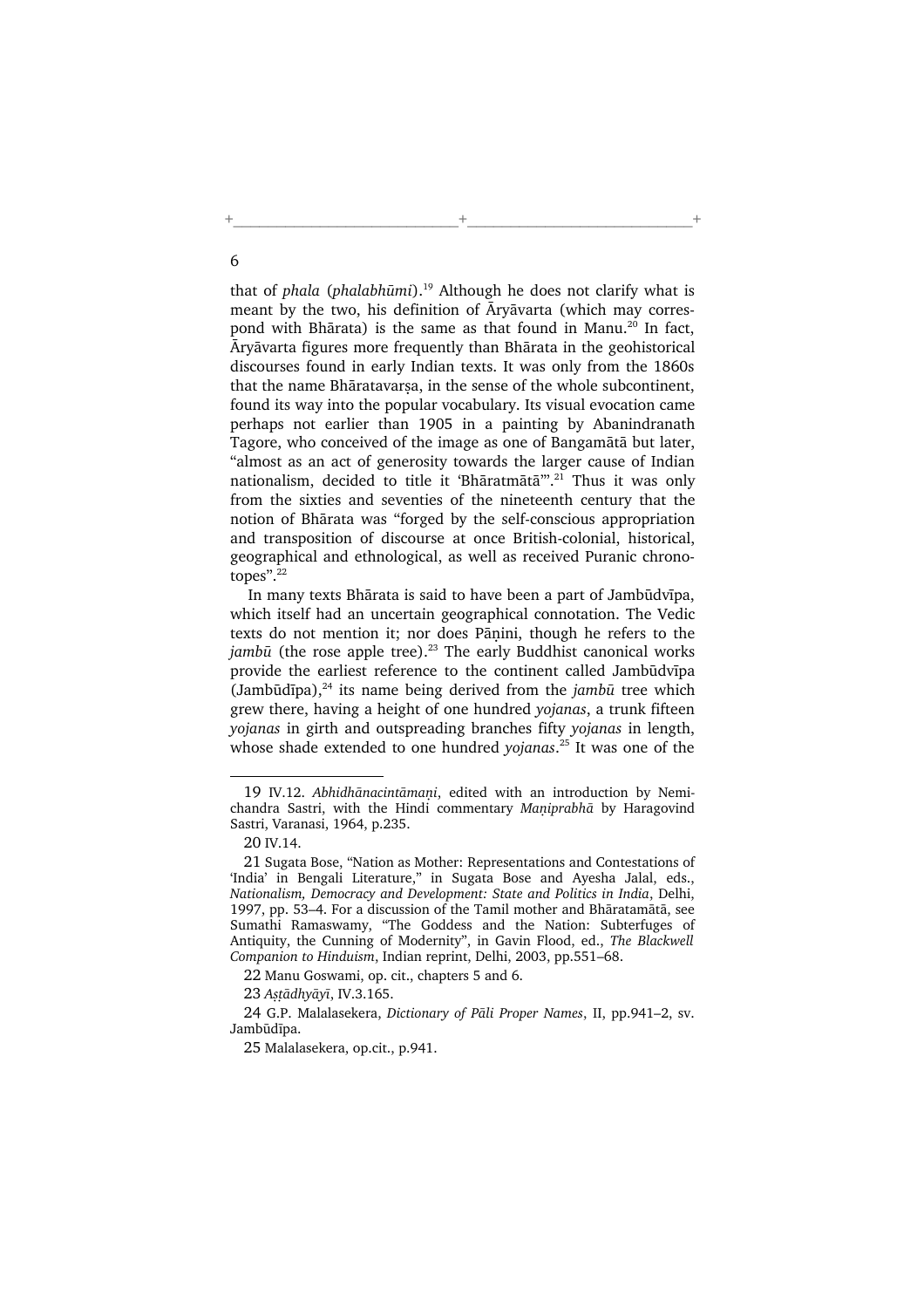four mahādīpas (mahādvīpas) ruled by a Cakkavattī. We are told that Buddhas and Cakkavattīs were born only in Jambūdīpa, whose people were more courageous, mindful and religious than the inhabitants of Uttarakuru.<sup>26</sup> Going by the descriptions of Jambūdīpa and Uttarakuru in the early Buddhist literature, they both appear to be mythical regions. However, juxtaposed with Sihaladīpa (Simhaladvīpa=Sri Lanka), Jambūdīpa stands for India.<sup>27</sup> Aśoka thus uses the word to mean the whole of his empire, which covered nearly the entire Indian subcontinent excluding the far southern part of its peninsula.<sup>28</sup>

+\_\_\_\_\_\_\_\_\_\_\_\_\_\_\_\_\_\_\_\_\_\_\_\_\_\_+\_\_\_\_\_\_\_\_\_\_\_\_\_\_\_\_\_\_\_\_\_\_\_\_\_\_+

Ambiguity about the territorial connotation of Jambūdvīpa continued during subsequent centuries in both epigraphic and literary sources. In a sixth-century inscription of Toramāna, for instance, Jambūdvīpa occurs without any precise territorial connotation.<sup>29</sup> Similarly, the identification of Jambūdvīpa remains uncertain in the Purānic cosmological schema, where it appears more as a mythical region than as a geographical entity. The world, according to the Purānas, "consists of seven concentric dvīpas or islands, each of which is encircled by a sea, the central island called Jambūdvīpa…".<sup>30</sup> This is similar to the cosmological imaginings of the Jains who, however, placed Jambūdvīpa at the centre of the central land (madhyaloka) of the three-tiered structure of the universe. $31$ According to another Purānic conception, which is similar to the Buddhist cosmological ideas, the earth is divided into four mahā-

<sup>26</sup> Ibid., p.942.

<sup>27</sup> Mahāvamsa, V.13; Cūlavamsa, XXXVII.216, 246; Malalasekera, op.cit., p.942.

<sup>28</sup> D.C. Sircar, Select Inscriptions Bearing on Indian History and Civilization, Calcutta, 1965, I, no.2, line 2.

<sup>29</sup> Ibid., no.56, line 9.

<sup>30</sup> D.C. Sircar, Studies in the Geography of Ancient and Medieval India, Delhi, 1960, pp.8–9.

<sup>31</sup> Pravin Chandra Jain and Darbarilal Kothia, eds., Jaina Purāna Kośa (in Hindi), Jain Vidya Samsthan, Srimahavirji, Rajasthan, 1993, pp.256, 259. Harivamśa Purāņa, 5.2-13. According to some it is divided into six parts (khandas), of which one is āryakhanda and is the same as Bhārata, the remaining five being mlecchakhandas. Among the Jain texts, the Jambūdvīpaprajñapti provides the most detailed account of Jambūdvīpa and Bhārata. See Jambūddivpaññattisuttam, ed. Kanhailalji Kamal et al., Shri Agam Prakashan Samiti, Vyavara, Rajasthan, 1986. The Jain texts had several geographical categories in common with the Purānic ones, but they had many unique spatio-temporal conceptions too.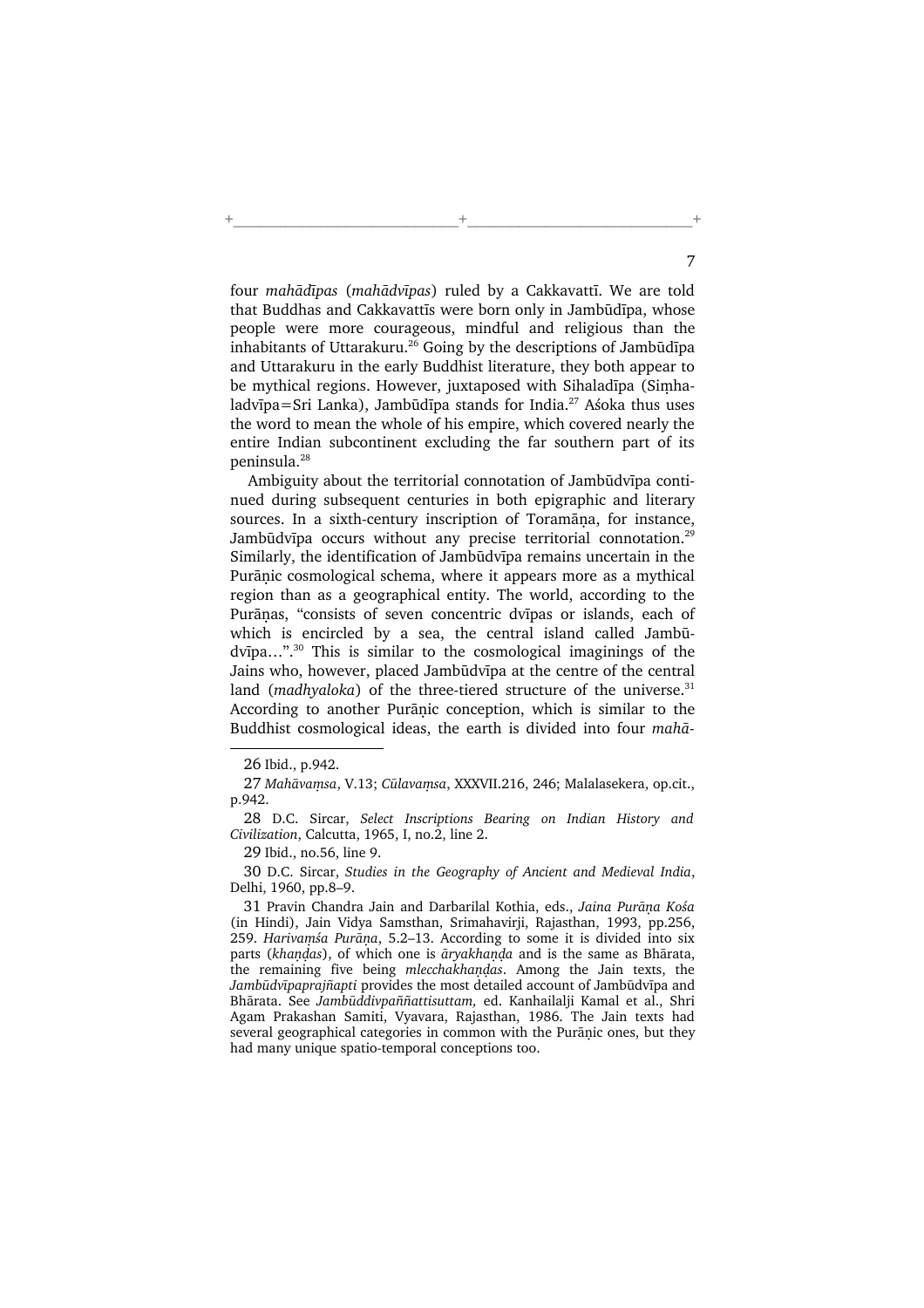$dv\bar{v}$  Jambūdvīpa being larger than the others.<sup>32</sup> In both these conceptions of the world, Bhāratavarsa is at some places said to be a part of Jambūdvīpa but at others the two are treated as identical.<sup>33</sup>

Since these differently imagined geographical conceptions of Bhārata and Jambūdvīpa are factitious and of questionable value, to insist that their inhabitants formed a nation in ancient times is sophistry. It legitimates the Hindutva perception of Indian national identity as located in remote antiquity, accords centrality to the supposed primordiality of Hinduism and thus spawns Hindu cultural nationalism.<sup>34</sup> All this draws sustenance from, among other things, a systematic abuse of archaeology by a number of scholars,

<sup>32</sup> Ibid., p.9, note 1.

<sup>33</sup> D.C. Sircar, Studies in the Geography of Ancient and Medieval India, pp.6, 8.

<sup>34</sup> Historians who locate Indian nationalism in the distant past are, to a certain extent, inspired by the champions of the notion of a Greater India in ancient times. As is well known, an organisation called the Greater India Society was founded in Calcutta in 1926 with the objective of organising the study of the history and culture of Asian countries in which ancient Indians supposedly established colonies. Rabindranath Tagore was its purodha (spiritual head), but scholars who extended active support to the Society included P.C. Bagchi , Suniti Kumar Chatterji, Phanindra Nath Bose, Kalidas Nag, U.N. Ghoshal, Nalinaksha Datta and R.C. Majumdar (Susan Bayly, "Imagining 'Greater India': French and Indian Visions of Colonialism in the Indic Mode", Modern Asian Studies, vol.38, no.3 (2004), pp.703–44). Although it is difficult to agree with Bayly that the Calcutta-based Bengali scholars alone were responsible for producing historical literature on Greater India, there is no doubt that of all the historians mentioned above the most influential, industrious and prolific was R.C. Majumdar, to whose writings Hindu supremacists and cultural nationalists turn for legitimacy even today. In their perception Greater India included many Asian countries, especially Burma, Java, Cambodia, Bali and Vietnam, in which the ancient Indian adventurers established colonies and transmitted "high culture to a mélange of unlettered primitives". Their emphasis is on the supposed greatness of ancient India and its civilising genius, cultural colonialism forming a prominent feature of their narrative of "an eternally dynamic and inextinguishable", timeless "Hindu" nation. Indeed, there were and still are scholars in different parts of the country who feed into the "Greater India" dialectic. One is reminded of persons like Raghuvira, who made the following statement: "Our ignorant journalists and governmental papers call Indonesia "Hindesia", as though the term were to be divided into "India" and "Asia" (Hind+Asia). The fools! The correct translation of Indonesia is bharatadvipa, for nesia derives from the Greek nesos, island" (A. Bharati, "The Hindu Renaissance and Its Apolegetic Patterns", Journal of Asian Studies, 29 (1970), p.276 .)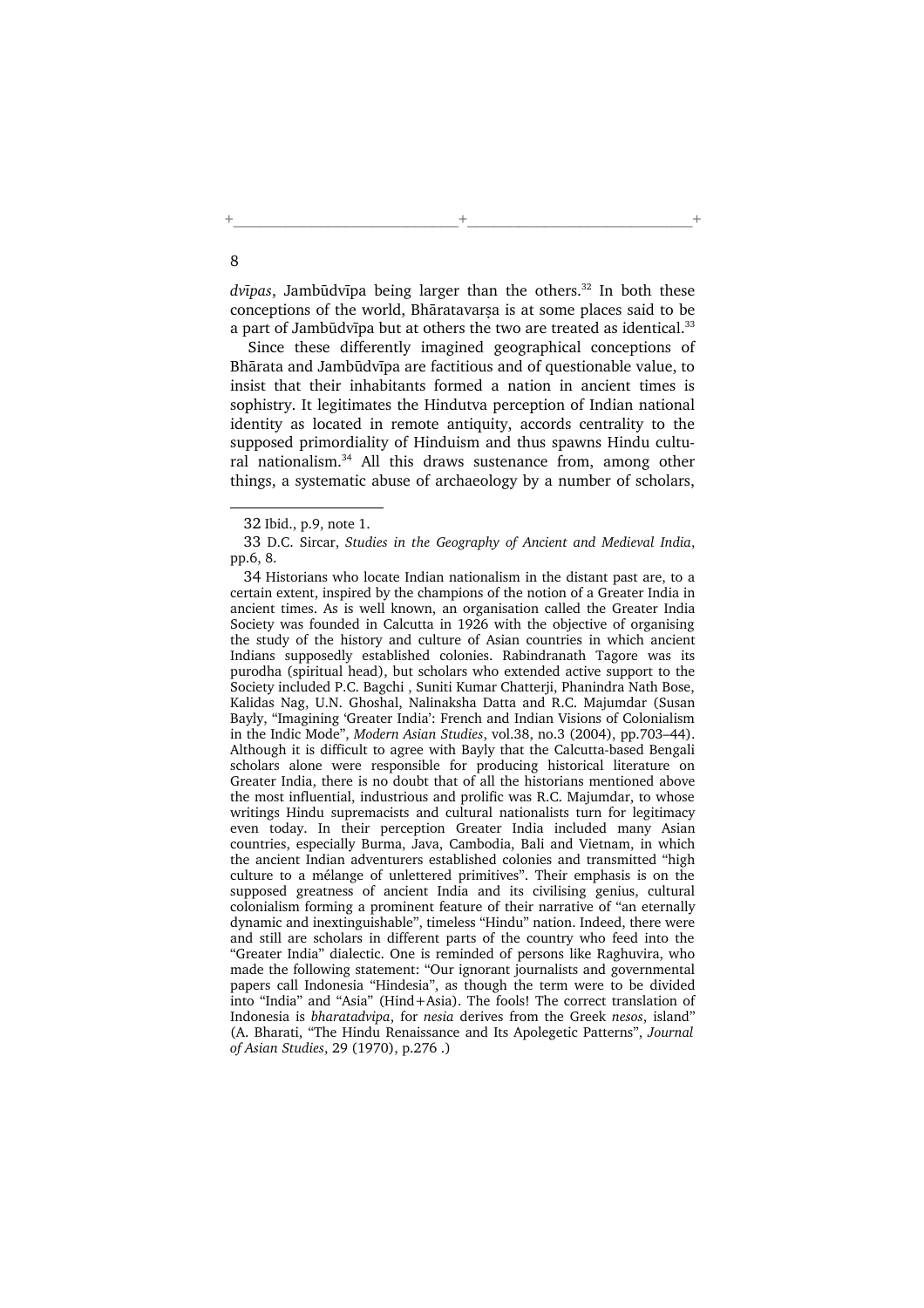notably B.B. Lal. The Pañcatantra stories, Lal tells us, are narrated on the pots found in the digs at Lothal,<sup>35</sup> and that the people in Kalibangan cooked their food on clay tandurs which anticipated their use in modern times.<sup>36</sup> The Harappans, his sciolism goes on, practised the modern "Hindu way of greeting" (namaskāramudrā); their women, like many married ones of our own times, applied vermillion (sindūr) in the partings of their hair and wore small and large bangles, identical to those in use nowadays, up to their upper arms. They are said to have practised fire worship (which is attested to by the Vedic texts and not by Harappan archaeology!) and to have worshipped *linga* and *yoni*, the later Saivism being pushed back to Harappan times. An attempt is thus made to revive an archaic and ill-founded view—supported recently by several scholars $37$ —that the Harappan religion, which, according to the Hindu cultural nationalists was in fact "Vedic-Hindu", was "the linear progenitor" of modern Hinduism.<sup>38</sup>

+\_\_\_\_\_\_\_\_\_\_\_\_\_\_\_\_\_\_\_\_\_\_\_\_\_\_+\_\_\_\_\_\_\_\_\_\_\_\_\_\_\_\_\_\_\_\_\_\_\_\_\_\_+

III

Those, including some supposed scholars, with an idée fixe about the incredible antiquity of the Indian nation and Hinduism have created several stereotypes about Hinduism over the years, especially recently, and these have percolated down to textbooks. A few sample statements from two books randomly picked from among a large number adequately illustrate the point: "Hinduism [is] a very old religion … sanatana dharma i.e. the Eternal Spiritual Tradition

38 S.P. Gupta, The Indus-Saraswati Civilization: Origins, Problems and Issues, p.147.

<sup>35</sup> B.B. Lal, The Earliest Civilization of South Asia: Rise, Maturity and Decline, Delhi,1997, p.175.

<sup>36</sup> B.B. Lal, The Saraswati Flows On, p.95.

<sup>37</sup> Among those who, directly or indirectly, support the idea of the Harappan religion as being the "progenitor" of modern "Hinduism", mention may be made of Asko Parpola, op. cit., D.K. Chakravarti (India: An Archaeological History, New Delhi, 1999), and B.B. Lal (The Earliest Civilisation of South Asia and The Saraswati Flows On). S.P. Gupta, in a book review, makes the following shockingly ignorant statement: "…the culture of the Indus-Saraswati… continues to live in India even today" (Puratattva, vol.31, 2000–01, p.190). For a reasoned critique of their views, see K.M. Shrimali, "Constructing an Identity: Forging Hinduism into Harappan Religions", Social Science Probings, vol.15, nos.1–2 (2003), pp.1– 59; Sudeshna Guha, op. cit., pp.399–426.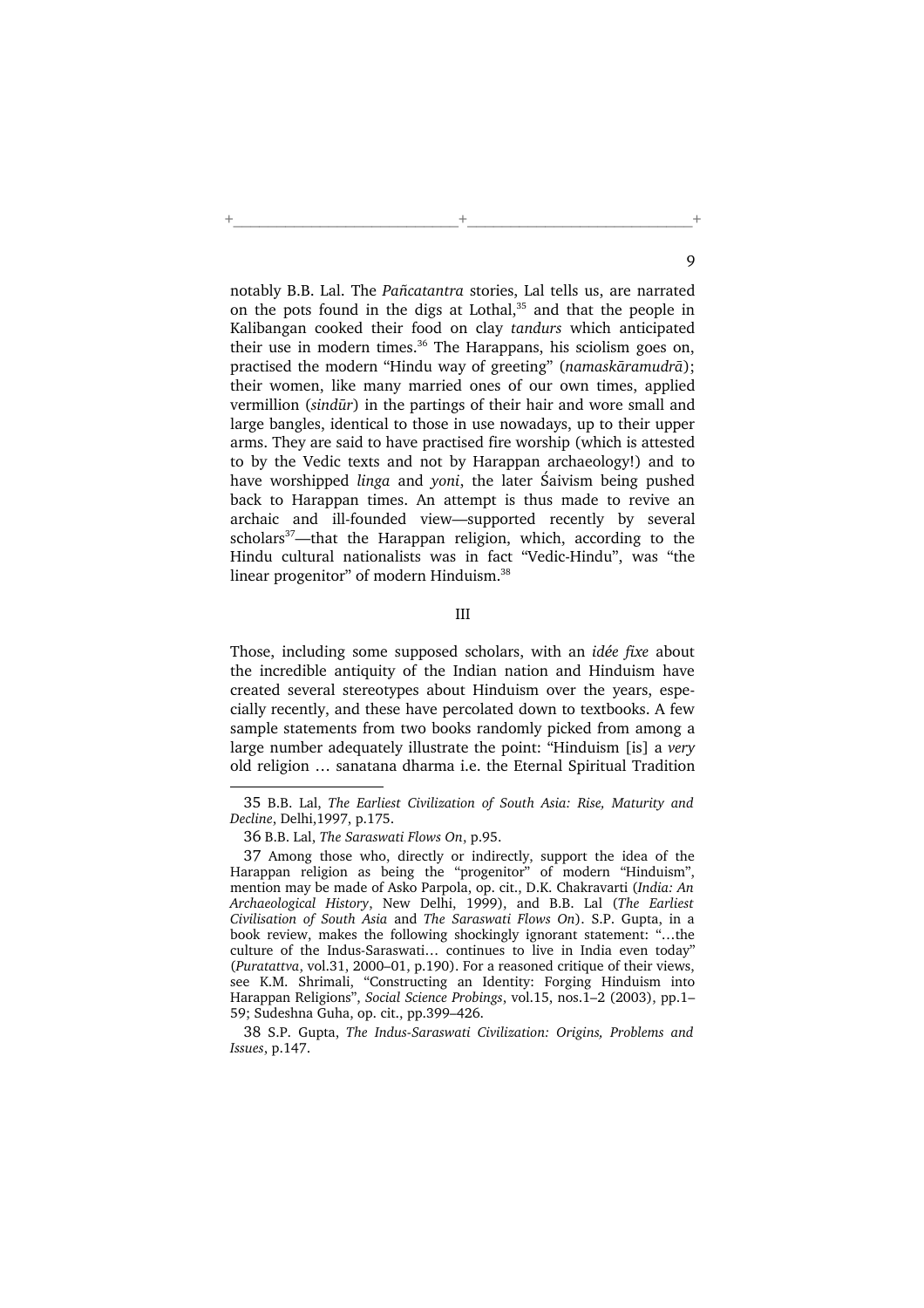of India."<sup>39</sup> "The Vedas are … recognised … as the most ancient literature in the world. The term 'sanatana' is often used to highlight this quality<sup>40</sup>... freedom of thought and form of worship is unique to Hinduism<sup>41</sup>.... In Hindu history no example of coercion or conversion can be found<sup>42</sup>.... there is no conflict [in Hinduism] between science and religion."<sup>43</sup>

+\_\_\_\_\_\_\_\_\_\_\_\_\_\_\_\_\_\_\_\_\_\_\_\_\_\_+\_\_\_\_\_\_\_\_\_\_\_\_\_\_\_\_\_\_\_\_\_\_\_\_\_\_+

The above passage contains several clichés which lend support to militant Hindu cultural nationalism. One of these—the imagined "oldness" of what has come to be known as Hinduism—has been a parrot-cry of Hindu rightist groups and needs to be examined in the light of historical evidence. It is not necessary to go into the etymological peregrinations of the word "Hindu", derived from "Sindhu", on which much has been written; suffice it to say that the earliest use of the word, as is well known, can be traced back to the Zend Avesta, which speaks of Hapta Hindu (identical with the Ngvedic Saptasindhava) as one of the sixteen regions created by Ahur Mazda. The word retained its territorial connotation for a long time and did not acquire any religious dimension. According to one scholar,<sup>44</sup> the earliest use of the word "Hindu" in a religious sense is found in the account of Hsüan Tsang, who tells us that the bright light of "holy men and sages, guiding the world as the shining of the moon, have made this country eminent and so it is called In-tu"<sup>45</sup> (the Chinese name for India being Indu, moon). But the religious affiliation, if any, of these "holy men and sages" remains unknown, which hardly supports the view that Hsüan Tsang used the word In-tu (Hindu) in a specifically religious sense:

<sup>39</sup> Makhan Lal et al., India and the World for Class VI, National Council of Educational Research and Training, New Delhi, September 2002, p.133.

<sup>40</sup> Nawal K. Prinja, Explaining Hindu Dharma: A Guide for Teachers, Norwich, 1996, p.7. The book was produced by the Vishwa Hindu Parishad. The history textbooks used in the RSS-run Shishu Mandirs and other schools abound in similar pearls of wisdom about Hinduism.

<sup>41</sup> Ibid., p.13.

<sup>42</sup> Ibid., p.54.

<sup>43</sup> Ibid., p.153.

<sup>44</sup> Arvind Sharma, "Of Hindu, Hindustān, Hinduism and Hindutva", Numen, vol.49 (2002), pp.3–4.

<sup>45</sup> Samuel Beal, Si-Yu-Ki: Buddhist Records of the Western World, Delhi, 1969, p.69.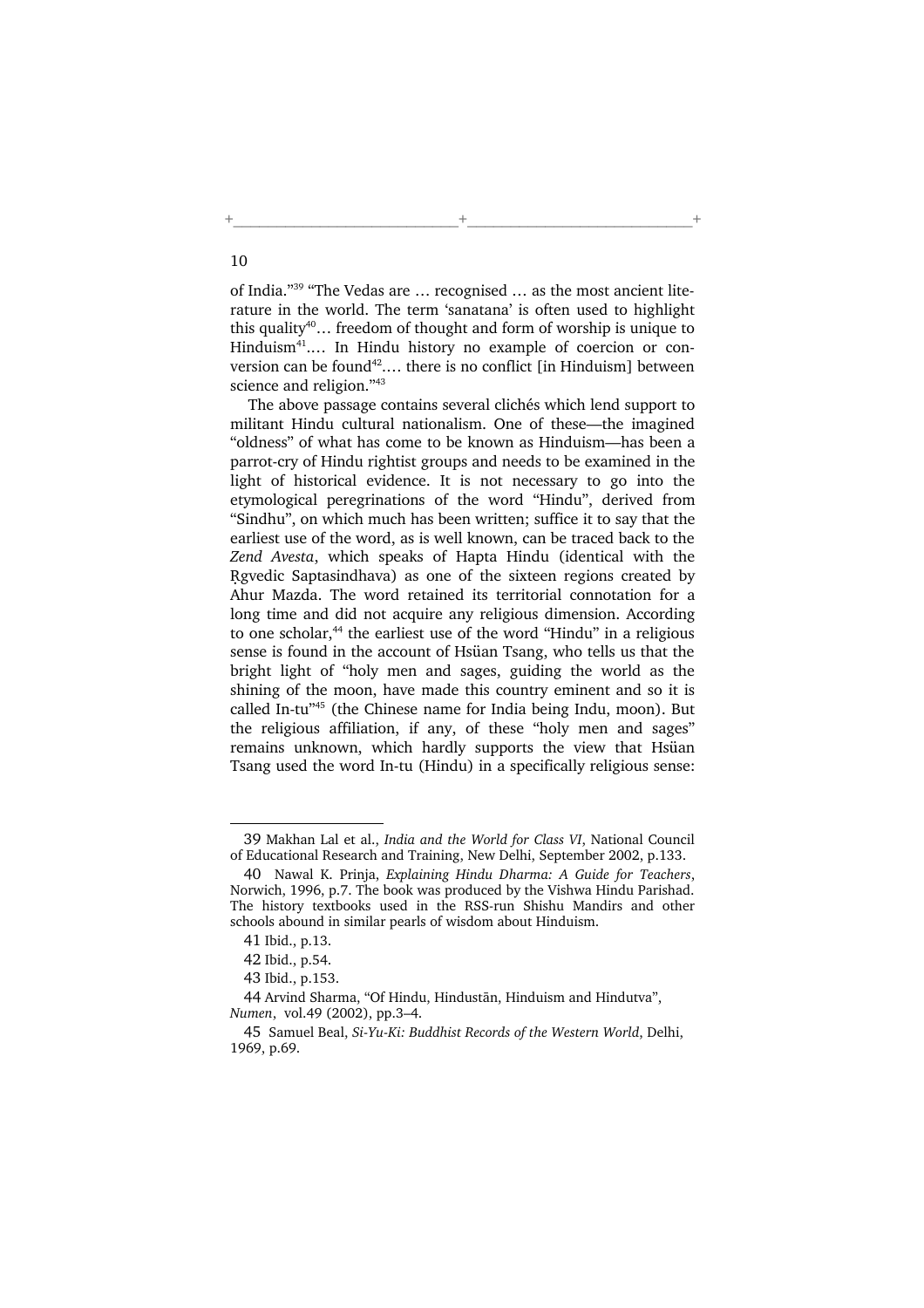indeed, the later Chinese pilgrim I-tsing questioned the veracity of the statement that it was a common name for the country.<sup>46</sup>

+\_\_\_\_\_\_\_\_\_\_\_\_\_\_\_\_\_\_\_\_\_\_\_\_\_\_+\_\_\_\_\_\_\_\_\_\_\_\_\_\_\_\_\_\_\_\_\_\_\_\_\_\_+

Similarly, the suggestion that the use of the word "Hindu" in a religious sense began immediately after the conquest of Sind by Muhammad ibn Qāsim in 712 is unacceptable. It has been asserted that the "Hindu" was "now identified on a religious basis" and that "conversion from this Hindu religion" was now possible.<sup>47</sup> The sources bearing on eighth-century Sind indicate the existence of several non-Islamic religions and sects of Brāhmanism and Buddhism denoted by the Arabic compound barhimah-sumaniyah used by the classical Muslim writers, but the word "Hindu" in their writings had a geographic, linguistic, or ethnic connotation. In the Chachnāma, for example, hinduvān means Indians in general and hindavī stands for the Indian language.<sup>48</sup> The first use of "Hindu" in the religious sense is found in the Kitābu-ul-Hind of Alberuni (A.D. 1030), $49$  who at one place distinguishes Hindus from Buddhists but at another holds the distinction to be between śramans (Buddhists)

48 Maclean, op. cit., pp.12–13; Irfan Habib, Linguistic Materials from Eighth-Century Sind: An Exploration of the Chachnama, Symposia Papers 11, Indian History Congress, Aligarh, 1994, pp.8–9.

<sup>46</sup> J. Takakusu, tr., A Record of Buddhist Religion as Practised in India and the Malay Archipelago (A.D. 671–695) by I-tsing, Delhi, 1966, p.118.

<sup>47</sup> Arvind Sharma, op. cit., p.6, points out that Muhammad ibn Qāsim appointed his adversary Dahir's minister Siskar as his advisor after the latter's acceptance of Islam. Since conversion from what he calls "Hindu religion" became possible, he seems to imply that a Hindu identity had already emerged. Similarly, the brāhman princes of Sind, Jaysiyah b. Dahir and his brother Sassah, converted to Islam at the invitation of the Caliph 'Umar b. 'Abd al-Aziz (Derryl N. Maclean, Religion and Society in Arab Sind, Leiden, 1989, pp.33, 48) But mere acceptance of Islam by certain Sindis does not justify a reified perception of Hinduism as early as the eighth century.

<sup>49</sup> Alberuni's reference to Hindu religion has been treated as a landmark in the "religious semantic journey" of the word "Hindu", just as the sack of Somanātha by Mahmūd has been blown out of proportion by some scholars, e.g., Arvind Sharma, op. cit., pp.6–7; cf. Narayani Gupta's statement that "it is fashionable to criticize Mill, but to most Indians precolonial India has two pasts (Mill's 'Hindu' and 'Islamic' civilizations), and the attack on Somanath by Mahmud in 1025 has the same emotive significance as the Turks' conquest of Constantinople in 1453 had for conventional European history ("Stereotypes versus History", India International Centre Quarterly, Summer 1999, p.169).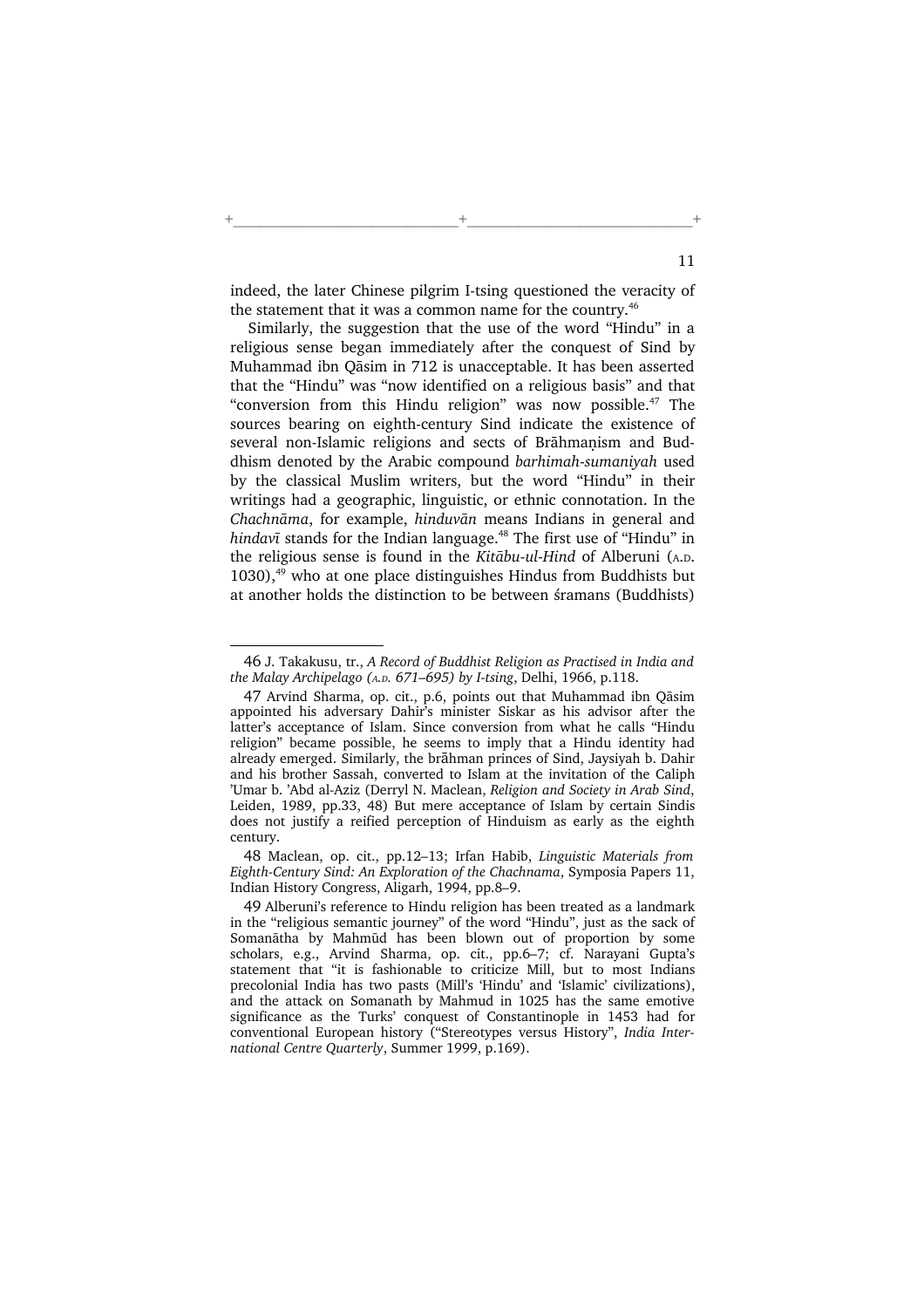and brāhmans.<sup>50</sup> He states that "they (Hindus) totally differ from us in religion".<sup>51</sup> Alberuni's understanding was limited to Brāhmanical religious beliefs and practices, and his use of the word "Hindu" was far from clear and coherent.<sup>52</sup> It is therefore not possible to credit him with any definite and essentialist view of a Hindu religion.<sup>53</sup> much less treat his perception of one as a landmark in the development of Hindu religious identity. The ambivalence surrounding the word "Hindu" continued for a long time, so that even three centuries after Alberuni we find Ziāuddīn Baranī, the first Muslim to write the history of India (known as the Tārīkh-i-Fīrūzshāhī), making frequent references to Hindus (Hunūd and Hindu'ān) either as a religious category or as a political one and sometimes as both.<sup>54</sup> In the sixteenth century, despite Akbar's familiarity with and patronage of non-Islamic religions of India, Abū-l Fazl could do no better than "merely give resumés of Brahmanism … presumably

12

+\_\_\_\_\_\_\_\_\_\_\_\_\_\_\_\_\_\_\_\_\_\_\_\_\_\_+\_\_\_\_\_\_\_\_\_\_\_\_\_\_\_\_\_\_\_\_\_\_\_\_\_\_+

<sup>50</sup> Edward C. Sachau, tr., Alberuni's India, London, 1910, I, pp.7, 21, cited in Irfan Habib, "India: Country and Nation—An Introductory Essay," in idem, ed., India: Studies in the History of an Idea, Delhi, 2005, p.5, note 14.

<sup>51</sup> Alberuni's India, p.19.

<sup>52</sup> For a detailed though biased view of Alberuni's perception of Brahmanical religion, see Arvind Sharma, Studies in "Alberuni's India", Wiesbaden, 1983.

<sup>53</sup> The general absence of an essentialist view of the religion of the Hindus may be inferred from the many inscriptions including the one from Veraval discussed by Anwar Hussain ("The 'Foreigners' and the Indian Society: c. Eighth Century to Thirteenth Century", unpublished M. Phil. dissertation, Centre for Historical Studies, Jawaharlal Nehru University, 1993, Chapter IV). B.D. Chattopadhyaya (Representing the Other: Sanskrit Sources and the Muslims, Delhi, 1998, p.78) rightly points out that whatever essentialism may be there in Alberuni's description is contradicted by many records including the Veraval inscription, which speaks of the reconstruction of a demolished mosque by Jayasimha Siddharaja.

<sup>54</sup> Baranī mentions Hindus forty times in his Tārīkh-i-Fīrūzshāhī. Qeyamuddin Ahmad, "Baranī's References to the Hindus in the Tārīkh-i-Fīrūzshāhī—Territorial and Other Dimensions", Islamic Culture, LVI (1982), pp.295–302. The Moroccan traveller Ibn Battūtah, a contemporary of Baranī, interpreted the name Hindu Kush as "Hindu killer" because the Indian slaves passing through its mountainous terrain perished in the snows. This has been given a communal slant (Arvind Sharma, op. cit., p.9). Ibn Battūtah's derivation of the word, however, may have been based on folk etymology, and the name Hindukush possibly originated from the Arabic Hindu Koh, meaning the "mountains of India." I am thankful to Dr. Najaf Haider for this suggestion.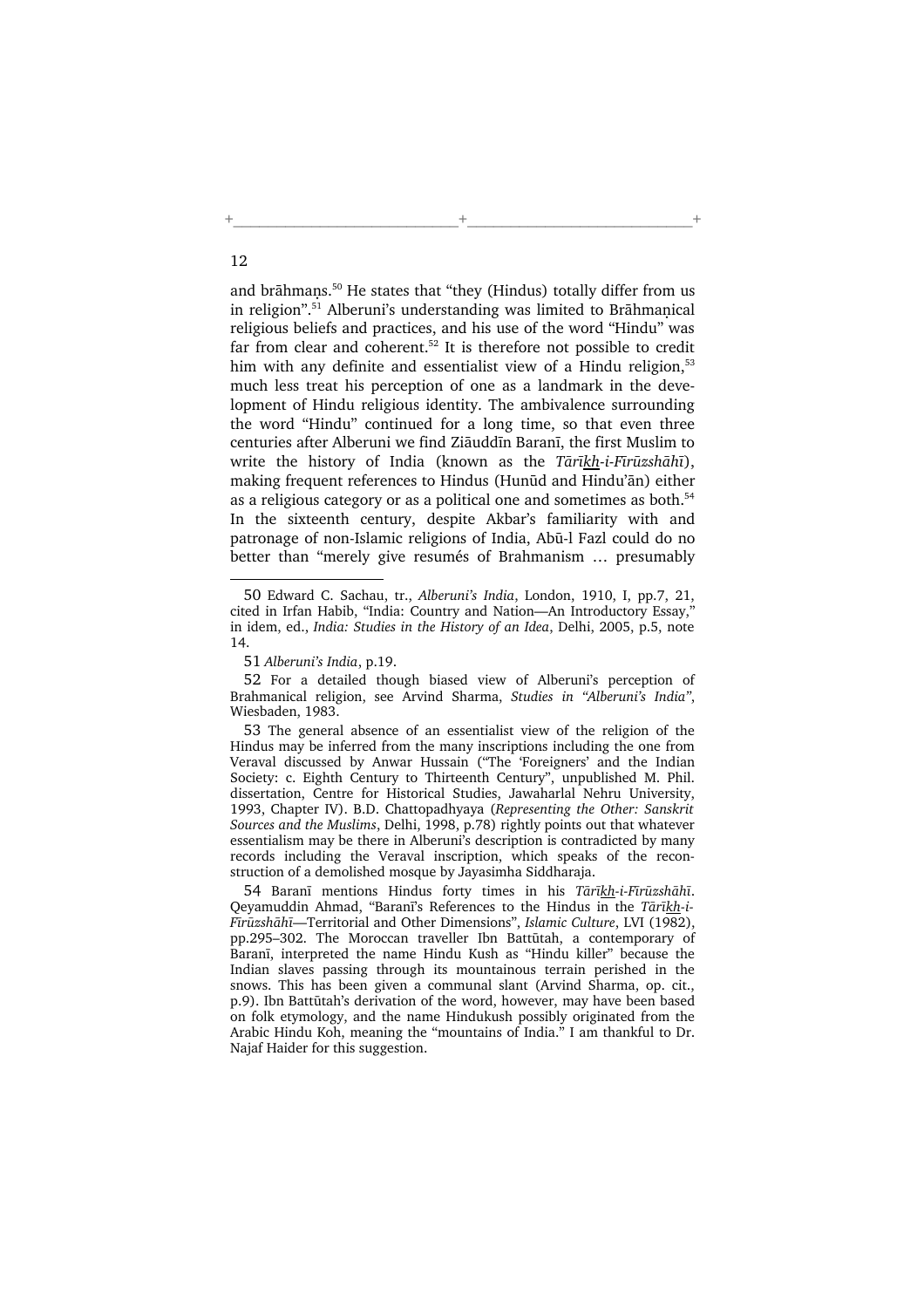because this was the most prestigious"<sup>55</sup> and these are nowhere near the notion of a Hindu religion. Half a century after his death, the anonymous author<sup>56</sup> of the Dabistan-i-Mazahib, who claimed to present a survey of all religions and sects, devoted one full chapter to the religion of the Hindus and other Indian sects but failed to provide a clear understanding of what was intended by the use of the term "Hindu". In his work, the word means the orthodox Brāhmanical groups ("smartians") as well as the non-Islamic belief systems of various schools, sects, castes and religions of India. At some places the rubric "Hindu" includes Jains and at others it excludes them, along with the Yogīs, Sanyāsīs, Tapasīs and Chārvakas.<sup>57</sup> A similar vagueness in the connotation of the word is seen more than a hundred years later in the history of Gujarat called the Mirat-i-Ahmadi, authored by 'Ali Muhammad Khan (1761), who uses it "as a term of reference for people of all religions, castes, subcastes, and professions who can be classified as a group different from the Muslims" and "reckons the Jain clergy (Shevra) and the laity (Shravak) as Hindus even though he is aware of the difference in the religious persuasions of, as well as the antagonism between, the Jains and the Vaishnavites (Maishris)".<sup>58</sup> The fuzziness of definitions of "Hindu" and "Hinduism" is thus unquestionable. This is rooted, to a large extent, in the fact that Arabic and Persian scholarship describes all non-Muslim Indians as Hindus.

+\_\_\_\_\_\_\_\_\_\_\_\_\_\_\_\_\_\_\_\_\_\_\_\_\_\_+\_\_\_\_\_\_\_\_\_\_\_\_\_\_\_\_\_\_\_\_\_\_\_\_\_\_+

What possibly added to the ambiguity surrounding the word is the fact that no Indians described themselves as Hindus before the fourteenth century. The earliest use of the word in the Sanskrit language occurs in a 1352 inscription of Bukka, the second ruler of Vijayanagara's first dynasty, who described himself with a series of titles, one of them being hindurāya suratrāna (Sultan among Hindu kings). His successors continued to use this title for 250 years, "until

<sup>55</sup> Romila Thapar, "Syndicated Hinduism", in Günther-Dietz Sontheimer and Hermann Kulke, eds., Hinduism Reconsidered, Delhi, 1997, p.73.

<sup>56</sup> The author of the Dabistān has been variously identified, e.g., as "Mobad", Muhsin Fani, Mirza Zulfiqar Beg and Kaikhusrau Isfandyar.

<sup>57</sup> Manisha Mishra, "Perception of the Hindus and their Religious Systems as Described in the Dabistan-i-Mazahib", unpublished M.Phil. dissertation, Department of History, University of Delhi, 2003.

<sup>58</sup> Najaf Haider, "A 'Holi Riot' of 1714: Versions from Ahmadabad and Delhi", in Mushirul Hasan and Asim Roy, eds., Living Together Separately: Cultural India in History and Politics, Delhi, 2005.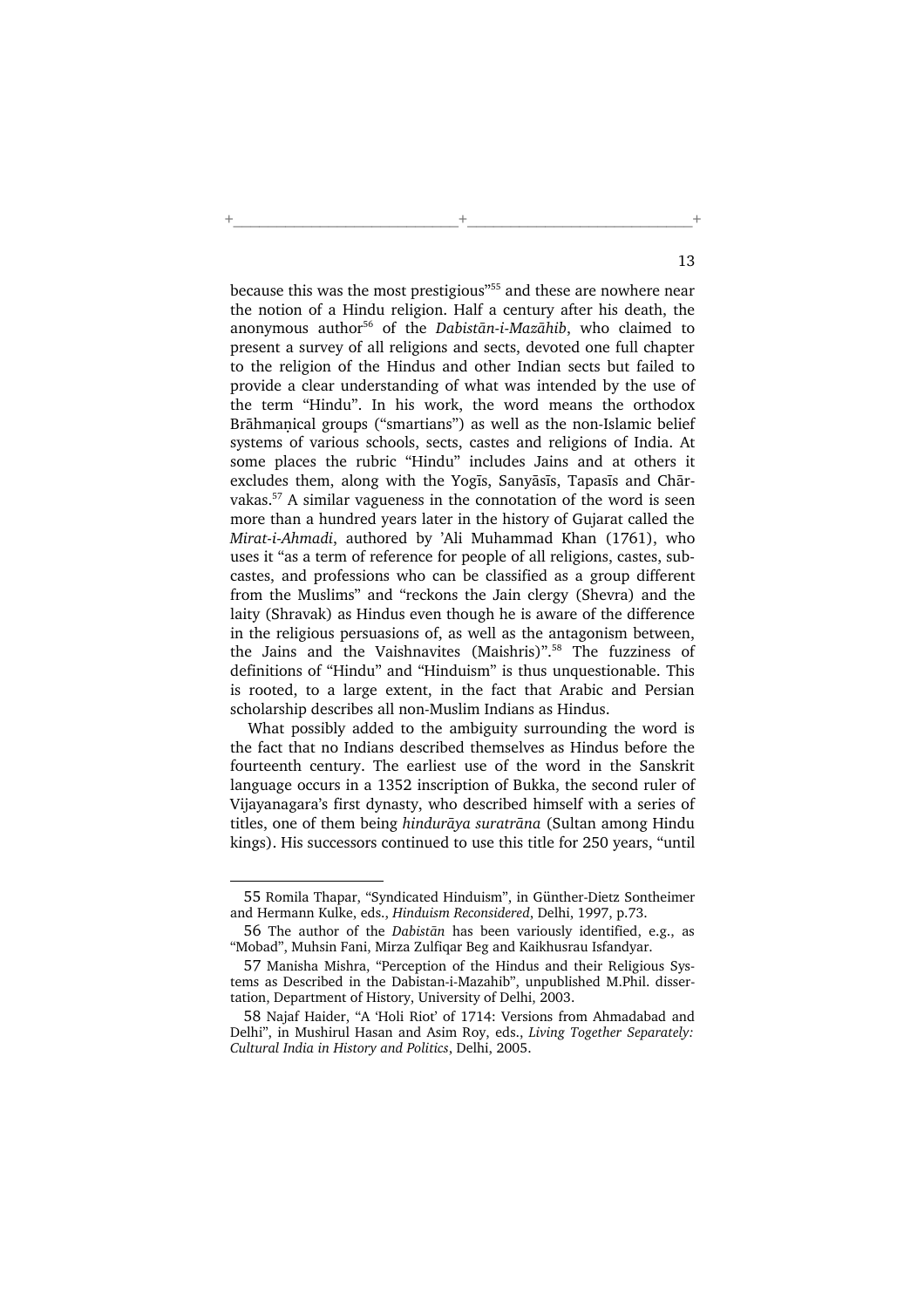as late as the opening years of the seventeenth century."<sup>59</sup> In north India, Rānā Kumbha was the first to style himself as hindusuratrāna in an inscription dated 1439.<sup>60</sup> Despite the use of the title by royalty, the word hindu does not occur in the mainstream Sanskrit literature until the early nineteenth century, with the rare exceptions of Jonarāja's Rājataranginī<sup>61</sup> (1455–9), which uses the word as part of the compound hindughosa, and Śrīvara's Jain Rājataranginī (1459–77), which refers to the social customs of the Hindus (hindukasamācāra)<sup>62</sup> and their language (hindsthānavācā)<sup>63</sup> as distinct from the Persian language (pārasībhāsayā) and also mentions a place called Hinduvāḍā<sup>64</sup> (modern Hindubata, 15 miles north of Sopore). The three Sanskrit texts of the Gaudīya Vaiśnava tradition, ranging from the early sixteenth to the late eighteenth centuries, do not mention the word "Hindu" at all;<sup>65</sup> nor does it occur in the Brahmasūtra commentary written by the famous Gaudīya Vaiśnava ācārya Baladeva Vidyābhūsana (1750), who tried to "affiliate the Krishna Chaitanya tradition with "official" Advaita Vedanta."<sup>66</sup> It was not before the first half of the nineteenth century that the word "Hindu" begins to appear in the Sanskrit texts produced as a result of Christianity's encounters with Brāhmanical religion. Among the religious debates and disputations of the early nineteenth century centring round the alleged superiority of Christianity vis-à-vis Brāhmanism, an important controversy was generated by John Muir's

+\_\_\_\_\_\_\_\_\_\_\_\_\_\_\_\_\_\_\_\_\_\_\_\_\_\_+\_\_\_\_\_\_\_\_\_\_\_\_\_\_\_\_\_\_\_\_\_\_\_\_\_\_+

60 B.D. Chattopadhyaya, op. cit., p.54.

61 Hindughosa may be taken to mean the Hindukush mountain (Rājataranginī of Jonarāja, ed. and tr. Raghunath Singh, Chowkhamba, Varanasi, 1972, verse 381). Also see footnote 54 above.

62 Jaina Rājataranginī of Śrīvara, with translation, critical introduction and geographical notes by Raghunath Singh, Varanasi, 1977, 3.218.

63 Ibid., 2.215.

64 Ibid., 2.51.

65 Joseph T. O'Connell, "The word 'Hindu' in Gaudiya Vaisnava Texts", Journal of the American Oriental Society, vol.93, no.3 (1973), pp.340–343.

66 Wilhelm Halbfass, India and Europe: An Essay in Philosophical Understanding, Delhi,1990, p.193.

<sup>59</sup> Philip B. Wagoner, "Sultan among Hindu Kings: Dress, Titles, and the Islamicization of Hindu Culture at Vijayanagara", Journal of Asian Studies, vol.55, no.4 (November 1996), p.862. Cf. Hermann Kulke, Kings and Cults: State Formation and Legitimation in India and Southeast Asia, Delhi, 1993, pp.208–39. Since the earliest mention of the word "Hindu" is in the Vijayanagara records, it will be worthwhile to examine south Indian texts which may contain references to it.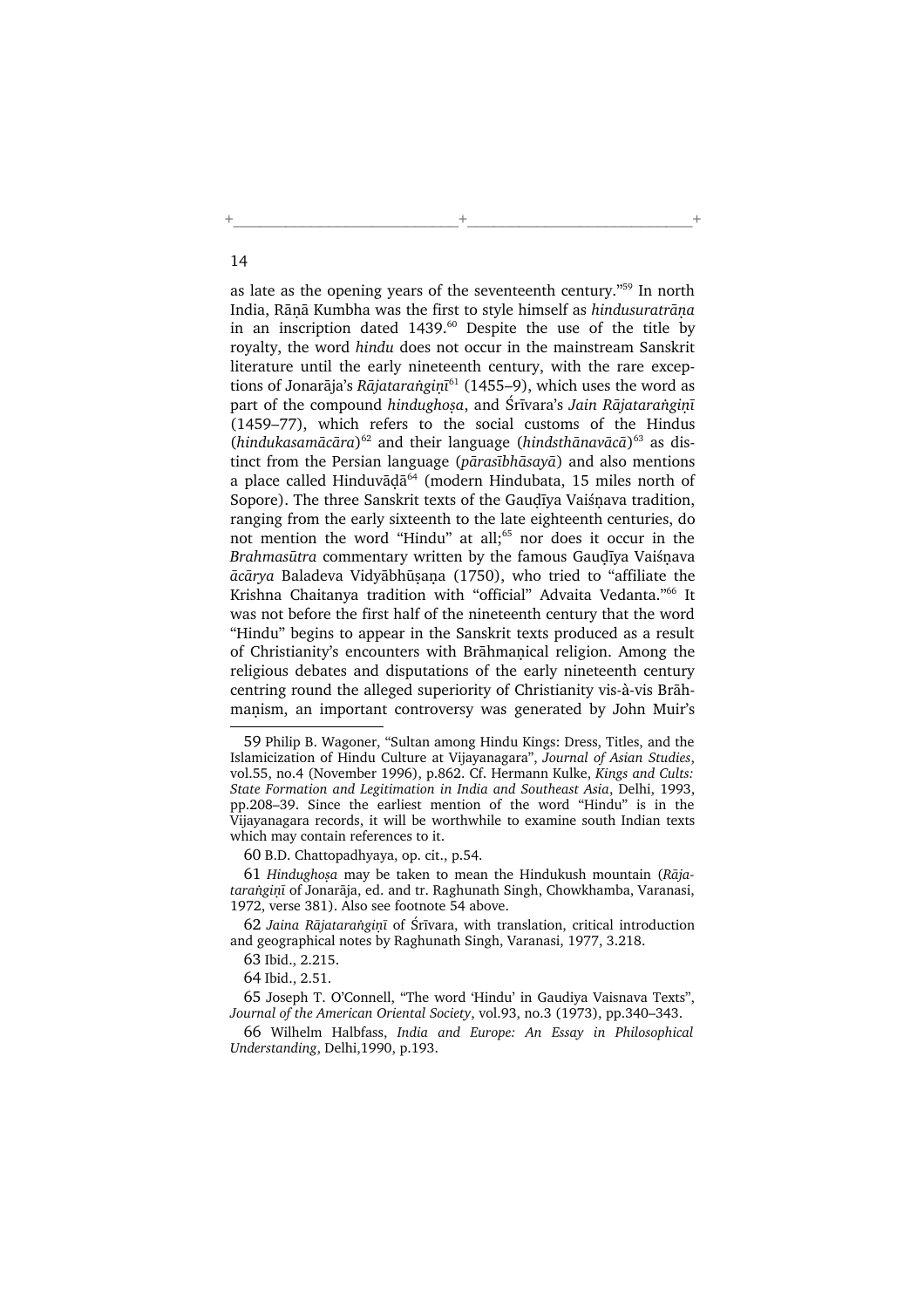evangelist critique published as Mataparīksā (in Sanskrit) in 1839, which provoked three Indian pandits to defend their religion.<sup>67</sup> One of them, Haracandra Tarkapancānana, in his reply to Muir, impugned him as hindudharmātivairin (Hinduism's great foe)<sup>68</sup> and laid down conditions for becoming "eligible [adhikārin] for [Vedic] dharma, having become Hindus [hindutvam prāpya] in a subsequent birth."<sup>69</sup> But the occurrence of the word "Hindu" in Sanskrit texts remained rare, and the two nineteenth-century Bengali encyclopedists, Rādhākānta Deb  $(1783-1867)^{70}$  and Tārānatha Tarkavācaspati  $(1811-85)^{71}$  could not cite any text other than the obscure and very late Merutantra (eighteenth century); $72$  and they provided an extremely specious etymology of the word $73$  based on it.

+\_\_\_\_\_\_\_\_\_\_\_\_\_\_\_\_\_\_\_\_\_\_\_\_\_\_+\_\_\_\_\_\_\_\_\_\_\_\_\_\_\_\_\_\_\_\_\_\_\_\_\_\_+

 The word "Hindu" is rarely seen in the medieval vernacular bhakti literature as well. Ten Gaudīya Vaiśnava texts in Bengali, their dates ranging from the sixteenth to the eighteenth centuries, were examined. The word "Hindu" was found forty-one times, and Hindudharma seven times, in the 80,000 couplets of only five of the

71 Vācaspatyam.

72 The crucial passage is given by V.S Apte (Practical Sanskrit English Dictionary, sv. hindu): hindudharmapraloptāro jāyante cakravarttinah/ hīnam ca dūsayatyeka hinduritiucyate priye// He dates the text to the eighth century <sup>A</sup>.D., but one is intrigued by its reference to tantriks born in London who will become lords of the earth.

73 hīnam dūșayati iti hindu: the Hindu "spoils" (dūșayati) what is "inferior" (hīnam). Halbfass, India and Europe, p.515, note 96. The twentieth-century text Dharmapradīpa, written by three leading pandits in the 1930s (Calcutta, 1937), discusses in detail the rules laid down for the purification of those Hindus who joined or were forced to join other religions: atra kevalam balād eva mlecchadharmam svīkāritānām hindūnām ... vividhāh prāyaścittavidhayo nirdistā drśyante, p.219, cited in Halbfass, India and Europe, p.534, note 66. The word also occurs in the Dharmatattvavinirņaya by Vāsudeva Śāstrin Abhyankara (Poona, 1929).

<sup>67</sup> The pandits were Somanātha (Subāji Bāpu), Haracandra Tarkapancānana and Nilakantha Goreh, the last of whom ultimately converted to Christianity and was baptised as Nehemiah Goreh. For a discussion of the material produced in the context of the controversy, see Richard Fox Young, Resistant Hinduism: Sanskrit Sources on Anti-Christian Apologetics in Early Nineteenth Century India, Vienna, 1981.

<sup>68</sup> Haracandra Tarkapancānan, Mataparīksottaram, Calcutta, 1940, p.1, cited in Richard Fox Young, op. cit., p.93.

<sup>69</sup> Richard Fox Young, op. cit., p.150.

<sup>70</sup> The multi-volume lexicon Śabdakalpadruma appeared between 1819 and 1858.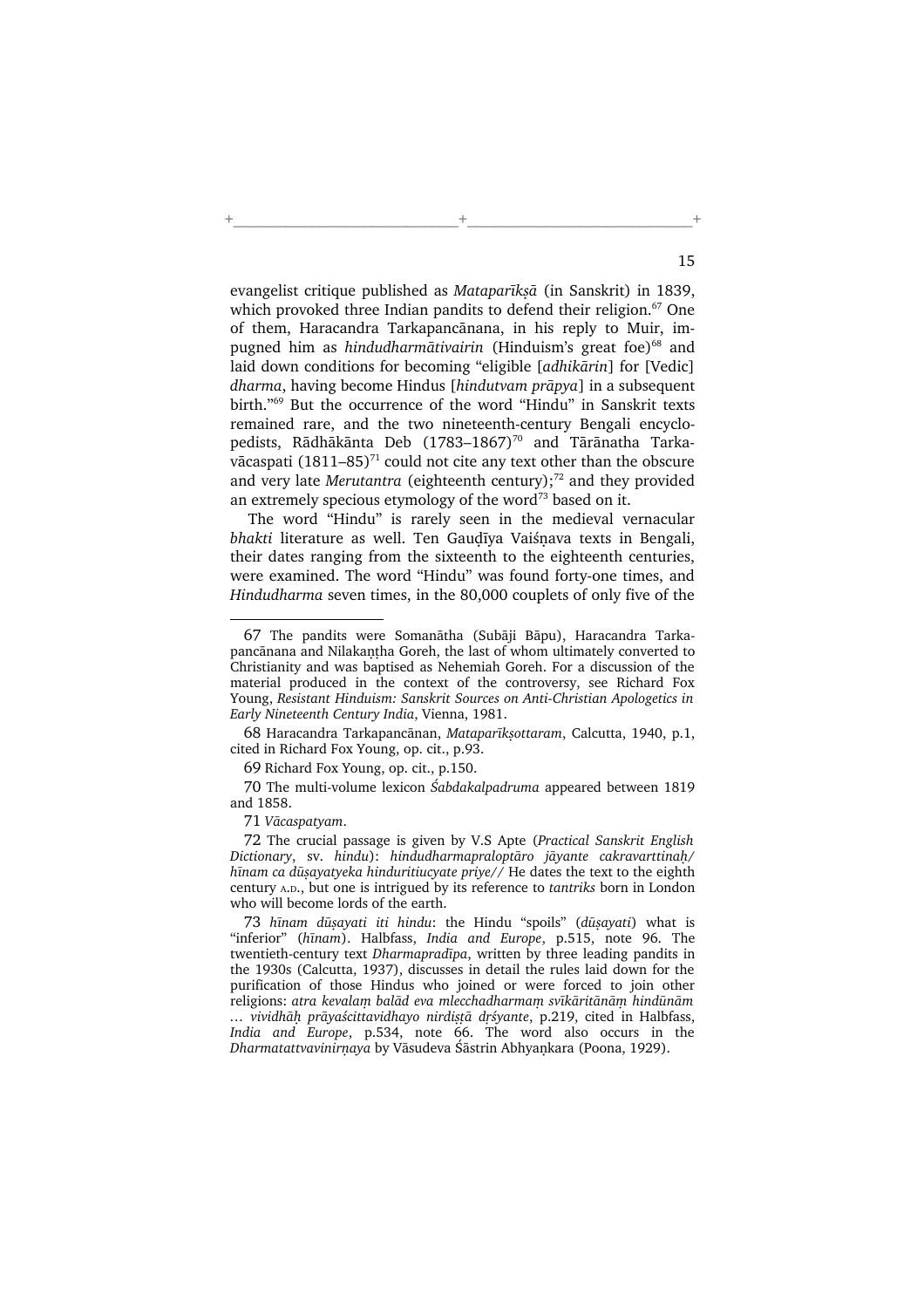ten texts. Apart from the small number of occurrences, the interesting aspect of the evidence is that there is no explicit discussion of what "Hindu" or Hindudharma mean.<sup>74</sup> The word "Hindu" is also used in different contexts by Vidyāpati (early fifteenth century), Kabir (1450–1520), Ekanāth (1533–99) and Anantadās (sixteenth century). On this basis a scholar has argued that a Hindu religious identity defined itself primarily in opposition to Muslims and Islam and had a continuous existence through the medieval period.<sup>75</sup> This argument is seriously flawed because it is based on the patently wrong assumption that all non-Muslims were part of the postulated Hindu identity and ignores the basic fact that the medieval sants and bhakti poets used the term "Hindu" with reference to adherents of the caste-centric Brāhmanical religion, against which they raised their voice.<sup>76</sup> The general absence of the words "Hindu" and "Hindudharma" in the precolonial Sanskrit texts and their limited connotation in the not-too-frequent occurrences in the bhakti literature clearly indicate that Indians did not create a Hindu religious identity for themselves, as is argued by some. Of course the word was in use in precolonial India, but it was not before the late eighteenth or early nineteenth centuries that it was appropriated by Western, especially British, scholars<sup>77</sup> whose writings helped the imperial

+\_\_\_\_\_\_\_\_\_\_\_\_\_\_\_\_\_\_\_\_\_\_\_\_\_\_+\_\_\_\_\_\_\_\_\_\_\_\_\_\_\_\_\_\_\_\_\_\_\_\_\_\_+

<sup>74</sup> Joseph T. O'Connel, op. cit., pp.340–44.

<sup>75</sup> David N. Lorenzen, "Who Invented Hinduism", Comparative Studies in Society and History, vol.41, no.4 (October 1999), pp.630–659. Also see Lorenzen, ed., Bhakti Religion in North India: Community Identity and Political Action, Delhi, 1996, Introduction.

<sup>76</sup> R.P. Bahuguna, "Recent Western Writings on Medieval Indian Sant Movement", ICHR Seminar on Dialogue with the Past: Trends in Historical Writings in India, Bangalore, 14–16 February 2003; idem, "Symbols of Resistance: Non-Brahmanical Sants as Religious Heroes in Late Medieval India", in Biswamoy Pati et al., eds., Negotiating India's Past: Essays in Memory of Parthasarathi Gupta, Delhi, 2003. Also see idem, "Some Aspects of Popular Movements: Beliefs and Sects in Northern India during the Seventeenth and Eighteenth Centuries", unpublished Ph.D. dissertation, Department of History, University of Delhi, 1999.

<sup>77</sup> Charles Grant used the term "Hindooism" first in a letter to John Thomas in 1787 and subsequently in his Observations on the State of Society among the Subjects of Great Britain, written in 1792 (Will Sweetman, Mapping Hinduism: Hinduism and the Study of Indian Religions 1600–1776, Halle, 2003, p.56, note 12). William Jones also used the term "Hindu" in the religious sense in 1787 (S.N. Mukherjee, Sir William Jones and British Attitudes to India, Cambridge, 1968, p.119; Dermot Killingley, "Modernity, Reform, and Revival," in Gavin Flood, ed., The Blackwell Companion to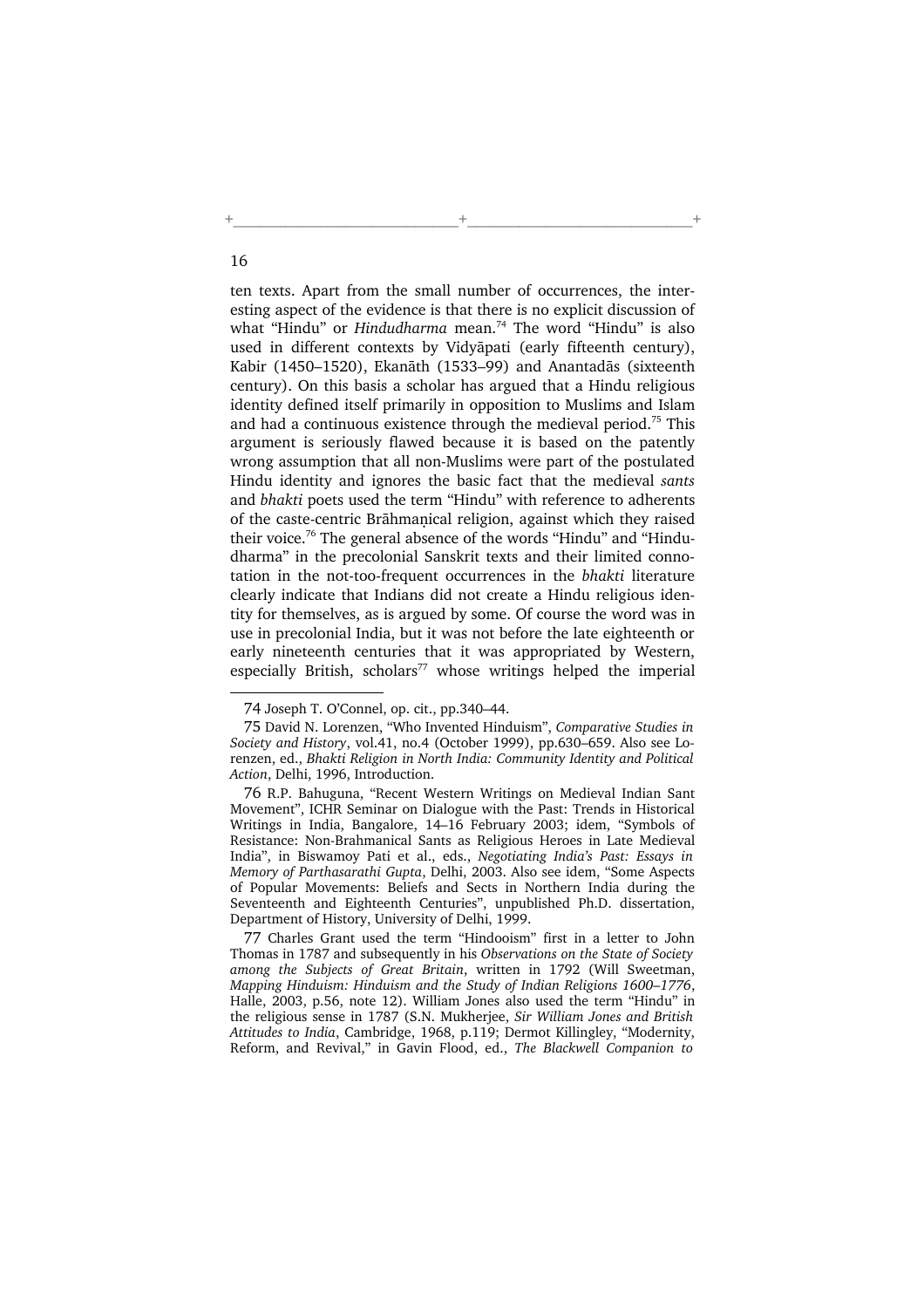administration to formulate and create the notion of Hinduism in the sense in which we understand it today. The British borrowed the word "Hindu" from India, gave it a new meaning and significance, reimported it into India as a reified phenomenon called Hinduism,<sup>78</sup> and used it in censuses and gazetteers as a category in their classification of the Indian people, paving the way for the global Hindu religious identity—a process perceptively equated with the "pizza effect", basically meaning that the Neapolitan hot baked bread exported to America returned with all its embellishments to Italy to become its national dish.<sup>79</sup> Given this background, Hinduism

+\_\_\_\_\_\_\_\_\_\_\_\_\_\_\_\_\_\_\_\_\_\_\_\_\_\_+\_\_\_\_\_\_\_\_\_\_\_\_\_\_\_\_\_\_\_\_\_\_\_\_\_\_+

78 Several scholars have argued that Hinduism was a colonial construct which finally took shape when the imperial administration engaged in the classification into categories of the Indian people through the mechanism of the census. Important among them are Vasudha Dalmia ("The Only Real Religion of the Hindus: Vaisnava Self-Representation in the Late Nineteenth Century", in Vasudha Dalmia and Heinrich von Stietencron, eds., Representing Hinduism: The Construction of Religious Traditions and National Identity, New Delhi, 1995, pp.176–210); Robert Frykenberg ("The Emergence of Modern 'Hinduism' as a Concept and as an Institution", in Günther-Dietz Sontheimer and Hermann Kulke, eds., Hinduism Reconsidered, Delhi, 1997, pp.82–107); John Stratton Hawley ("Naming Hinduism", Wilson Quarterly, Summer 1991, pp.20–32); Harjot Oberoi (The Construction of Religious Boundaries: Culture, Identity and Diversity in the Sikh Tradition, Delhi, 1994, pp.16–17); and Heinrich von Stietencron ("Hinduism: On the Proper Use of a Deceptive Term", in Sontheimer and Kulke, op. cit., pp. 32–53). Their views have been contested by quite a few scholars in recent years, e.g., Will Sweetman, op. cit., and Brian K. Pennington, Was Hinduism Invented? Britons, Indians and the Colonial Construction of Religion, New York, 2005. Their main source of inspiration is David Lorenzen ("Who Invented Hinduism?", Comparative Studies in Society and History, vol.41, no.4, (October 1999), pp.630–659), who has argued that "a Hindu religion … acquired a much sharper self-conscious identity through the rivalry between Muslims and Hindus in the period between 1200 and 1500, and was firmly established before 1800" (p.631). While he thus assigns primary agency to "rivalry between Muslims and Hindus" in the construction of Hinduism, he also pronounces: "Hinduism wasn't invented by anyone, European or Indian. Like Topsy, it just grow'd" (ibid., p.655). One wonders if this comparison to a character from the nineteenth-century anti-slavery novel Uncle Tom's Cabin is not a mere muddying of the waters of history.

79 Agehananda Bharati, "The Hindu Renaissance and Its Apologetic

Hinduism, p.513). Rammohun Roy was, however, perhaps "the first Hindu" to use the word "Hindooism" in 1816 (Dermot Killingley, Rammohun Roy in Hindu and Christian Tradition: The Teape Lectures 1990, Newcastle upon Tyne, 1993, p.60, cited in Richard King, Orientalism and Religion, Delhi, 1999, p.100.)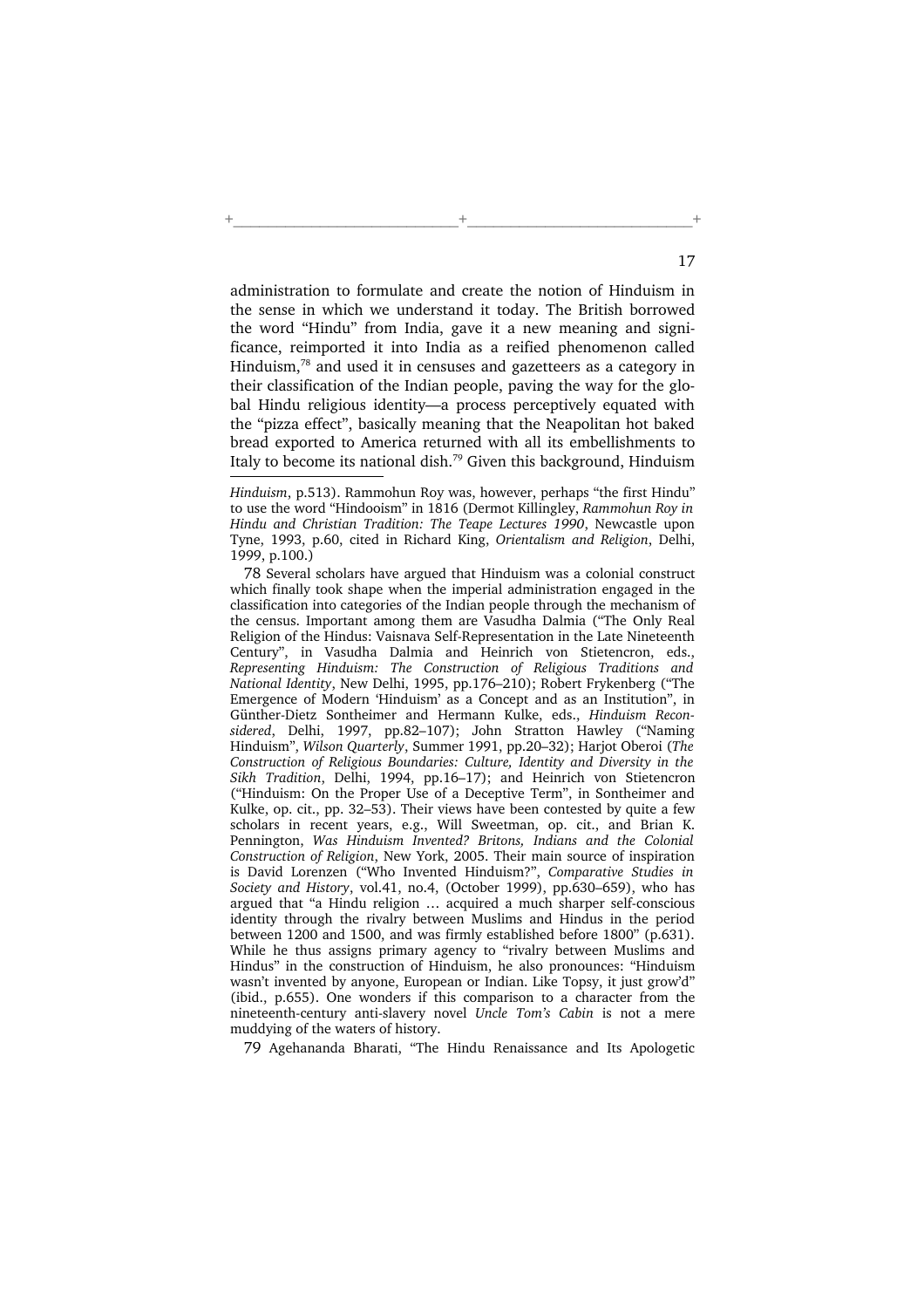was a creation of the colonial period and cannot lay claim to any great antiquity.<sup>80</sup> Although some echo the views of B.B. Lal and his followers to proclaim that its origins lay in the Indus valley civilisation and in what they call Aryan culture, $81$  Hinduism is the youngest of all religions, a nineteenth-century neologism popularised by the British. $82$  That it has come to stay, despite the endless ambiguities of connotation in it, $^{83}$  is a different matter.

+\_\_\_\_\_\_\_\_\_\_\_\_\_\_\_\_\_\_\_\_\_\_\_\_\_\_+\_\_\_\_\_\_\_\_\_\_\_\_\_\_\_\_\_\_\_\_\_\_\_\_\_\_+

## IV

Even though Hinduism as a religious category acquired much visibility in Christian missionary writings and in British administrative records,<sup>84</sup> not until the nineteenth century did it come to be labelled sanātanadharma. The term can be translated in a variety of ways:

Patterns", Journal of Asian Studies, 29 (1970), pp.267–87.

<sup>80</sup> Recently Brian K. Pennington (Was Hinduism Invented? Britons, Indians, and the Colonial Construction of Religion, New York, 2005) has vehemently opposed the view that Britain invented Hinduism on the grounds, first, that that argument "grants … too much power to colonialism" and, second, that denying the existence of Hinduism prior to the arrival of the British "introduces an almost irreparable disruption in Indian traditions that can only alienate contemporary Indians from their own traditions" (p.5). He seems to forget that colonialisms everywhere have manipulated facts to suit their interests. Worse, must historians cease to work because their reasoned conclusions show that "traditions", held to be crucial to the psychic welfare of today's people, are concocted?

<sup>81</sup> Gavin Flood, An Introduction to Hinduism, first South Asian edition, Delhi, 2004, p.50.

<sup>82</sup> Richard H. Davis, "A Brief History of Religions in India", Introduction, in Donald S. Lopez, Jr, ed., Religions of India in Practice, Indian reprint, Delhi, 1998, p.5. Also see John Stratton Hawley, "Naming Hinduism", Wilson Quarterly, Summer 1991, pp.20–23; and Wendy Doniger, "Hinduism by Any Other Name", ibid., 35–41.

<sup>83</sup> The only clarity about Hinduism is that it is used as a catch-all category for all non-Abrahamaic religions (Islam, Judaism, Christianity) and is thus a negative appellation. In the Hindu Marriage Act (1955), "Hindu" includes not only Buddhists, Jains and Sikhs but also all those who are not Muslims, Christians, Parsees or Jews. There is therefore much substance in Frits Staal's view that no meaningful notion of Hinduism can be obtained except by exclusion and in his argument that it fails to qualify both as a religion and as "a meaningful unit of discourse" (Rules Without Meaning: Ritual, Mantras and the Human Sciences, New York, 1989, p.397).

<sup>84</sup> Bernard S. Cohn, An Anthropologist among the Historians and Other Essays, Delhi,1987, pp.224–54.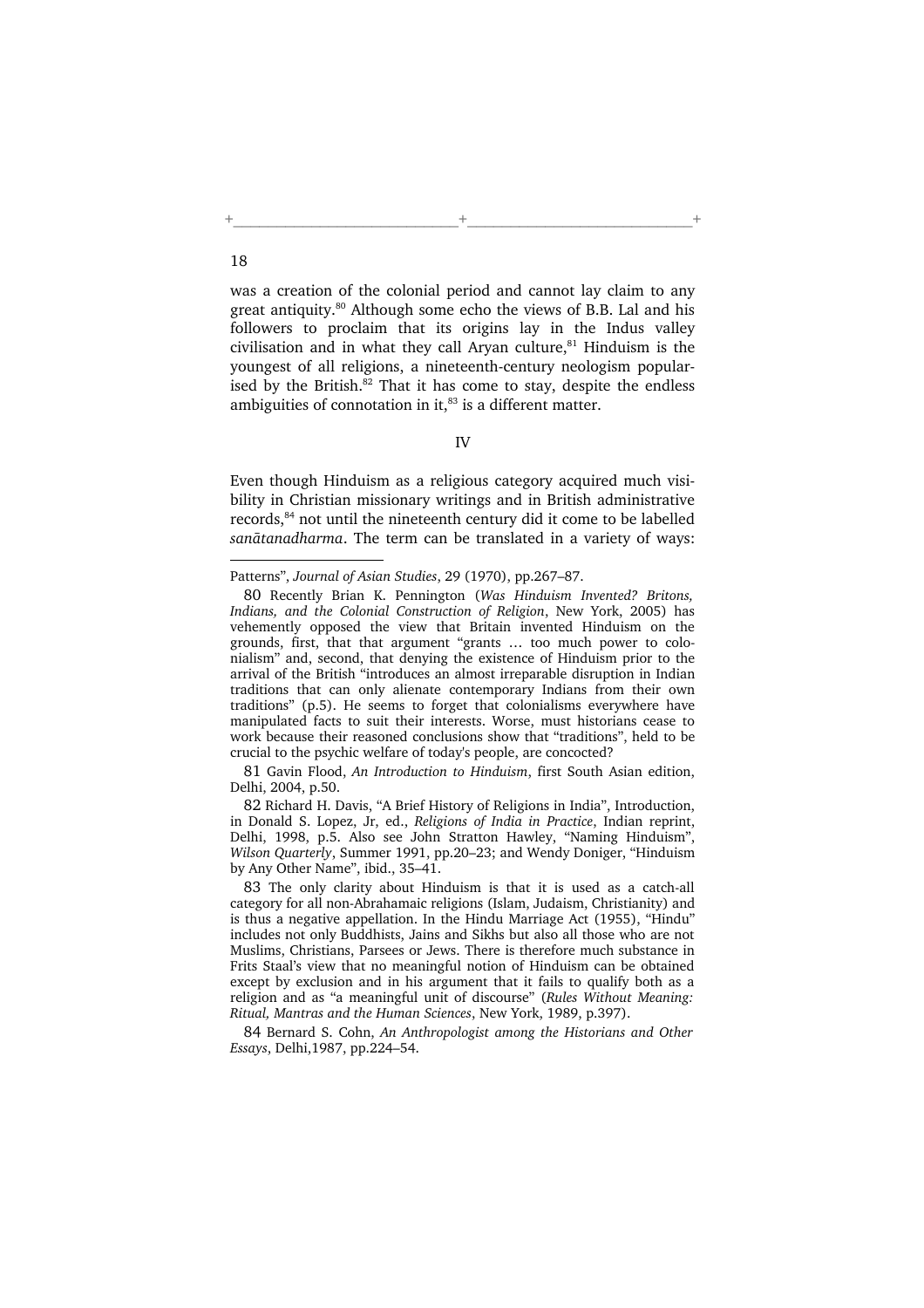"eternal religion" or "eternal law,"<sup>85</sup> "unshakeable, venerable order", <sup>86</sup> "ancient and continuing guideline"<sup>87</sup> and "the eternal order or way of life"<sup>88</sup> are some of its English equivalents. It has been used by a variety of representatives of modern Hinduism, ranging from neo-Hindus like Vivekananda and Radhakrishnan to the leaders and followers of reform movements as well as their opponents. Although some scholars have tried to project it as having a "dynamic character", sanātanadharma<sup>89</sup> was basically an orthodox resistance to reform movements<sup>90</sup> and drew on references to itself in ancient Indian literature. The earliest occurrence of the term is found in the Buddhist canonical work Dhammapada, according to which the eternal law (*esa dhamma sanātano*)<sup>91</sup> is that hatred and enmities cease through love alone; but it is mentioned frequently in the Brāhmanical texts as well. The Mahābhārata often uses the expression esa dharmah sanātanah "as a sanctioning formula intended to emphasise the obligatory nature of social and religious rules", $92$  but its use to justify Śvetaketu's mother's being snatched away by a

+\_\_\_\_\_\_\_\_\_\_\_\_\_\_\_\_\_\_\_\_\_\_\_\_\_\_+\_\_\_\_\_\_\_\_\_\_\_\_\_\_\_\_\_\_\_\_\_\_\_\_\_\_+

<sup>85</sup> Klaus Klostermaier, A Survey of Hinduism, Albany, 1989, pp.31, 531.

<sup>86</sup> Halbfass, India and Europe, p. 344.

<sup>87</sup> Julius Lipner, Hindus: Their Religious Beliefs and Practices, London, 1994, p.221.

<sup>88</sup> Julius Lipner, "On Hinduism and Hinduisms: The Way of the Banyan", in Sushil Mittal and Gene Thursby, eds., The Hindu World, Routledge, New York, 2004, Indian reprint, Chennai, 2005, p.19.

<sup>89</sup> John Zavos, "Defending Hindu Tradition: Sanatana Dharma as a Symbol of Orthodoxy in Colonial India", Religion, 31 (2001), pp.109–123. Also see Vasudha Dalmia, Nationalisation of Hindu Traditions: Bharatendu Harischandra and Nineteenth Century Benaras, Delhi, 1997, pp.2–4, note 5.

<sup>90</sup> It is not surprising that early twentieth-century pandits like V.S. Abhyaṇkara, Anantakrṣṇa Śāstri, Sītārām Śāstri and Śrīvijaya Bhattācharya were against the introduction of "new sectarian traditions" (nūtanasampradāya, Dharmapradīpa, p.64) and described themselves as "followers of eternal religion" (sanātanadharmīya, sanātanadharmāvalambin, Dharmapradīpa, pp.207,219: Dharmatattvavinirnaya, pp.39ff).

<sup>91</sup> Dhammapada, I.5. It has been suggested the word sanātana may have some connection with sanatā, which occurs in the Vedic literature only twice. At one place it occurs along with dharma (RV 3.3.1d ) and at another, without it ( $RV$  2.3.6ab). In both cases the word sanata means "from old times" or "always." I am thankful to Professor Shingo Einoo, who drew my attention to these references.

<sup>92</sup> Mahābhārata, xii.96.13; 128.30; 131.2; xiii.44.32; 96.46; xiv.50.37. Cited in Halbfass, India and Europe, p.558, note 56.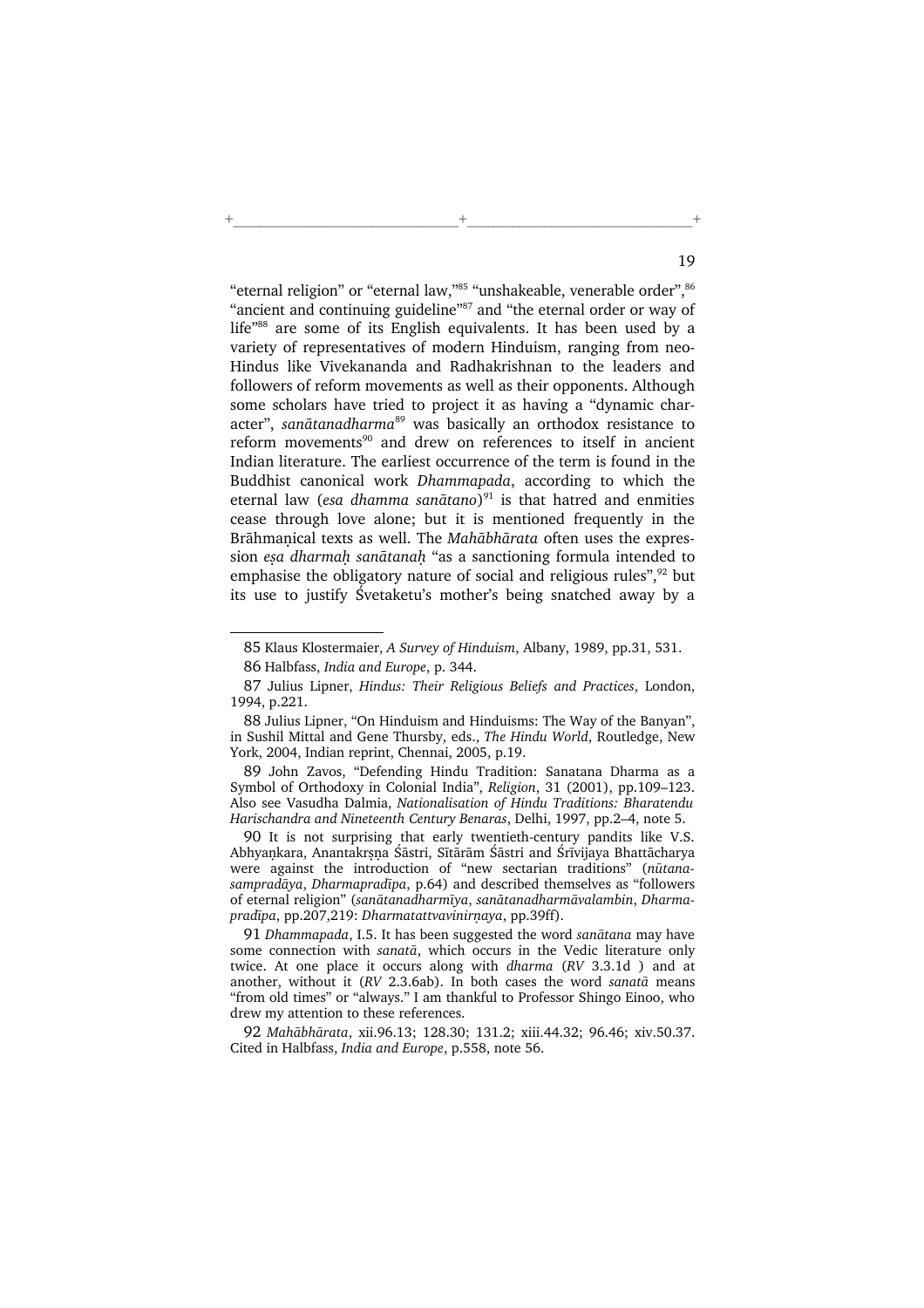brāhmaņ would be far from palatable to modern sanātanists.<sup>93</sup> The Gītā uses the term in the plural to mean the "venerable norms for the families" (kuladharmāḥ sanātanaḥ)<sup>94</sup> and describes Kṛṣṇa as "protector of the established norms" (śāśvatadharmagoptā sanā $t$ anah).<sup>95</sup> Similarly, in the law book of Manu, sanātanadharma stands for established "customs and statutes of the countries, castes and families", $96$  though the Purānas use the term in various senses. According to the Matsyapurāna it is rooted in virtues like the absence of greed and attachment, the practice of celibacy, forgiveness, compassion for living beings, etc.<sup>97</sup> The Varāhapurāņa at one place refers to the eternal dharma promulgated by Varāha,<sup>98</sup> and at another states that according to the eternal law one should not sink into grief on seeing the fortunes of others and one's own distress (esa dharmah sanātanah).<sup>99</sup> In another Purāna, Śiva defines his eternal dharma (dharmaḥ sanātanaḥ)<sup>100</sup> as consisting of jñāna,  $kriy\bar{a}$ , cary $\bar{a}$  and yoga, though in several epic and Purānic passages sanātana is used as an epithet for divinities like Krsna, or for Dharma, who himself is thought of as a deity. The Uttararāmacarita of Bhavabhūti (eighth century), the earliest secular work to refer to sanātanadharma, mentions it in the sense of fixed laws and customs; and the Khanapur plates (sixth century), which contain the earliest epigraphic reference to it, use it in speaking of rites and rituals prescribed by śruti and smrti (śrutismrtivihitasanātanadharmakarmaniratāya). Although these textual references provide different connotations of the term sanātanadharma, it has generally been understood in the sense of traditionally established customs and duties of countries, castes and families also in texts as late as the Mahānirvāṇatantra (eighteenth century), by an unknown

+\_\_\_\_\_\_\_\_\_\_\_\_\_\_\_\_\_\_\_\_\_\_\_\_\_\_+\_\_\_\_\_\_\_\_\_\_\_\_\_\_\_\_\_\_\_\_\_\_\_\_\_\_+

<sup>93</sup> According to the story, when his mother was being led away by a brāhman he flew into a rage and was calmed down by his father, who told him not to get angry because this was the eternal law (esa dharmah sanātanah), Mahābhārata, I.113, verses 11–14.

<sup>94</sup> Gītā, I.40.

<sup>95</sup> Ibid., XI.18.

<sup>96</sup> Manu, I.118; VII.98; IX.64, 325.

<sup>97</sup> Matsyapurāņa, 143.32, Ānandāśramagranthāvali, 1981, p.269. Cf. Brahamāndapurāna, II.31.36-38; 91.30-32.

<sup>98</sup> Varāhapurāna, 126.7.

<sup>99</sup> Ibid., 126.43.

<sup>100</sup> Śivapurāņa, 7.2.10.30-72.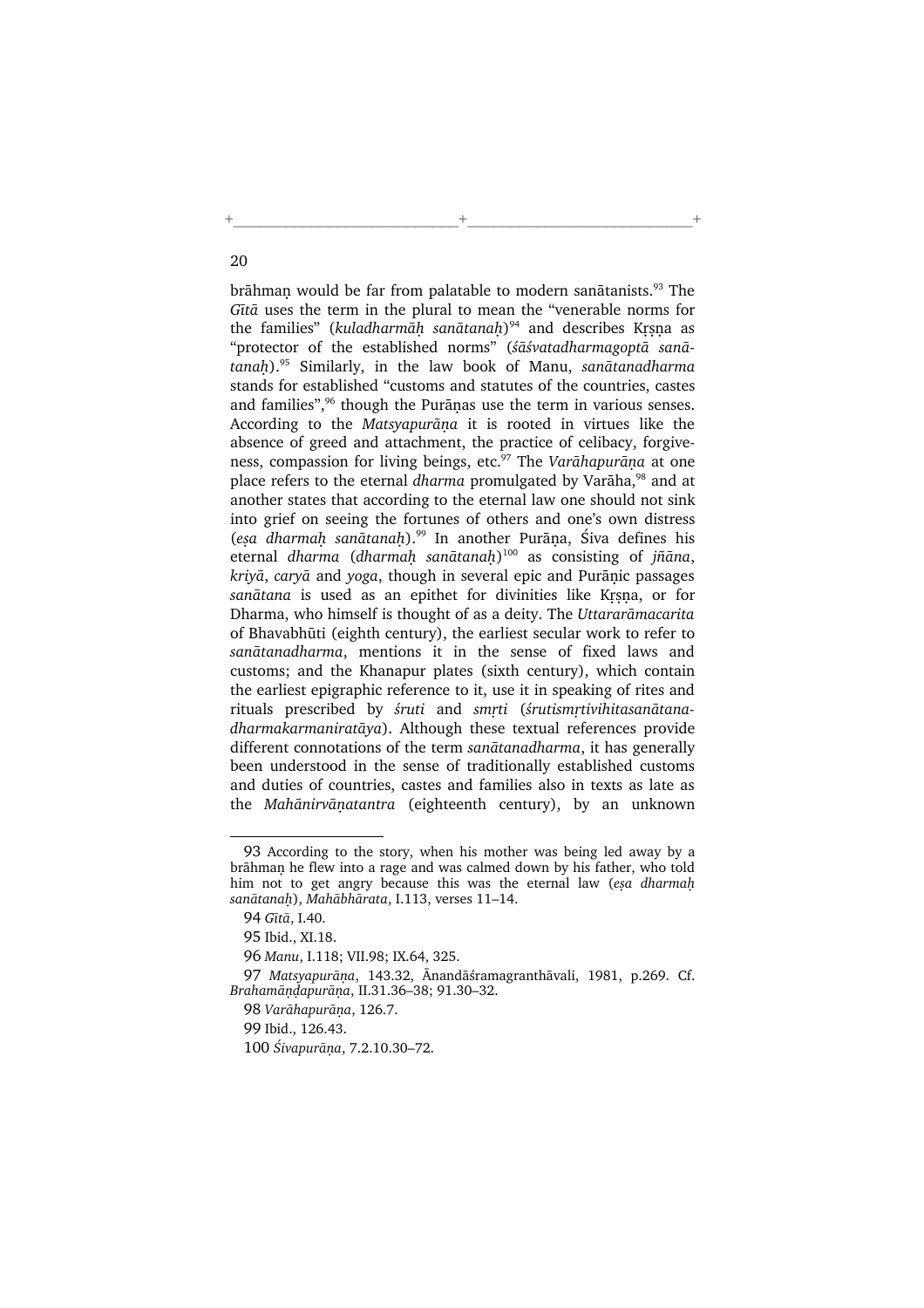author, and the  $\dot{S}$ astratattvavinirnaya (1844) of Nilakantha (Nehemia) Goreh. But when, in the nineteenth century, it emerged as a key concept in traditionalist self-assertion against Christianity as well as in the reform movements (Brahmosamaj and Aryasamaj), it came to be stereotyped as a venerable, "eternal", "all encompassing" and "inclusive" (sarvavyapaka) religion, "with no temporal beginning, no historical founding figure", one which needed no innovations or reforms.<sup>101</sup> This added to the conceptual opacity and vagueness of the "timeless religion", which had to wait for its first codification by the Englishwoman Annie Besant who, in collaboration with Indian scholars like Bhagwan Das, drew up a textbook $102$ on sanātanadharma for use at the Central Hindu College, Benares, whose establishment in 1898 owed much to her initiative.

+\_\_\_\_\_\_\_\_\_\_\_\_\_\_\_\_\_\_\_\_\_\_\_\_\_\_+\_\_\_\_\_\_\_\_\_\_\_\_\_\_\_\_\_\_\_\_\_\_\_\_\_\_+

V

Hinduism has often been viewed not only as eternal (sanātanadharma) but also as a monolithic religion in which there is "agreement about some static universal doctrine."<sup>103</sup> This stereotype has received support not only from Hindu right wing political groups but also from serious scholars of religion who define Hinduism as "the religion of those humans who create, perpetuate, and transform traditions with legitimising reference to the authority of the Vedas."<sup>104</sup> An early, though indirect, endorsement of the legitimising authority of the Vedas comes from Yāska (fifth century <sup>B</sup>.C.), who describes Vedic "seers" as "having attained a direct experience of dharma" (sāksātkrtadharma).<sup>105</sup> Later, Manu categorically states that "the root of religion is the entire Veda" (vedo'khilo dharma $m\bar{u}$ lam),<sup>106</sup> and that the authority of the *śruti* and the *smrti* is not to

<sup>101</sup> Halbfass, India and Europe, p.343.

<sup>102</sup> Sanātanadharma: An Elementary Text-book of Hindu Religion and Ethics, Central Hindu College, Benares, 1910. This was followed by several works on the sanātanadharma, e.g., Sanātanadharmadīpikā by Hamsayogin, Madras,1917; Ganga Prasad, The Fountainhead of Religion, 1909; Shri Bharat Dharma Mahamandala, ed., The World's Eternal Religion, Benares, 1920; etc.

<sup>103</sup> Julius Lipner, Hindus: Their Religious Beliefs and Practices, p.221.

<sup>104</sup> Brian K. Smith, Reflections on Resemblance, Ritual and Religion, Oxford University Press, 1989, pp.13–14.

<sup>105</sup> Nirukta, I.20.

<sup>106</sup> Manu, II.6. Cf. Manu, XII.95–96.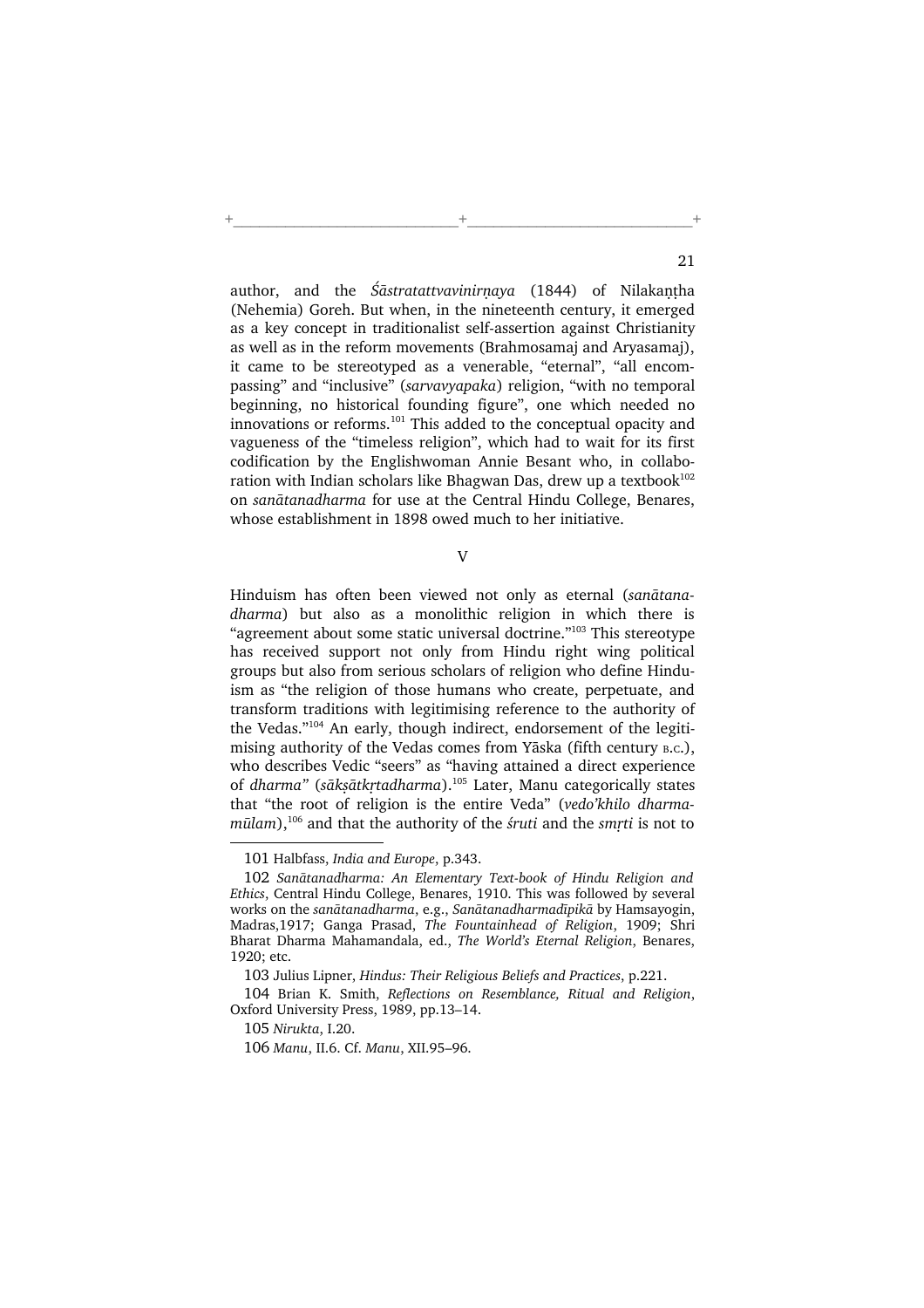be questioned or reasoned about ( $amimāmsva$ ).<sup>107</sup> His assertion has received much support over time from the different philosophical systems, though their apologetic patterns have varied considerably. Nyāya and Vaiśesika, though not affiliated to the Veda, recognised it as a "source of knowledge" (pramāņa), and their leading early medieval thinkers (Uddyotakara, Vācaspatimiśra and Udayana) defended it, sometimes even by developing new argument.<sup>108</sup> Much stronger support for the Vedic texts, however, came from the Mimāmsā, whose "genuine affiliation with, and commitment to, the Veda are generally accepted."<sup>109</sup> Mimāmsā thinkers like Kumārila, Prabhākara and Mandanamiśra (all of the eighth century), for example, laid great emphasis on the principle that the dharma is justified by the Veda alone (vedamūlatva).<sup>110</sup> Similarly, Śankara (eighth century) treated all the declarations of the Veda as authoritative<sup>111</sup> and defiance of it (vedavirodha) as heresy.<sup>112</sup> Indeed, the acceptance of the authority of the Vedas is an important feature of Brāhmanical orthodoxy, but their number being only four, an amorphous category of the "fifth Veda" came into being as early as the later Vedic period,<sup>113</sup>leading to an open-endedness in the Vedic corpus, a phenomenon also in keeping with the general absence of and aversion to writing and the Brāhmanical preference for the oral

+\_\_\_\_\_\_\_\_\_\_\_\_\_\_\_\_\_\_\_\_\_\_\_\_\_\_+\_\_\_\_\_\_\_\_\_\_\_\_\_\_\_\_\_\_\_\_\_\_\_\_\_\_+

<sup>107</sup> Ibid., II.10.

<sup>108</sup> Wilhelm Halbfass, Tradition and Reflection: Exploration in Indian Thought, Albany,1991, pp.24–27.

<sup>109</sup> Ibid. p.33.

<sup>110</sup> Brian K. Smith, op. cit., p.18; Halbfass, India and Europe, pp.326–9, 359. Cf. Louis Renou, The Destiny of the Veda in India (English tr. Dev Raj Chanana), Delhi,1965, pp.40–46.

<sup>111</sup> Renous, op. cit., p.37.

<sup>112</sup> Brian K. Smith, op. cit., p.18.

<sup>113</sup> itihāsapurāņam pañcamam vedānām vedam, Chandogya Upanisad, 7.2, The Principal Upanisads, ed. and tr. S. Radhakrishnan, Delhi, 1991, p.470. For a discussion of the claim of the Mahābhārata to be the "fifth Veda", see John Brockington, The Sanskrit Epics, Leiden, 1998, p.7. According to some scholars even the Atharvaveda did not belong to the "revealed" Vedic corpus and its followers invented legends and allegories to prove the superiority of the text and earn for it the status of a "divine revelation" (Lakshman Sarup, The Nighantu and the Nirukta, Indian edition, Delhi, 1984, pt.1, pp.72–73.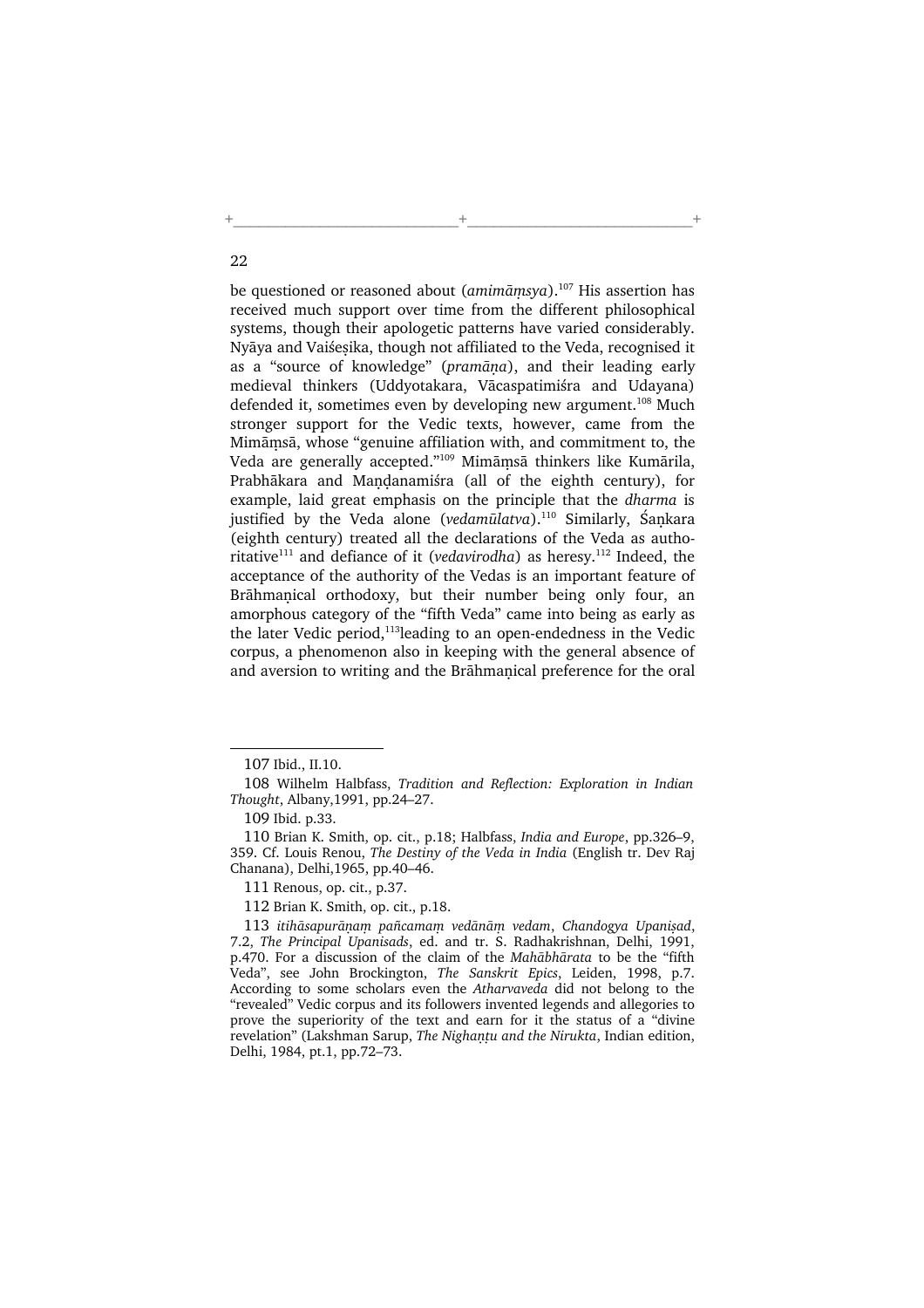transmission of all knowledge.<sup>114</sup> The Mahābhārata,<sup>115</sup> the Purā $nas<sup>116</sup>$  and the Tantras<sup>117</sup> are called the "fifth Veda", just as the large body of Tamil devotional hymns in the Śaiva and Vaiśnava traditions, ranging in date from the sixth to the ninth centuries, claimed Vedic status.<sup>118</sup> Many religious teachers holding different opinions sought to legitimise their teachings with reference to the Vedas during the medieval period. Acceptance of the authority of the Vedas is in fact an important feature even of modern Hindu revivalist movements like the Arya Samaj of Dayananda, who is sometimes called the Luther of India.<sup>119</sup> But all this cannot be construed to mean that Hinduism acquired a monolithic character: for it has rightly been pointed out that allegiance to the Vedas was very often a fiction, nothing more than a mere "raising of the hat, in passing, to an idol by which one no longer intends to be encumbered later on."120

+\_\_\_\_\_\_\_\_\_\_\_\_\_\_\_\_\_\_\_\_\_\_\_\_\_\_+\_\_\_\_\_\_\_\_\_\_\_\_\_\_\_\_\_\_\_\_\_\_\_\_\_\_+

There is substantial evidence to show that the Vedas did not always enjoy a pre-eminent position even in Brāhmaṇical Hinduism.<sup>121</sup> Anti-Vedic ideas, in fact, began to find expression in the

115 The Mahābhārata (I.56.33) claims: yad ihāsti tad anyatra, yan nehāsti na tat kvacid ("That which is found herein exists elsewhere; that which is not here, is nowhere").

116 The Purānas often claim to be the essence of all the Vedas (sarvavedasāra, akhilaśrutisāra, sarvavedārthasāra), or the soul of the Vedas: Bhāgavata Purāna 1.2.3, 1.3.42, 12.13.15; Nāradīya Purāna 1.1.36, 1.9.97; Skanda Purāņa 5.3.1.22. Cited in Brian K. Smith, op. cit., p.26.

117 Halbfass, India and Europe, p.366.

118 Brian K. Smith, op. cit., pp.20–29. The tradition of extending the use of the word veda is seen in the description of Nammalvar's Tiruvaymoli as Dravidaveda. It was in keeping with this old practice that the "Tranquebar Bible" was entitled Vedapustagam and B. Ziegenbalg described the Bible and the Christian religion as satyavedam or "the true Veda" (Halbfass, India and Europe, p.340).

119 J.E. Llewellyn, The Arya Samaj as a Fundamentalist Movement, Delhi, 1993, chapter 2. Also see J.T.F. Jordens, Dayanand Saraswati: His Life and Causes, Delhi, 1981.

120 Louis Renou, The Destiny of the Veda in India, p.2.

121 Although we are not here to discuss the various forms and levels of

<sup>114</sup> Frits Staal, "The Concept of Scripture in the Indian Tradition", in Mark Juergensmeyer and Gerald Barrier, eds., Sikh Studies: Comparative Perspectives on a Changing Tradition, Berkeley, 1979, pp.121–4. For a different point of view, see C. Mackenzie Brown, "Puranas as Scripture: From Sound to Image of the Holy Word in the Hindu Tradition", History of Religions, 26 (1986), pp.68–86.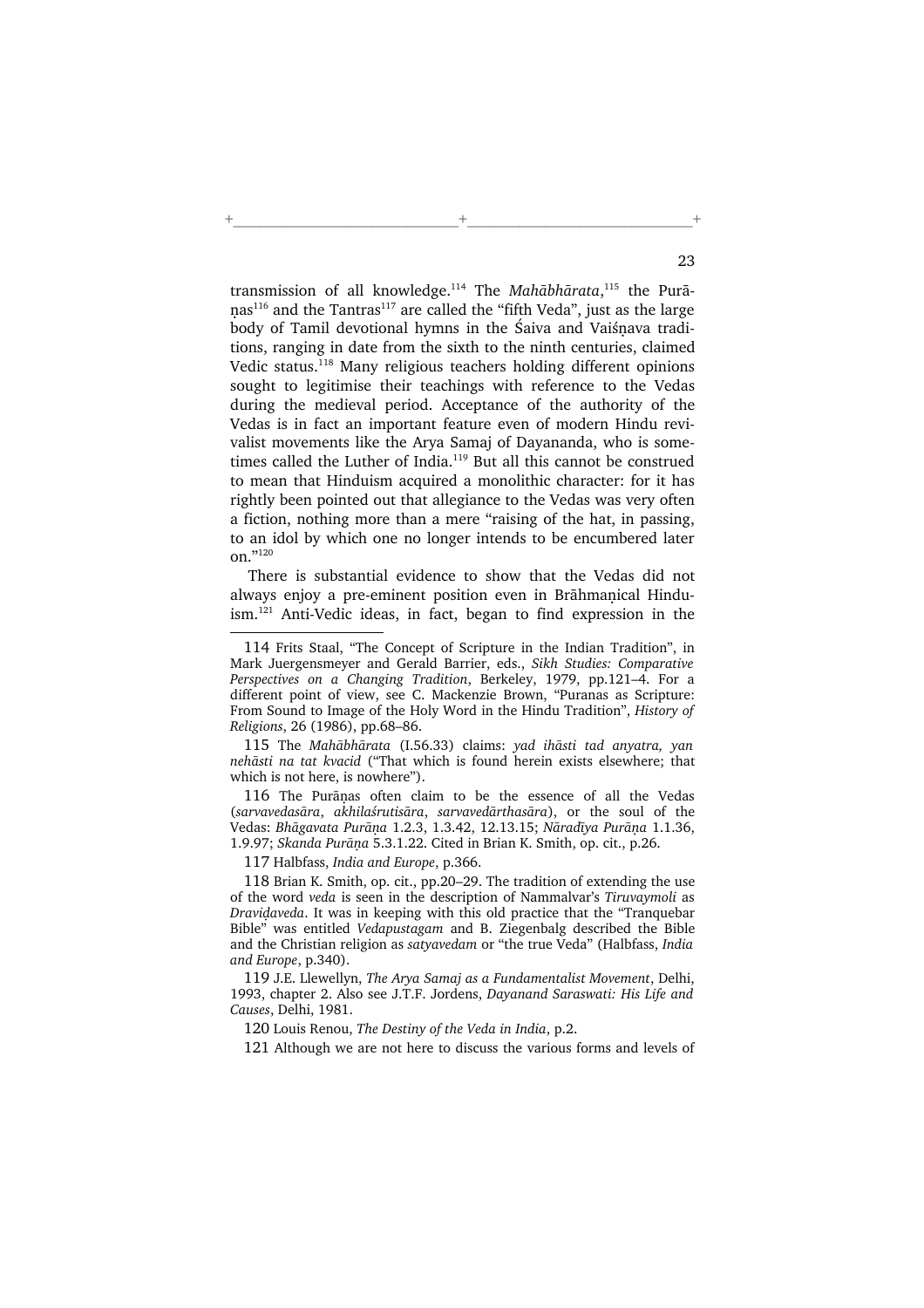Rgveda itself. The famous Rgvedic passage which equated brāhmans with croaking frogs was an early attempt to ridicule the Vedas and their reciters.<sup>122</sup> In addition to the satirisation of the brāhmans, there is also evidence of the questioning of Vedic knowledge: "Whence this creation developed is known only by him who witnesses this world in the highest heaven—or perhaps even he does not know." $123$  At several places in the Rgveda, Indra is abused and his very existence is questioned.<sup>124</sup> Thus in a hymn to Indra it is said: "to Indra, if Indra exists" (RV VIII.100.3), and in another the question is asked (RV II.12.5): "about whom they ask, where is he? ... And they say about him, 'he is not' …" (RV II.12). Scepticism about the Vedic sacrifice was expressed by reviling it at the end of the mahāvrata Soma festival, as is evident from several Ngvedic passages.<sup>125</sup> The sanctity of the Vedas was questioned soon after their composition. The Upanisads contain several passages which

+\_\_\_\_\_\_\_\_\_\_\_\_\_\_\_\_\_\_\_\_\_\_\_\_\_\_+\_\_\_\_\_\_\_\_\_\_\_\_\_\_\_\_\_\_\_\_\_\_\_\_\_\_+

122 Rgveda, VII.103.

123 Rgveda, 10.129.7.

124 J.C. Heesterman, The Inner Conflict of Tradition, Delhi, 1985, p.77.

125 J.C. Heesterman, op. cit., p.75; RV, V.30.1, VI.18.3, VI.27.3, VIII.64.7, VIII.100.3, X.22.1 (cited in ibid., p.225). Also see Wendy Doniger O'Flaherty, "The Origin of Heresy in Hindu Mythology", History of Religions, 10 (May 1971), p.284, note 83.

atheism and heresies in India, it is necessary to recall that among those who repudiated the authority of the Vedas outside the Brāhmanical fold and earned the epithets pāsandas (heretics) and nāstikas (non-believers in the Vedas), the important ones are the Jains, the Buddhists and the Cārvākas, the followers of Cārvāka also being known as lokāyatikas. The Vedas, according to the Jains, were anāryavedas, which they replaced with their own scriptures, calling them āryavedas. They also describe the Vedas as mithyāsūtras (micchāsūya) (Renou, op. cit., p.87). Gautama Buddha is equally unsparing in his denunciation of the Vedas and says that "… the talk of the Brāhmanas versed in the three Vedas turns out to be ridiculous, mere words, a vain and empty thing" (Tesam idam-tevijjānam brāhmaņānam bhāsitam hassakam yeva sampajjati, nāmakam yeva sampajjati, rittakam yeva sampajjati, tucchakam yeva sampajjati, Dīghanikāya, London, 1967, vol.I, p.240, Tevijjasutta 15). Further, he describes the three Vedas as "foolish talk", "a waterless desert", and their threefold wisdom as "a pathless jungle" and "a perdition" (Tasmā idam tevijjānam brāhmanānam tevijjā-īrinan ti pi vuccati, tevijja-vipinam ti pi vuccati, tevijja-vyasanan ti pi vuccatiti, ibid., p.248, Tevijjasutta. The strongest condemnation of the Vedic texts, however, came from the Cārvākas. According to them the Veda is "tainted with the three faults of untruth, self-contradiction, and tautology… the incoherent rhapsodies of knaves" (dhurtapralāpa)", Sarva-darśaņasangraha, tr. E.B. Cowell and A.E. Gough, London, 1914, p.4.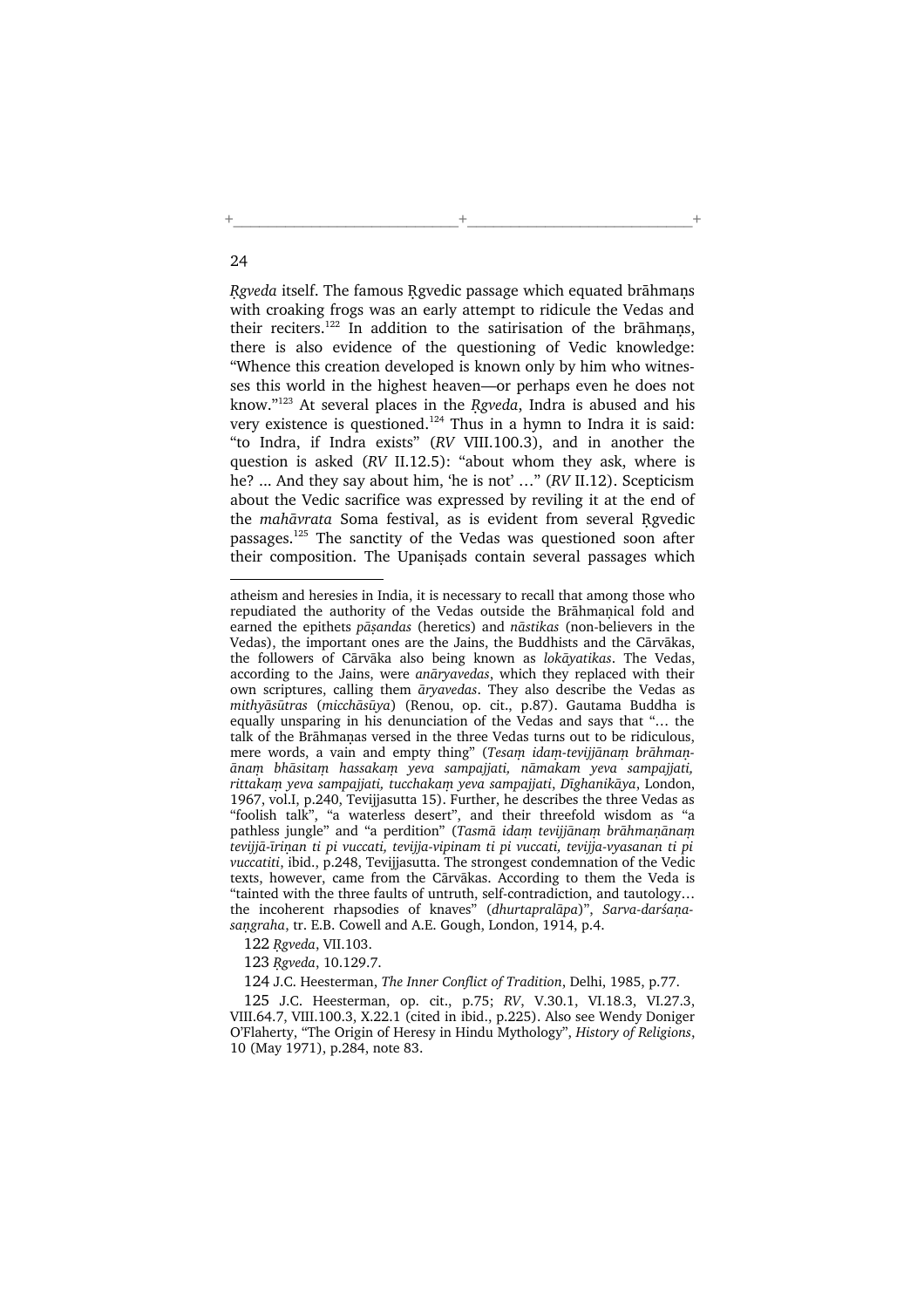deprecate the Vedas. The Mundaka Upanisad, for example, regards the four Vedas as "lower knowledge" (aparāvidvā).<sup>126</sup> Similarly, in the Nirukta, Yāska (sixth–fifth centuries <sup>B</sup>.C.) describes Kautsa as saying that "the Vedic stanzas have no meaning" and that "their meaning is contradictory."<sup>127</sup> Indications of the undermining of Vedic rituals are also found in the Dharmaśāstra texts, which have been the main vehicle of Vedic thought. Baudhāyana, for instance, cites the view that non-Vedic local practices may be allowed in their own territory", though his own opinion is that "one must never follow practices opposed to the tradition of learned authorities."<sup>128</sup>

+\_\_\_\_\_\_\_\_\_\_\_\_\_\_\_\_\_\_\_\_\_\_\_\_\_\_+\_\_\_\_\_\_\_\_\_\_\_\_\_\_\_\_\_\_\_\_\_\_\_\_\_\_+

An unwillingness to concede a legitimising role to the Veda manifested itself in many texts representing the various strands of Brāhmanical thought. For example, in the Bhagavadgītā, which has been the most popular Hindu religious text through the centuries, Krsna tells Arjuna in unambiguous terms that those who delight in the eulogistic statements of the Vedas (vedavādaratāh) are full of worldly desires ( $k\bar{a}$ mātmānah),<sup>129</sup> and that the desire-ridden followers (kāmakāmāh) of the Vedic sacrificial rites stagnate in the world.<sup>130</sup> The Purānas often undermine the supremacy of the Vedas despite their general allegiance to them. While one Purānic text tells us that God thought of the Purānas before he spoke the Vedas, others state that the Vedas are "established" on the Purānas.<sup>131</sup> "There is no higher essence or truth than this", the Agnipurāna tells us, and "… there is no better book, … there is no better śāstra, or śruti or ... smrti ... for this Purāņa is supreme."132 The Bhāgavatapurāna was similarly said to have superseded and transcended the Vedas, and Jīva Goswāmī (sixteenth century) of the Gaudīya Vaiśnava school vehemently denied that this text was based on

<sup>126</sup> Mundaka Upanisad, I.1.4–5. Lakshman Sarup (The Nighantu and the Nirukta, Indian edition, Delhi, 1984, pp.74–75) lists several anti-Vedic Upanisadic passages: Mundaka Up., III.2.3; Katha Up., I.2.23; Brh. Up., I.5.23; Kaușītaki Up., II.5; Chāndogya Up., V.11–24; Taittirīya Up., II.5.

<sup>127</sup> Lakshman Sarup, op. cit., I.15.

<sup>128</sup> Wendy Doniger O'Flaherty, "The Origin of Heresy in Hindu Mythology", p.286.

<sup>129</sup> Bhagavadgītā, II.41–46.

<sup>130</sup> Ibid., IX.21. Cf. XI.48, 53.

<sup>131</sup> Matsyapurāna, 53.3.20, 5.3.1.20; Nāradīyapurāna, 2.24.16. Cited in Brian K. Smith, op. cit., p.26.

<sup>132</sup> Agnipurāna, 383,47–50, cited in C. Mackenzie Brown, op. cit., pp.70–71.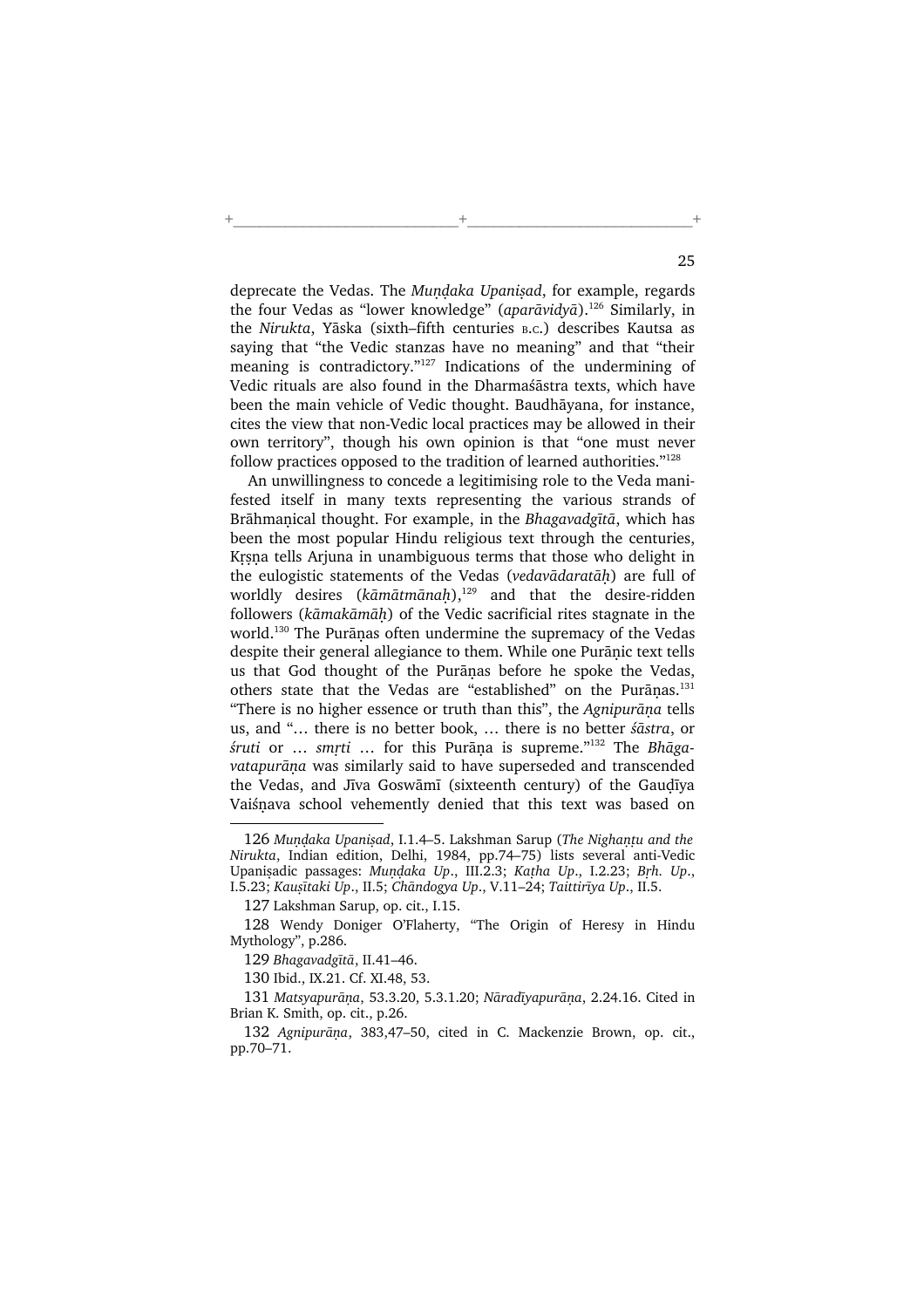them at all.<sup>133</sup> Despite the fact that the authors of the Tantric texts tried to base their doctrines on the Vedas, they also undermined their authority. For example, the Mahānirvāṇatantra, an eighteenthcentury work, states that the Vedas, Purānas and Śāstras are of no use in the kaliyuga<sup>134</sup> and "declares that all of the other religious traditions are encompassed by and disappear within the Tantric kuladharma, just as the tracks of all other animals disappear within the tracks of the elephant."<sup>135</sup> All this may not amount to a repudiation of the Vedas, but it certainly indicates that all post-Vedic Brāhmanical religious traditions did not look to them for legitimacy.

+\_\_\_\_\_\_\_\_\_\_\_\_\_\_\_\_\_\_\_\_\_\_\_\_\_\_+\_\_\_\_\_\_\_\_\_\_\_\_\_\_\_\_\_\_\_\_\_\_\_\_\_\_+

Several religious movements within the fold of what is now known as Hinduism in fact rejected the authority both of the brāhmans and that of the Vedas. Vīraśaivism, a Śaivite sect whose followers are also called Lingāyats and which gained prominence in Karnataka in the twelfth century, is a case in point. Its hagiographical texts bear ample testimony to the fact that, at least in the early phase, the Vīraśaivas ridiculed the Vedas and unequivocally rejected them. The Bāsavapurāna speaks of a Vedāntist who was humiliated by Bāsava at the court of Bijjala, and the Cennabāsavapurāna narrates how a Vedic scholar was ridiculed by the Lingāyats, who had the Vedas recited by dogs.<sup>136</sup> Similarly, the

<sup>133</sup> Halbfass, India and Europe, p.366.

<sup>134</sup> N.N. Bhattacharyya, History of Tantric Religion, Delhi, 1982, p.75.

<sup>135</sup> Halbfass, India and Europe, p.366. The Mahānirvānatantra is "probably the most widely known" and the most recent of the Tantras. Written in the second half of the eighteenth century, it contains much material on such varied themes as marriage, conjugal ethics, inheritance, caste rules and slavery, though it has been described by J.D.M. Derrett as a "wellintentioned fraud". For a useful discussion of the work, see Teun Goudriaan and Sanjukta Gupta, Hindu Tantric and Sakta Literature, Wiesbaden, 1981, pp.98–101; J.D.M. Derrett, Essays in Classical and Modern Hindu Law, Leiden, 1977, vol.2, pp.197–242; N.N. Bhattacharyya, History of the Tantric Religion, pp.74–75.

<sup>136</sup> R.N. Nandi, "Origin of the Vīraśaiva Movement", in D.N. Jha, ed., The Feudal Order, Delhi, 2000, p.485, note 47. The smārtas, who joined the Vīraśaiva movement in large numbers, retained their superiority, undermined its fraternalism and paved the way for the growth of the Brāhmanical caste system among its followers. Not surprisingly, the Vīraśaivas, in the later phase of their movement, preached loyalty to the varnāśramadharma, as is evident from the works of Bhīmakavi and Śrīpati Pandita (both of the fourteenth century). The latter even said that only the performance of caste duties and Vedic rites could purify a person and prepare him for final liberation (ibid., p.477; Suvira Jaiswal, "Semitising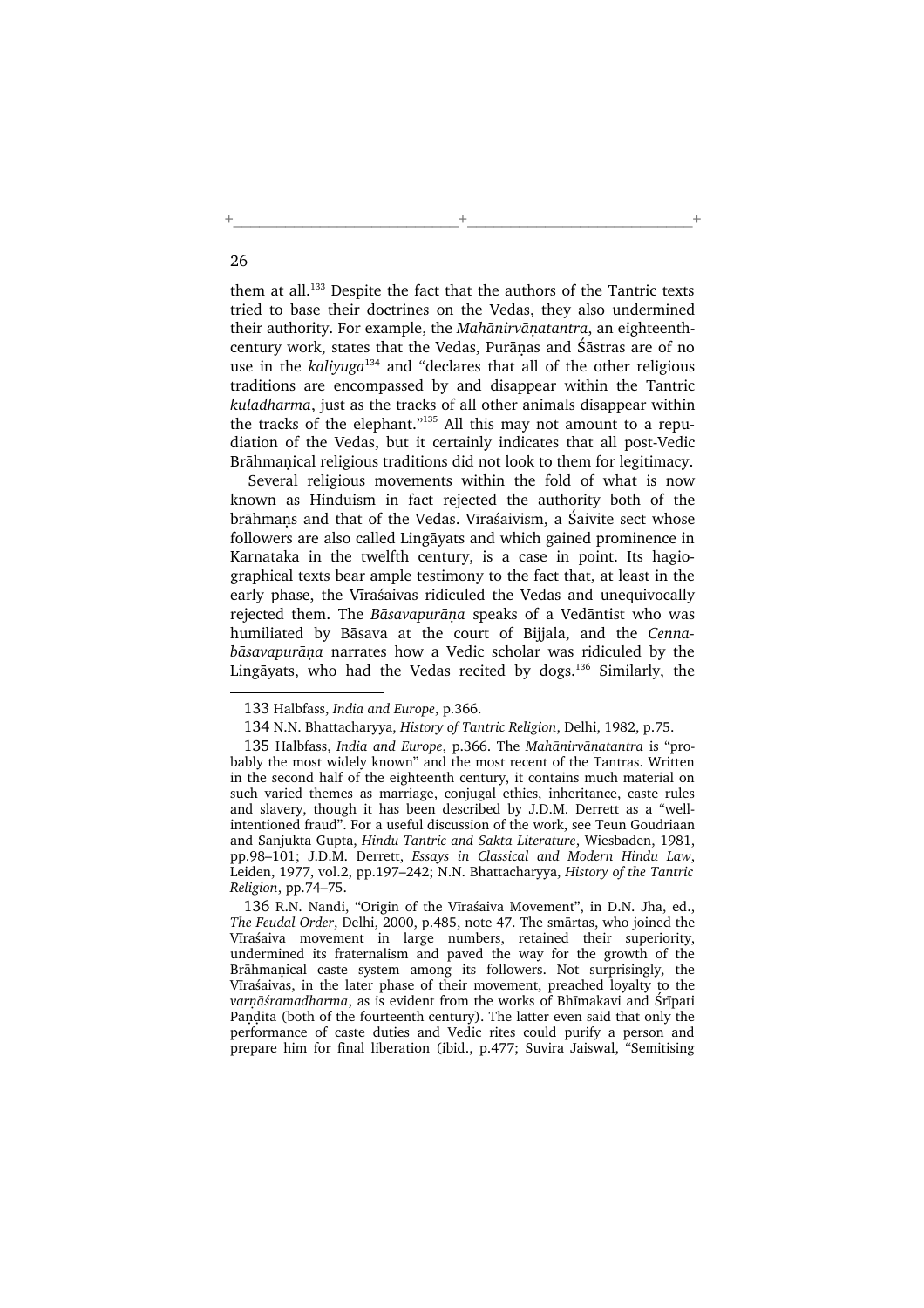adherents of the south Indian Śrīvaiśnava sect of Tenkalai rejected the Vedas and composed their own Veda, called the Nālāyiraprabandham. <sup>137</sup> This rejection of Vedic authority seems to have been a feature of other medieval religious movements as well. The Mahānubhāvas in Maharashtra and the Sahajiyās in Bengal also renounced the Vedas. So did individual medieval bhakti saints like Kabīr (fifteenth–sixteenth centuries) and Tukārām (seventeenth century), to name two.<sup>138</sup> As recently as the nineteenth century, precisely at the time when Dayananda Saraswati was busy spreading the word that the Vedas are the repository of all knowledge, they were rejected by Ramakrishna, who said: "the truth is not in the Vedas, one should act according to the Tantras, not according to the Vedas, the latter are impure from the very fact of their being pronounced."<sup>139</sup> Evidently, thus, different religious sects have not had the same attitude towards the Vedic corpus, and even the texts of specific sectarian affiliations often express contradictory views about it. This being so, the stereotype of a monolithic Hinduism based on the Vedas must be seen as a myth deliberately propagated both by some scholars as well as by right wing Hindu groups, all of whom not only ignore the plurality of religious beliefs and practices covered by the umbrella term "Hinduism", invented in the colonial period, but who also deny the centuries-long process of their evolution.

+\_\_\_\_\_\_\_\_\_\_\_\_\_\_\_\_\_\_\_\_\_\_\_\_\_\_+\_\_\_\_\_\_\_\_\_\_\_\_\_\_\_\_\_\_\_\_\_\_\_\_\_\_+

Another myth which, through repetition, has been made to stick to the artefact called Hinduism is that it is a tolerant religion. This is rooted to a certain extent in European writings on India. Thus Francois Bernier, the French doctor who travelled widely in India during the 1660s, stated that Hindus "did not claim that their law is

Hinduism: Changing Paradigms of Brahmanical Integration", Social Scientist, vol.19, no.12, 1991, p.22.). The Vīraśaiva emphasis on the observance of caste duties as well as on the necessity of seeking legitimation from the Vedas is evident from one of their basic texts, the Lingadhāranacandrikā: Louis Renou, op. cit., p.61, note 1.

<sup>137</sup> Louis Renou, op. cit., p.2.

<sup>138</sup> Ibid., p.2.

<sup>139</sup> Cited in ibid., p.3.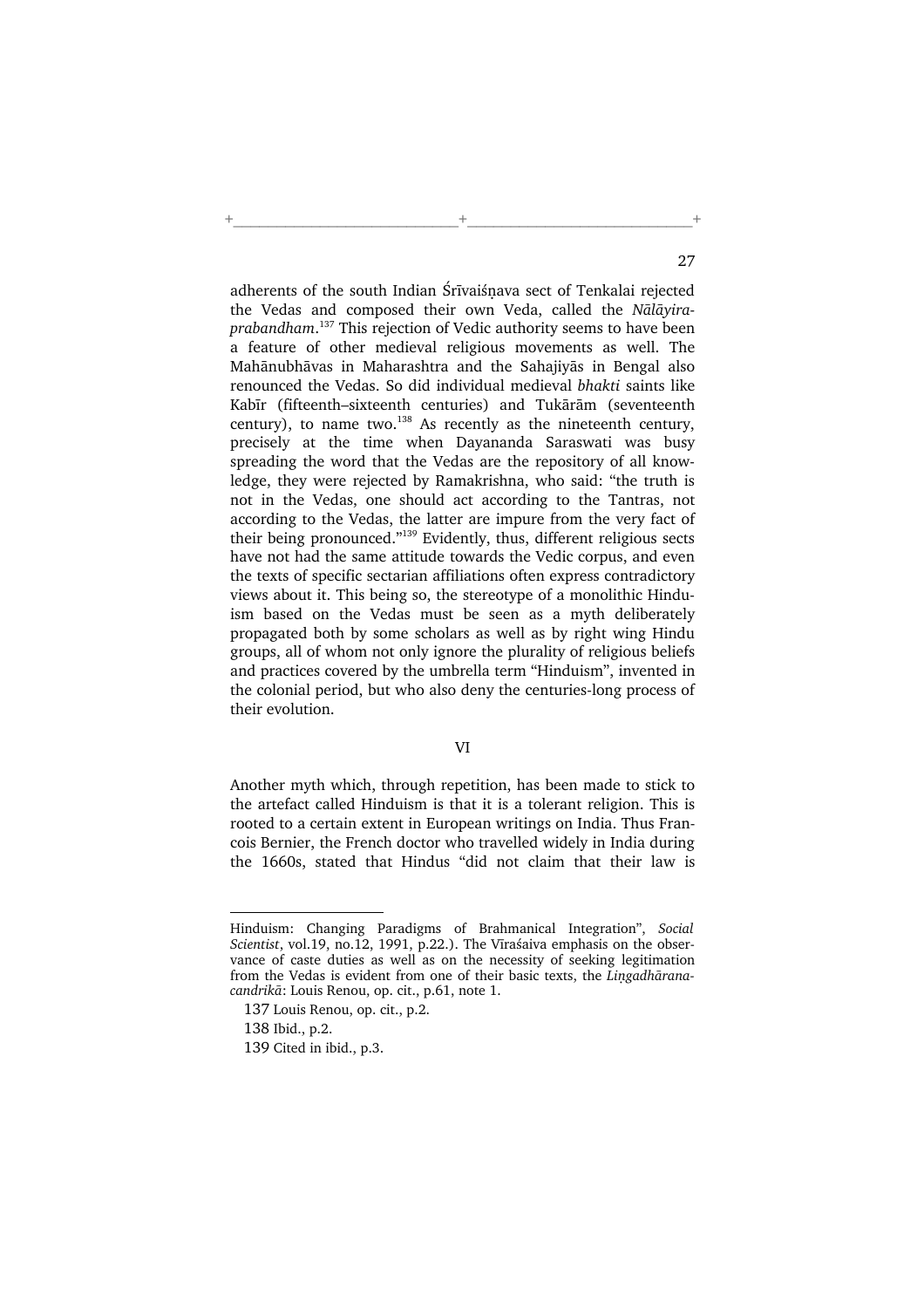universal",<sup>140</sup> and Immanuel Kant (1724–1804) said that they "do not hate the other religions."<sup>141</sup> Such views as these, however, find a more prominent place in the writings of Orientalists like William Jones as well as in the thought of some nineteenth-century religious reformers. Vivekananda (1863–1904), for example, picked up the famous Ngvedic passage "ekamsad viprā vahudhā vadanti" to support his vision that "India alone was to be … the land of toleration"—a vision which, in reality, did not conform to his view that all creeds may be equal but Hinduism was more equal than the others.<sup>142</sup> The quotation from the Rgveda, a scholar has observed,<sup>143</sup> has been "milked for all its worth ever since"; and the prophecy, if seriously meant, has repeatedly been shown to be ill-founded. But even so, in recent years many scholars, most notably Amartya Sen,<sup>144</sup> have spoken glowingly of religious tolerance and inclusiveness in early India. It is true that religious sects showed a certain degree of mutual accommodation, so that the Buddha as well as the first Jain tirthankara Ādinātha (Rsabha), both associated with heretic religions, were accepted as incarnations of Visnu, $145$ 

+\_\_\_\_\_\_\_\_\_\_\_\_\_\_\_\_\_\_\_\_\_\_\_\_\_\_+\_\_\_\_\_\_\_\_\_\_\_\_\_\_\_\_\_\_\_\_\_\_\_\_\_\_+

143 A. Bharati, op. cit., p.282.

144 Among the writings of scholars who have recently championed the idea of a tolerant Hinduism, the most influential are those of Amartya Sen (The Argumentative Indian, London, 2005, pp.3–33).

145 R.C. Hazra, Studies in the Purānic Records on Hindu Rites and Customs, second edition, Delhi, 1975, pp.41–42, 103; Wendy Doniger

<sup>140</sup> Cited in Halbfass, India and Europe, p.407.

<sup>141</sup> Cited in ibid., p.407. Paul Hacker first used "inclusivism" and related terms in his discussion of tolerance and intolerance in Indian religions ("Religiöse Toleranz und Intoleranz im Hinduism", Saeculum, 8 (1957), pp.167–79). In his view "inclusivism is an essentially, even exclusively, Indian phenomenon" (Inclusivismus. Eine indische Denkform, ed. G. Oberhammer, Vienna, 1983, pp.11–28). But, as has been pointed out by J.W. Hauer (Toleranz und Intoleranz in den nichtchristlichen Religionen, Stuttgart, 1961, pp. 90ff) tolerance and inclusivism are not synonymous, the latter being "hierarchical universal tolerance." While some of the ideas of Hacker have been discussed by Halbfass (India and Europe, Chapter 22) his thesis has been criticised by Karl-Heinz Golzio ("Das Problem von Toleranz und Intoleranz in indischen Religionen anhand epigraphischer Quellen", in Helmut Eimer, ed., Frank-Richard Hamm Memorial Volume, Bonn, 1990, pp.89–102.

<sup>142</sup> For a brief resume of Vivekananda's perception of the relationship between Hinduism and the other religious communities of India, see Torkel Brekke, Makers of Modern Indian Religion in the Nineteenth Century, New York, 2002, pp.41–42.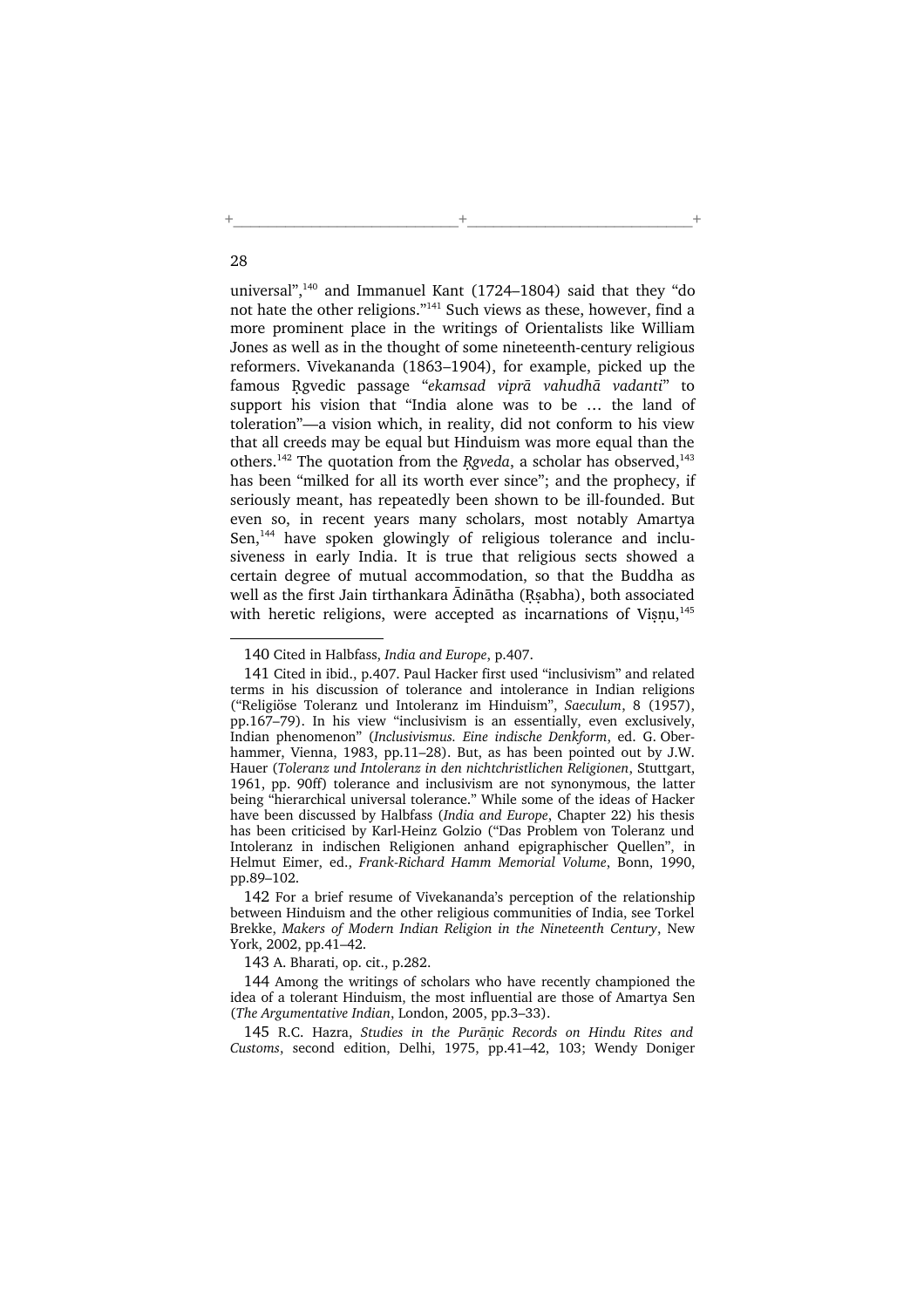and sacrifice to the former was recommended for worshippers desirous of beauty (rūpakāmo vajed buddham).<sup>146</sup> But it is forgotten that Śiva is believed to have appeared on earth in the form of Saṇkara to combat a Buddha avatāra; $147$  and that his followers "opposed and persecuted the Vaisnava philosopher Madhu/Madhva (1199–1278)."<sup>148</sup> Similarly, the Vedāntist philosopher Mādhava Ācārya (fourteenth century) is often said to have displayed an exemplary tolerance towards points of view which opposed his own. His Sarvadarśanasamgraha (Collection of All Systems) begins by presenting the school of Cārvākas, then criticises it, and ends with Śankara's Advaita "as the conclusion and crown of all philosophical systems".<sup>149</sup> What, however, is missed is that this was in keeping with the traditional Indian practice of presenting the opponent's view before seeking to refute it. Even if we accept these instances as indicating that Brāhmanism gave space to heterodoxies, there is considerable historical evidence to question the stereotype of India as a land of religious tolerance. Apart from the fact that a religion with a caste system and untouchability as characteristic features was and is inherently incapable of promoting tolerance, sources show that there were antagonisms between the various Brāhmanical sects as well as between Brāhmanism, which accepted the authority of the Vedas, and the heterodox non-Brāhmanical sects which

+\_\_\_\_\_\_\_\_\_\_\_\_\_\_\_\_\_\_\_\_\_\_\_\_\_\_+\_\_\_\_\_\_\_\_\_\_\_\_\_\_\_\_\_\_\_\_\_\_\_\_\_\_+

146 Varāhapurāna, 48.22.

147 Śankaradigvijaya of Mādhava, I.28–43, cited in Wendy Doniger O'Flaherty, The Origins of Evil in Hindu Mythology, pp.208–9. On the adoption of the Buddha as an avatāra of Viṣṇu, Padmanabh S. Jaini makes this insightful observation: "… a way was open even for introducing the brāhmana priests to officiate at the Buddhist temples. In course of time, these temples, often rich and generously endowed, as in the case of the Jagannath-Puri temple in Orissa, the Kadri Vihara in south India, and (until they were handed back to Buddhists from Ceylon by the British Government) even the Buddha-Gaya and the Sarnath temples passed into the hands of the brāhmana priests and were converted into Vaisnava or Śaiva temples" (Collected Papers on Buddhist Studies, Delhi, 2001, p.290).

148 Wendy Doniger O'Flaherty, The Origins of Evil in Hindu Mythology, p.209.

149 John A. Grimes, "Darśana", in Sushil Mittal and Gene Thursby, eds., The Hindu World, Indian reprint, Delhi, 2005, p.539.

O'Flaherty, The Origins of Evil in Hindu Mythology, Delhi, 1988, pp.187–88, 204–11. As regards the Rsabhāvatāra of Visnu, P.S. Jaini observes that "the 'Vaisnavisation' of the Jina through the device of the avatāra is a fine example of a vain drive towards the syncretism of two rival faiths" (Collected Papers on Jaina Studies, Delhi, 2000, pp.343–44.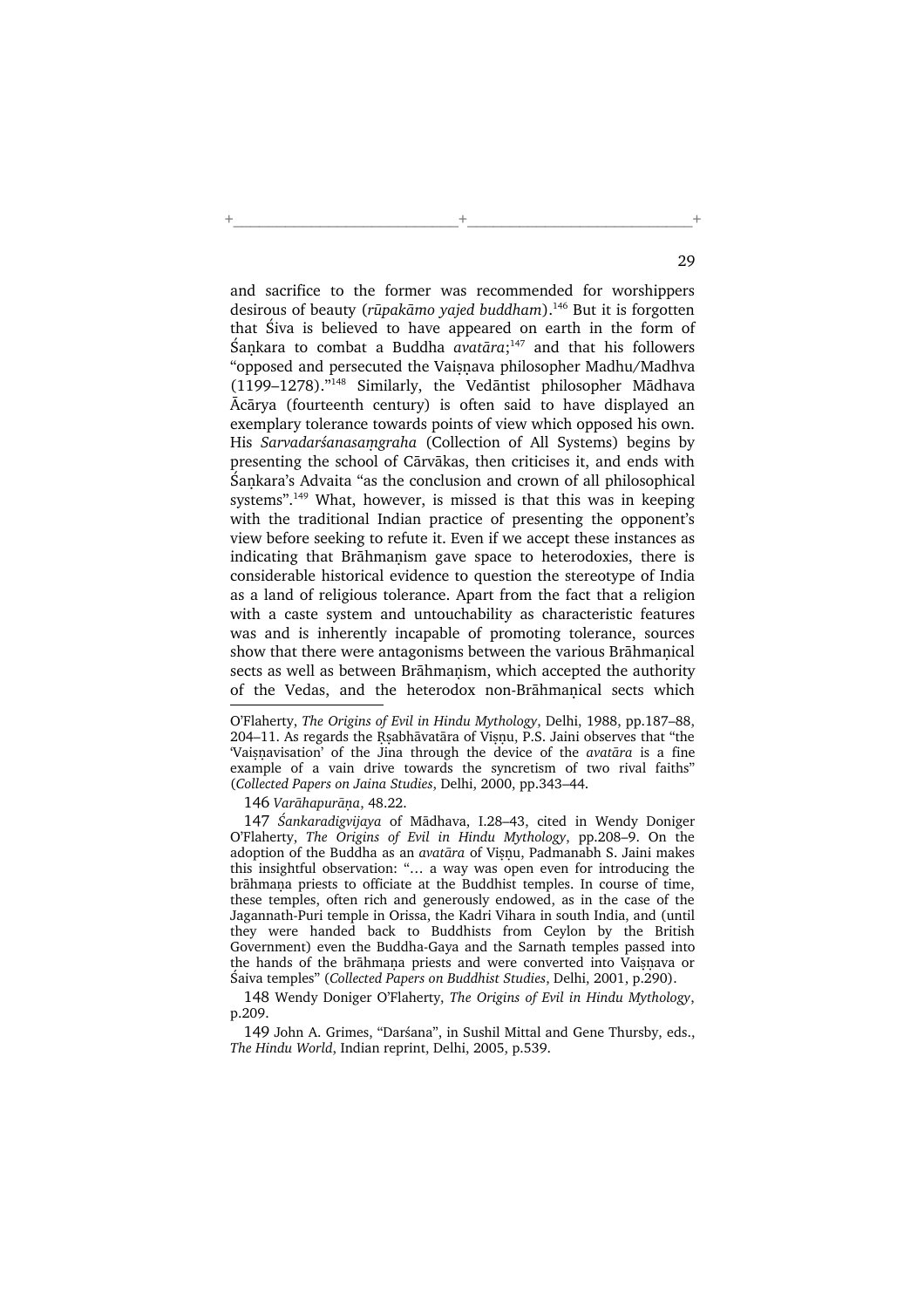rejected it. Thus the legend of Daksa, which evolved from the Reveda through several Brahmanas (Taittirīva, Śatapatha, Aitareya, Gopatha) to the Mahābhārata and the Purāņas (Bhāgavata, Kūrma and Devī-Bhāgavata), has been interpreted by scholars as a saga of conflict between Vaisnavism and  $\acute{S}$ aivism.<sup>150</sup> It has also been construed as a struggle between adherents of the two cults for control over a holy place called Kanakhala near Hardwar on the Ganga.<sup>151</sup>

+\_\_\_\_\_\_\_\_\_\_\_\_\_\_\_\_\_\_\_\_\_\_\_\_\_\_+\_\_\_\_\_\_\_\_\_\_\_\_\_\_\_\_\_\_\_\_\_\_\_\_\_\_+

The Purānas provide plentiful evidence of sectarian rivalry among Brāhmanical sects. The Visnupurāna claims the superiority of Vișņu over Brahmā and Śiva,<sup>152</sup> while the Saurapurāņa seeks to prove the superiority of Śiva who, according to it, gave the sudar- $\frac{1}{6}$  sanacakra to Visnu.<sup>153</sup> Śaiva fanaticism went much beyond mere theological differences and disputations. For example, it manifested itself in the persecution of Rāmānuja (1017–1137), who was forced to withdraw from his centre of activity in Srirangam (Tamilnadu) in 1098 to Mysore (Karnataka) for nearly twenty-five years,  $154$  in the

<sup>150</sup> Sukumari Bhattacharji, The Indian Theogony, Penguin Books, New Delhi, 2000, p.124; Wendy Doniger O'Flaherty, Hindu Myths, Penguin, Baltimore, 1975, p.118.

<sup>151</sup> Access to the river Ganga at a place like Kanakhala, which is spoken of highly in the Mahābhārata and in later texts, was given much importance by both the Vaisnavas and the Śaivas. Śaiva ascetics fought for the right to enter the Ganga at the most auspicious times of the Kumbhamela. According to one account the Naga sanyāsīs Bhavānanda, Surasurānanda and Kamalānanda "won a decisive victory at Hardwar over Bairagis, the Vaisnava ascetics, in 1266" (G.S. Ghurye, Indian Sadhus, Bombay, 1964, p.103). Śaiva and Vaisnava groups also fought a battle at Hardwar in 1760 in which, according to one estimate, 18,000 were killed. This battle decided the issue once and for all in favour of the Śaiva ascetics (Klaus Klostermaier, "The Original Daksa Saga", in Arvind Sharma, ed., Essays on the Mahabharata, Leiden, 1991, p.112). Another example of sectarian intolerance comes from Ayodhya, where an open confrontation took place between the Śaiva sanyāsis and the Vaisnava vairāgis after the death of Aurangzeb in 1707 over control of religious places and the pilgrims' fees and gifts (R.S. Sharma, Communal History and Rama's Ayodhya, revised edition, Delhi, 2000, pp.14–15; Hans Bakker, Ayodhya, Groningen, 1986, p.149).

<sup>152</sup> Visnupurāna, I.9.56.

<sup>153</sup> Saurapurāna, 3.6.

<sup>154</sup> K.A. Nilakanta Sastri, The Colas, University of Madras, 1975, p.644; idem, A History of South India, seventh impression, Delhi, p.432. For a critical evaluation of the narrative of Rāmānuja's persecution, see Richard H. Davis, "The Story of the Disappearing Jains: Retelling the Śaiva–Jaina Encounter in Medieval South India", in John E. Cort, ed., Open Boundaries: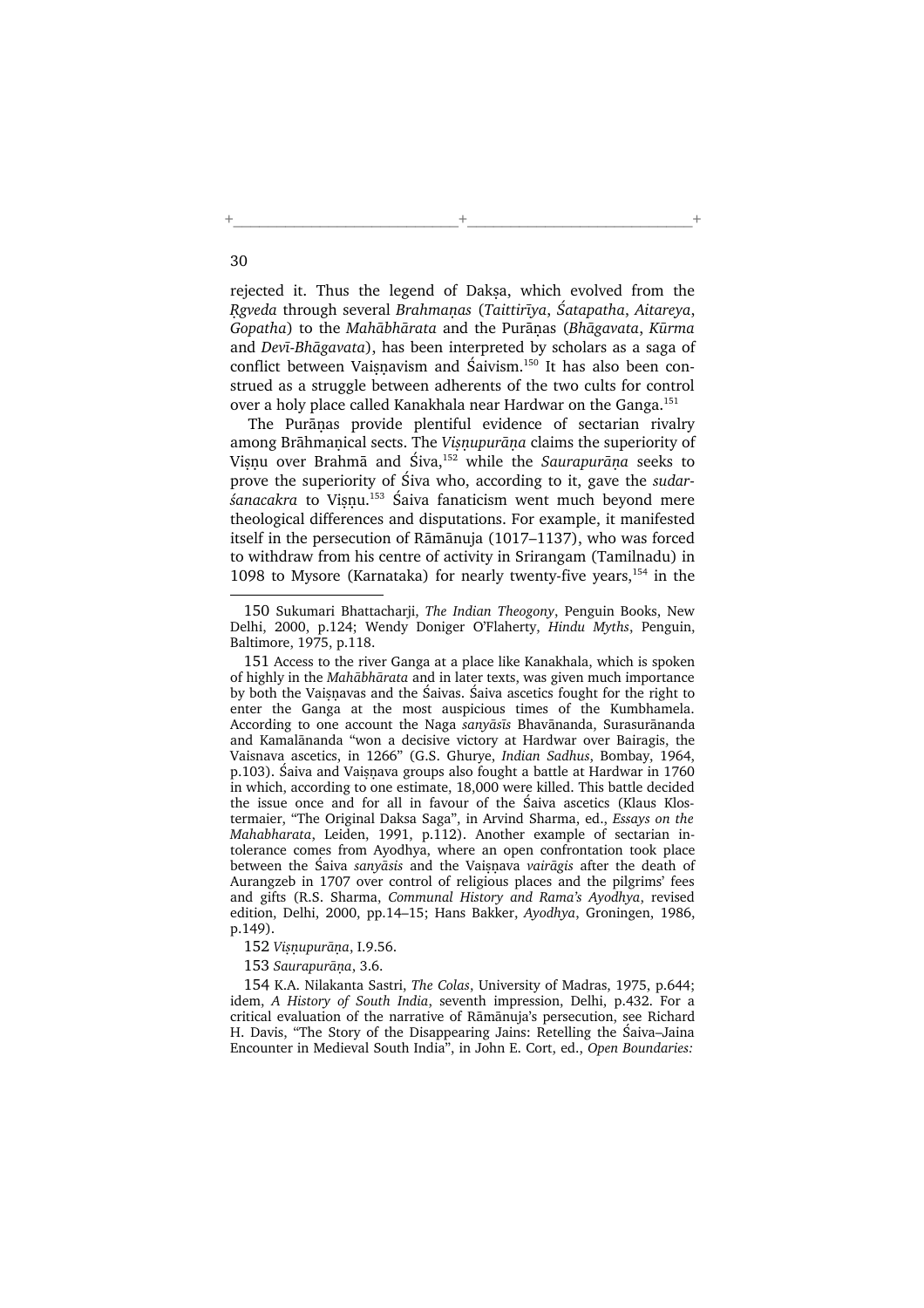removal of the statue of Visnu from the courtyard of the Chidambaram temple by Kulottunga II, and in the stipulation by a sabhā that the property of Saivas who freely mixed with Vaisnavas would be forfeited.<sup>155</sup>

+\_\_\_\_\_\_\_\_\_\_\_\_\_\_\_\_\_\_\_\_\_\_\_\_\_\_+\_\_\_\_\_\_\_\_\_\_\_\_\_\_\_\_\_\_\_\_\_\_\_\_\_\_+

While there are many more examples of mutual hostility between Śaivas and Vaisnavas, sources testify also to the conflict between Brāhmanism and heterodox sects. Early evidence of Brāhmanical hostility towards Jainism, for example, comes from its canonical text, the Ayarangasuttam, according to which monks hid themselves in the day and travelled by night lest they be suspected of being spies.<sup>156</sup> Similarly, the Arthaśāstra of Kautilya contemptuously describes the followers of non-Vedic sects as Vrsala or pāsaņda (e.g., Śākyas, Ājīvikas), assigns them residence at the end of or near the cremation ground (pāsandacandālānām śmasānānte vāsah) and prescribes a heavy fine for inviting them to dinners in honour of the gods and the manes,<sup>157</sup> though the occurrence of the word  $p\bar{a}$ sanda in the edict of Aśoka "is not necessarily pejorative" because he appointed dharmamahāmātras to look after the affairs not only of the Buddhist Sangha, the brāhmans and the Ājīvikas but also those of "some other religious sects" ( $p\bar{a}$ sandesu).<sup>158</sup>

The toleration of dissenting faiths which was the hallmark of Aśoka's policy is not seen, however, in later times; for the celebrated grammarian Patañjali (second century <sup>B</sup>.C.) observed that "the śramanas and Brāhmanas are 'eternal enemies' (virodhah śāśvatikah) like the snake and mongoose."<sup>159</sup> The Buddhist work Divyā-

Jain Communities and Cultures in Indian History, Albany, 1998, pp.213–24.

<sup>155</sup> Nilakanta Sastri, The Colas, pp.644–45.

<sup>156</sup> Āyāranagasuttam, tr. H. Jacobi, SBE, XXII, II.3.1.10, cited by A.K. Narain, "Religious Policy and Toleration in Ancient India with Particular Reference to the Gupta Period", in Bardwell L. Smith, ed., Essays on Gupta Culture, Delhi, 1983, p.22.

<sup>157</sup> Arthaśāstra, II.4.23; III.20.16.

<sup>158</sup> It has been pointed out that heresy was in the eye of the beholder. "To the Hindus as a whole, Buddhists and Jains and Cārvākas ... are heretics. To many Vaisnavas, Śaivas are heretics, and to many Śaivas, Vaisnavas are heretics ... the Jains regarded the Hindus as heretics": Wendy Doniger O'Flaherty, "The Image of the Heretic in the Gupta Purānas," in Bardwell L. Smith, op. cit., p.116.

<sup>159</sup> The Vyākaraņa Mahābhāsya of Patañjali, 2.4.9, third edition, Poona, 1962, vol.I, p.476. Also see Prabhudayal Agnihotri, Patañjalikālīna Bhārata, Patna, 1963, p.573; Padmanabh S. Jaini, Collected Papers on Jaina Studies, p.337.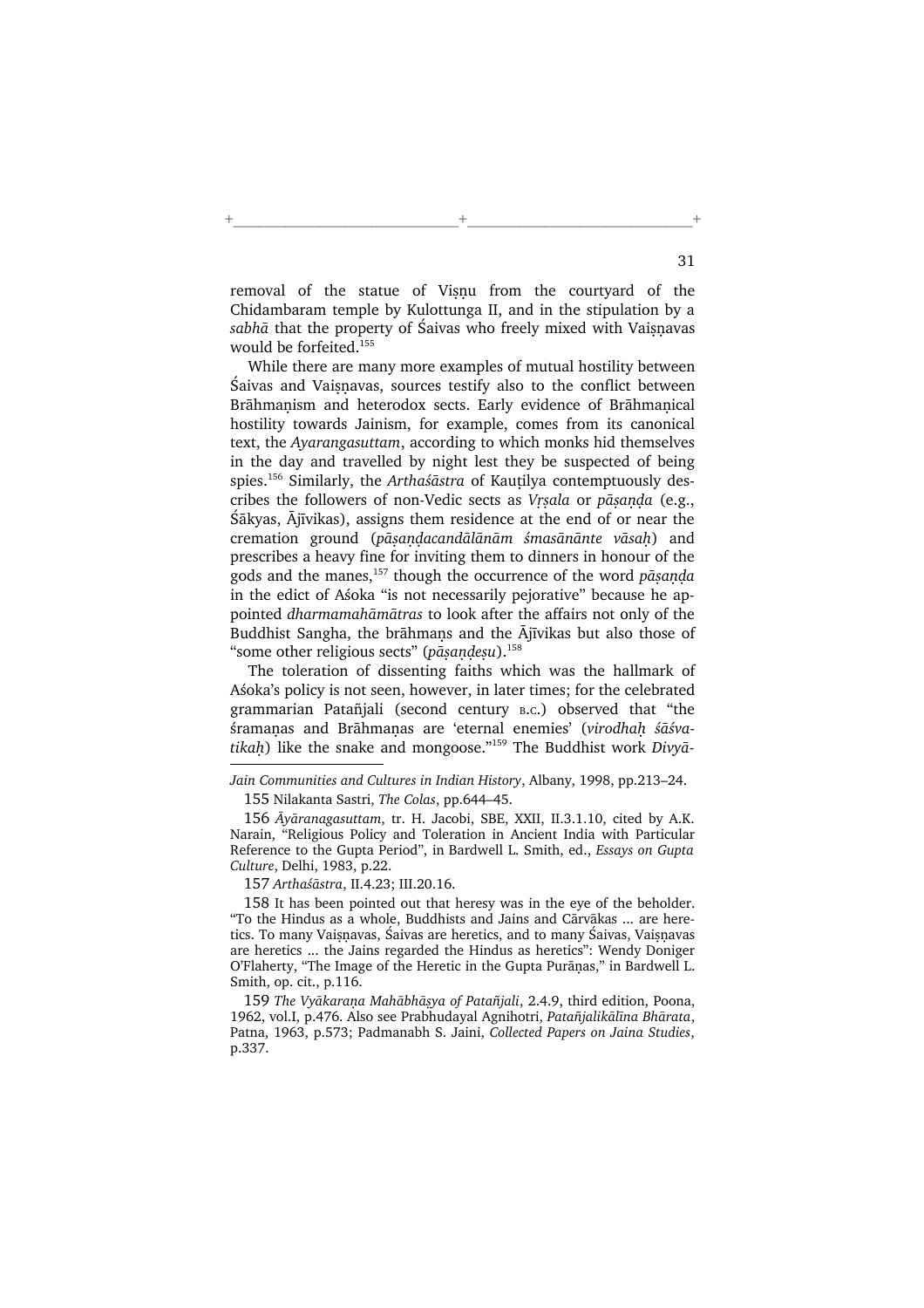$v$ adāna (third century) describes Pusyamitra Śunga as a great persecutor of Buddhists who marched out with a four-fold army, destroying stūpas, burning monasteries and killing monks as far as Śākala (Sialkot), where he announced a prize of one hundred dīnār for every head of a Śramana.<sup>160</sup> The Brāhmanical animosity towards Buddhism and Jainism seems to have become more intense in the early medieval period, going by the textual evidence of theological antagonism and that of the persecution of their adherents. Uddyotakara (seventh century) is said to have refuted the arguments of the Buddhist logicians Nāgārjuna and Dignāg, and his arguments were reinforced by Vācaspati Miśra (ninth century). Udayana, another anti-Buddhist logician and the founder of the Navya Nyāya school, launched a sharp attack on the atheistic thesis of Buddhism in his Ātmatattvaviveka, which is also known as the Baudhadhikkāragrantha on account of its outright rejection of the ideas of Buddhists. Several Brāhmanical thinkers outside the school of Nyāya also attacked Buddhism and Jainism. For example, Kumārila Bhatta (eighth century), the south Indian dialectician, rejected the views of all unorthodox religious movements, especially Buddhism and Jainism, because, according to him, whatever is contradicted by a Vedic statement has to be rejected: virodhe tv anapeksyam syād.<sup>161</sup> He goes to the extent of saying that "they are like ungrateful and alienated children who refuse to acknowledge what they owe to their parents" because they "use the [Vedic] idea of ahimsā as an instrument of their anti-Vedic propaganda."<sup>162</sup> Śankara, Kumārila's younger contemporary, is even more rigid and uncompromising. He categorically rejects all traditions outside the Vedas, including those of the Bhāgavatas and the Pañcarātrins,<sup>163</sup> and accuses the Buddha of "incoherent prattling (asambaddhapralāpitvā) or even deliberately and hatefully leading mankind into confusion...."<sup>164</sup> Similarly, Madhusūdana Sarasvatī, the sixteenth-century Bengali commentator on the Bhagvadgītā, holding that the teachings of materialists,

+\_\_\_\_\_\_\_\_\_\_\_\_\_\_\_\_\_\_\_\_\_\_\_\_\_\_+\_\_\_\_\_\_\_\_\_\_\_\_\_\_\_\_\_\_\_\_\_\_\_\_\_\_+

<sup>160</sup> Divyāvadāna, ed. E.B. Cowell and R.A. Neil, Cambridge, 1886, pp.433–34.

<sup>161</sup> Cited in Halbfass, Tradition and Reflection, p.61.

<sup>162</sup> Ibid., pp.61, 95–6.

<sup>163</sup> Ibid., p.59.

<sup>164</sup> Ibid., p.57.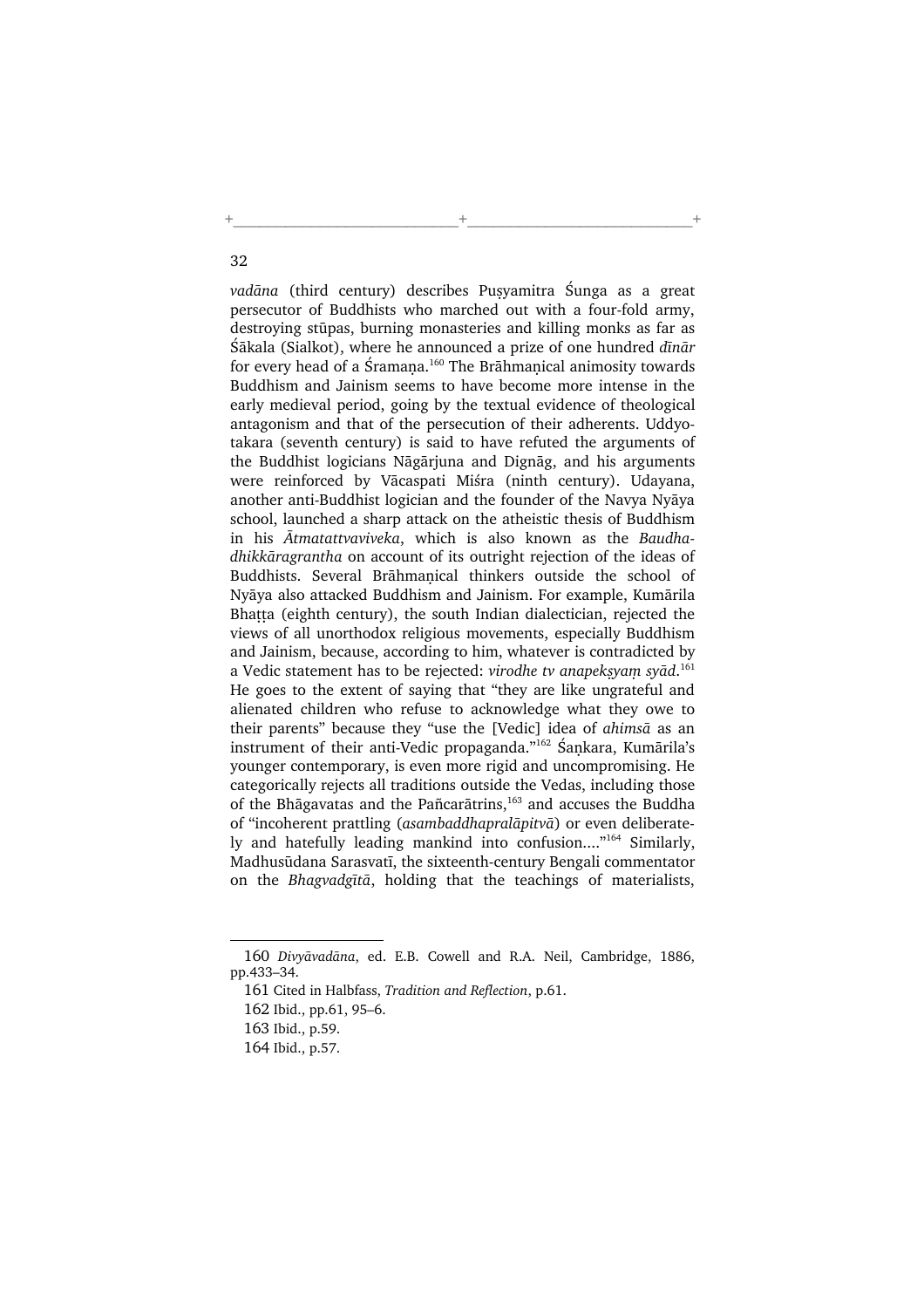Buddhists and others are like those of the mlecchas, excludes them from his consideration.<sup>165</sup>

+\_\_\_\_\_\_\_\_\_\_\_\_\_\_\_\_\_\_\_\_\_\_\_\_\_\_+\_\_\_\_\_\_\_\_\_\_\_\_\_\_\_\_\_\_\_\_\_\_\_\_\_\_+

The attitude of the orthodox philosophers found an echo in the Purānic texts as well. The Saurapurāna, for example, says that the Cārvākas, Buddhists and Jains should not be allowed to settle in a kingdom.<sup>166</sup> Similarly, the early medieval literary texts provide highly pejorative portrayals of the Buddhists and the Jains. The Mattavilāsa Prahsana, a farce written by the Pallava ruler Mahendravarman (seventh century), depicts Buddhists as morally depraved, dishonest and the scum of the earth; a corrupt Buddhist monk is made to ask "…why did [the Buddha] not think of sanctioning the possession of women and the drinking of sura  $(kinnukhalu strīparigrahah surāpānavidhānam ca na drstam) $2^{3167}$$ The Prabodhacandrodaya, a drama written by Krsna Miśra (eleventh century), describes both Buddhism and Jainism as tāmasika (arising out of darkness), depicts a Buddhist monk as indulging in worldly pleasures<sup>168</sup> and a Jain monk as naked, devoid of manliness (nivīrya), the hair of his head plucked out and carrying a peacock feather in his hand.<sup>169</sup>

The heterodox sects reciprocated in full measure. The Jain scholar Hemacandra (twelfth century) thus dubs Manu's verses supporting animal sacrifice as part of himsāśāstra,<sup>170</sup> and Jinadāsa (seventh century) describes Maheśvara (Śiva) as "the son of a nun who had been magically impregnated by a wizard seeking a suitable repository for his powers." $171$  While the medieval Jain hagiographies are replete with hostile statements about the Brāhmanical sects, they frequently refer as well to great Jain teachers defeating Buddhists in debate.<sup>172</sup> There is also evidence of the appropriation of

169 Ibid., pp.44–45.

170 Yogaśāstra of Hemacandra, ed. Muni Jambuvijaya, 3 vols., Bombay, 1977–86, II.33–40, cited in Paul Dundas, The Jains, London, 1992, p.201.

<sup>165</sup> Halbfass, India and Europe, p.361.

<sup>166</sup> Saurapurāna, 64.44; 38.54.

<sup>167</sup> Mattavilāsa Prahasana of Mahendravikramavarman, ed. and tr. N.P. Uni, Trivandrum, 1973, p.49. Cf. Wendy Doniger O'Flaherty, "The Origin of Heresy in Hindu Mythology", p.276.

<sup>168</sup> Prabodhacandrodaya of Krsna Miśra, ed. and tr. Sita Nambiar, Delhi, 1998, Act III, verse 9.

<sup>171</sup> For more anti-Brāhmanical statements in the Jain literature, see Paul Dundas, op. cit., pp.200–206.

<sup>172</sup> Paul Dundas (op. cit., pp.206–8) discusses the tension between the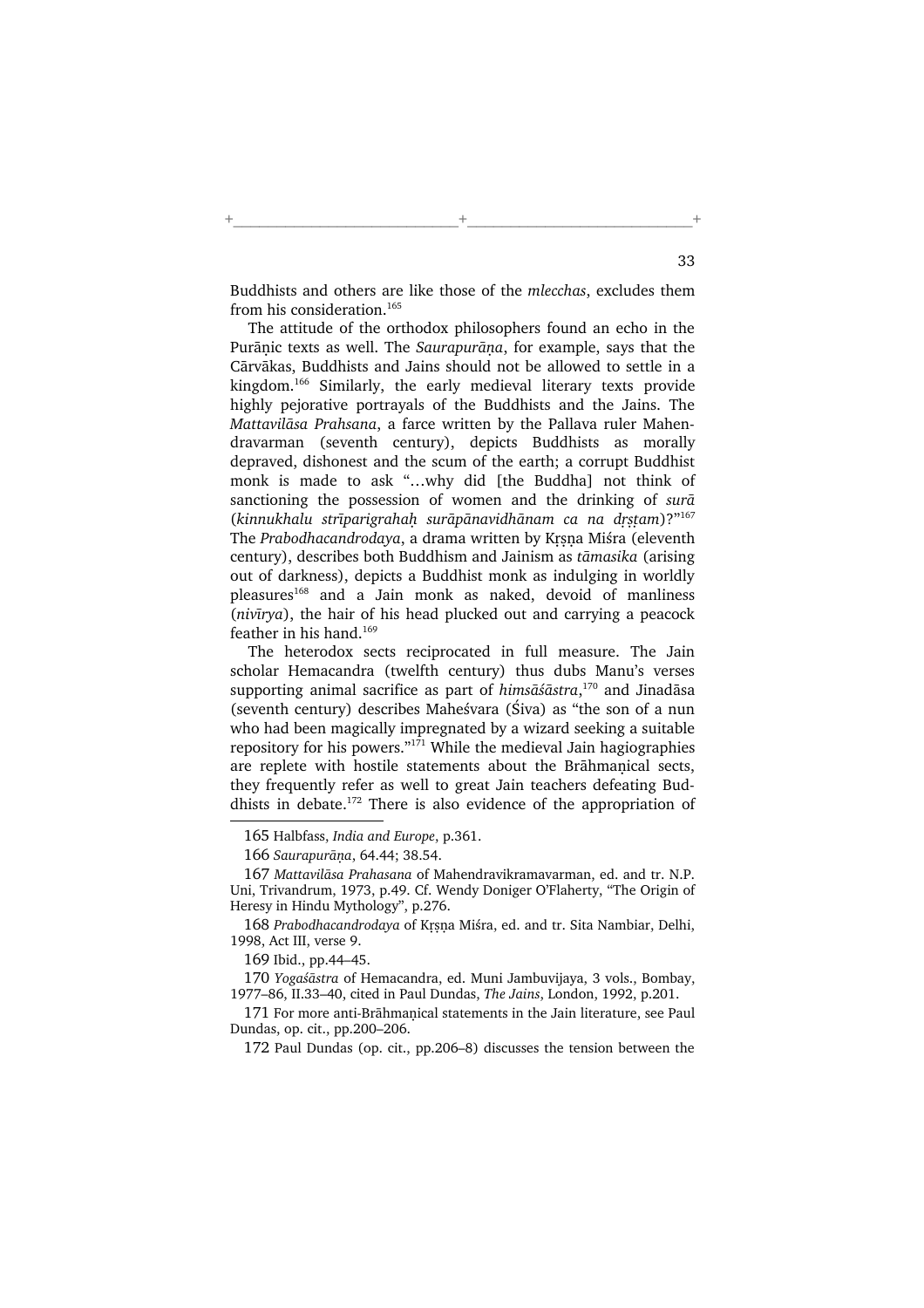Buddhist caves by Jains.<sup>173</sup> The Buddhists, on their part, did not lag behind in running down Brāhmanical deities and beliefs.<sup>174</sup> Dharmasvāmin, the Tibetan scholar who visited Bihar in the thirteenth century, tells us that the Buddhists had put an image of Śiva in front of Buddha's image so as to protect it from the wrath of non-Buddhists.<sup>175</sup> They not only criticised the Brāhmanical practice of bathing at tīrthas and in the Ganga but also treated several Brāhmanical deities as menials and as subordinate to Buddhist gods and goddesses.<sup>176</sup> This is also seen in the early medieval sculptural portrayal of Buddhist gods as trampling upon Saivite deities.<sup>177</sup> Although the evidence of Buddhist and Jain antipathy towards Śaivism may not be voluminous and needs to be investigated further, it is not altogether impossible that anti-Śaiva literature was destroyed in the medieval period.<sup>178</sup>

+\_\_\_\_\_\_\_\_\_\_\_\_\_\_\_\_\_\_\_\_\_\_\_\_\_\_+\_\_\_\_\_\_\_\_\_\_\_\_\_\_\_\_\_\_\_\_\_\_\_\_\_\_+

The Saivite and Vaisnavite invective against Buddhists and Jains was far more than empty words; for their persecution from around the middle of the first millennium is amply borne out by early medieval sources. Hsüan Tsang states that the Gauda king Śaśānka, a contemporary of Harsavardhana, cut down the Bodhi tree at Gaya and removed the statue of the Buddha from the local temple. He

Buddhists and the Jains. For evidence from the Prabandhacintāmani, see Ranjana Bhattacharya, "Religion in Early Medieval Gujarat (A.D. 600–1300)", unpublished Ph.D. dissertation, Department of History, University of Delhi, 1998, p.56.

173 Ranjana Bhattacharya, op. cit., p.204.

174 There are many early medieval texts which throw light on the bitter philosophical debate between the various religious groups. The Yogadrstisamuccaya of Haribhadra (eighth century), for example, critiques Buddhism and Vedanta from the Jain perspective (Christopher Key Chapple and John Casey, Reconciling Yoga: Haribhadra's Collection of Views on Yoga, Albany, 2004). Similarly, the *Tattvasaṃgraha* of Śāntarakṣita (eighth century) critically reviews Nyāya, Mimāṃsā, Śānkhya and Jain philosophies from the Buddhist point of view (Tattvasamgraha of Śāntaraksita, ed. Dwarikadas Shastri, Varanasi, 1968; tr. Ganganatha Jha, Baroda, 1937).

175 G. Roerich, Biography of Dharmasvāmin, Patna, 1959, p.64.

176 Sādhanamālā, XLI.II, nos.260, 263–4, etc., cited in B.N. Sharma, "Religious Tolerance and Intolerance as Reflected in Indian Sculptures", Journal of the Ganganath Jha Research Institute, Umesh Mishra Commemoration Volume , 1970, p.665.

177 B.N. Sharma, op. cit., pp.665–66.

178 Kamil Zvelebil, Companion Studies to Tamil Literature, Leiden, 1992; cited by Indira Viswanathan Peterson, "Śramanas Against the Tamil Way", in John E. Cort, ed., Open Boundaries, Albany, 1998, p.167.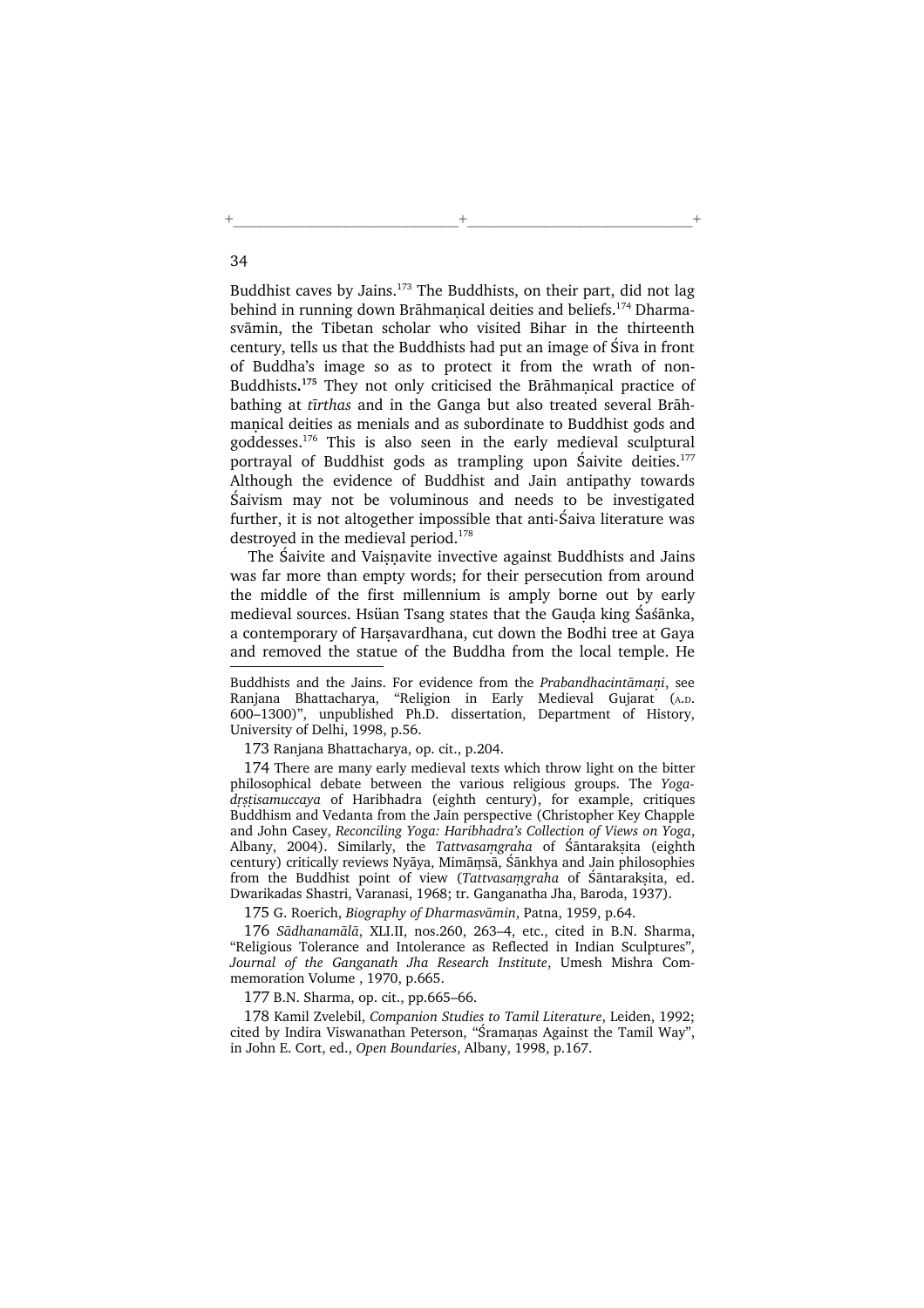also tells us that the Huna ruler Mihirakula, a devotee of Śiva, destroyed 1,600 Buddhist stūpas and monasteries and killed thousands of Buddhist monks and laity, $179$  his account being corroborated by Kalhana (eleventh century), who makes a reference to the persecution of Buddhists by a Kashmir king in the earlier period. Although the references to the plunder and destruction of temples found in the Rājataranginī of Kalhana relate generally to the royal greed for wealth, some of them are certainly indicative of hostility towards Buddhists. An early example of this is the destruction of a Buddhist vihāra by Aśoka's son Jalauka, a Śaivite.<sup>180</sup>

+\_\_\_\_\_\_\_\_\_\_\_\_\_\_\_\_\_\_\_\_\_\_\_\_\_\_+\_\_\_\_\_\_\_\_\_\_\_\_\_\_\_\_\_\_\_\_\_\_\_\_\_\_+

Important evidence of the persecution of Buddhists in Kashmir dates from the reign of the king Ksemagupta (950-58), who destroyed the Buddhist monastery Jayendravihāra at Śrīnagara and used the materials from it in constructing a temple called KKemagaurīśvara.<sup>181</sup> In Uttar Pradesh, we are told, forty-seven deserted sites of fortified towns in Sultanpur district are the ruins of Buddhist cities which were destroyed by fire when Brāhmanism won its final victory over Buddhism.<sup>182</sup> Some inscriptions from northern India, as well as Purānic passages, also provide evidence of the persecution of Buddhists. A Tibetan tradition has it that the Kalacuri king Karna (eleventh century) destroyed many Buddhist temples and monasteries in Magadha; and the Tibetan text pagsam-jon-zang refers to the burning of the library of Nalanda by some "Hindu fanatics."<sup>183</sup>An interesting example of antagonism towards Buddhists comes from south India. The Vaisnava poet-saint Tirumankai, according to a thirteenth-century Alvār text, stole a large gold image of the Buddha from a stūpa at Nagapattinam and

<sup>179</sup> Samuel Beal, Si-Yu-Ki: Buddhist Records of the Western World, Delhi, 1969, pp.171–172.

<sup>180</sup> Rājataranginī of Kalhana, I.140-144.

<sup>181</sup> Ibid., VI.171–173.

<sup>182</sup> A. Führer, Archaeological Survey, Lists, N.W. Provinces and Oudh, p.325; cited in B.N.S. Yadava, Society and Culture in Northern India in the Twelfth Century, Allahabad, 1973, p.346.

<sup>183</sup> B.N.S. Yadava, op. cit., p.346. It has been generally held that Bakhtiyar Khalji destroyed the university at Nalanda. D.R. Patil, however, categorically states that it was destroyed by the Śaivas (Antiquarian Remains of Bihar, Patna, 1963, p.304). This view has been discussed at some length by R.S. Sharma and K.M. Shrimali (A Comprehensive History of India, vol. IV, pt.2 [A.D. 985–1206], forthcoming, chapter XXV(b): Buddhism, footnotes 79–82).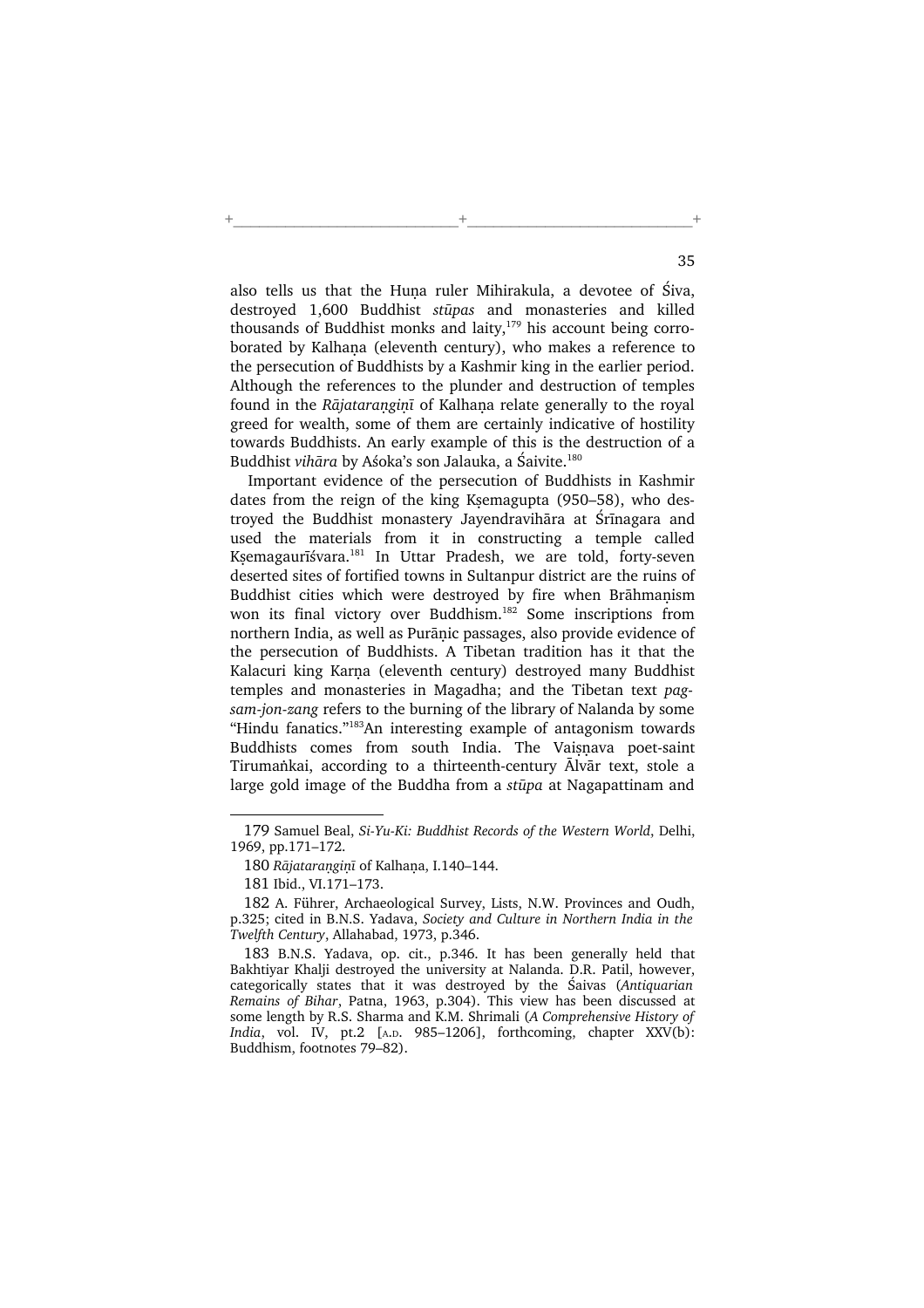had it melted down for reuse in the temple which he was commissioned by the god Visnu himself to build.<sup>184</sup>

+\_\_\_\_\_\_\_\_\_\_\_\_\_\_\_\_\_\_\_\_\_\_\_\_\_\_+\_\_\_\_\_\_\_\_\_\_\_\_\_\_\_\_\_\_\_\_\_\_\_\_\_\_+

While all this points to hostility towards Buddhists, there is much more evidence of antipathy towards and persecution of Jains, especially from south India, where the proponents of devotional Śaivism (Nāyanārs) and Vaisnavism (Ālvāras) consistently portrayed them as hated "others" from the sixth–seventh centuries onwards. Evidence of this is available from the Tevāram (tenth century), which is a collection of hymns attributed to the three early and prominent Nāyanār saint-poets. Two of them, Appar (seventh century) and Sambandar (seventh century), denigrated the Jains in abusive language. Appar spoke of them as the "shameless Jain monks", "naked Jains who fast by night", "wicked monks who eat in barbaric ways", "the weak and filthy Jains with their yellowing teeth". Sambandar's denunciation of the Jains is couched in similar words. He refers to them as "mad Jain monks who wear mats, and pluck their hair and eat their food standing."<sup>185</sup> A vivid description of the encounter of these two Nāyanār saints with Jains is available in the twelfth-century hagiographical work, the Periyapurānam of Sekkilār. The most important and well known part of his narrative relates to how Sambandar defeated the Jains in all contests and succeeded in converting the Pāndyan king of Madura from Jainism to Śaivism, leading eventually to the impalement of eight thousand Jain monks. Although there is no record of such a massacre,<sup>186</sup> Śaiva intolerance of Jains is corroborated by several legends found in the Sthalapurāņa of Madura.<sup>187</sup> Similarly, the conversion of the earliest known Jain cave temple in Tirunelveli district (Tamilnadu) into a Śaiva shrine in the seventh century<sup>188</sup> and the depiction of scenes of

<sup>184</sup> Richard H. Davis, Lives of Indian Images, first Indian edition, Delhi, 1999, p.83.

<sup>185</sup> Indira Viswanathan Peterson, "Śramanas Against the Tamil Way", in John Cort, ed., Open Boundaries, p.171.

<sup>186</sup> For an insightful discussion of the impalement legend, see Paul Dundas, op. cit., pp.109–10; Richard H. Davis, "The Story of the Disappearing Jains", in John Cort, op. cit., pp.213–24.

<sup>187</sup> For details, see P.B. Desai, Jainism in South India and Some Jaina Epigraphs, Sholapur, 1957, p.82.

<sup>188</sup> Romila Thapar, Cultural Transaction and Early India, Delhi, 1987, p.17; K.R. Srinivasan, "South India", in A. Ghosh, ed., Jaina Art and Architecture, vol. 2, Delhi, 1975; R. Champakalakshmi, "Religious Conflict in the Tamil Country," Journal of the Epigraphical Society of India, vol. IV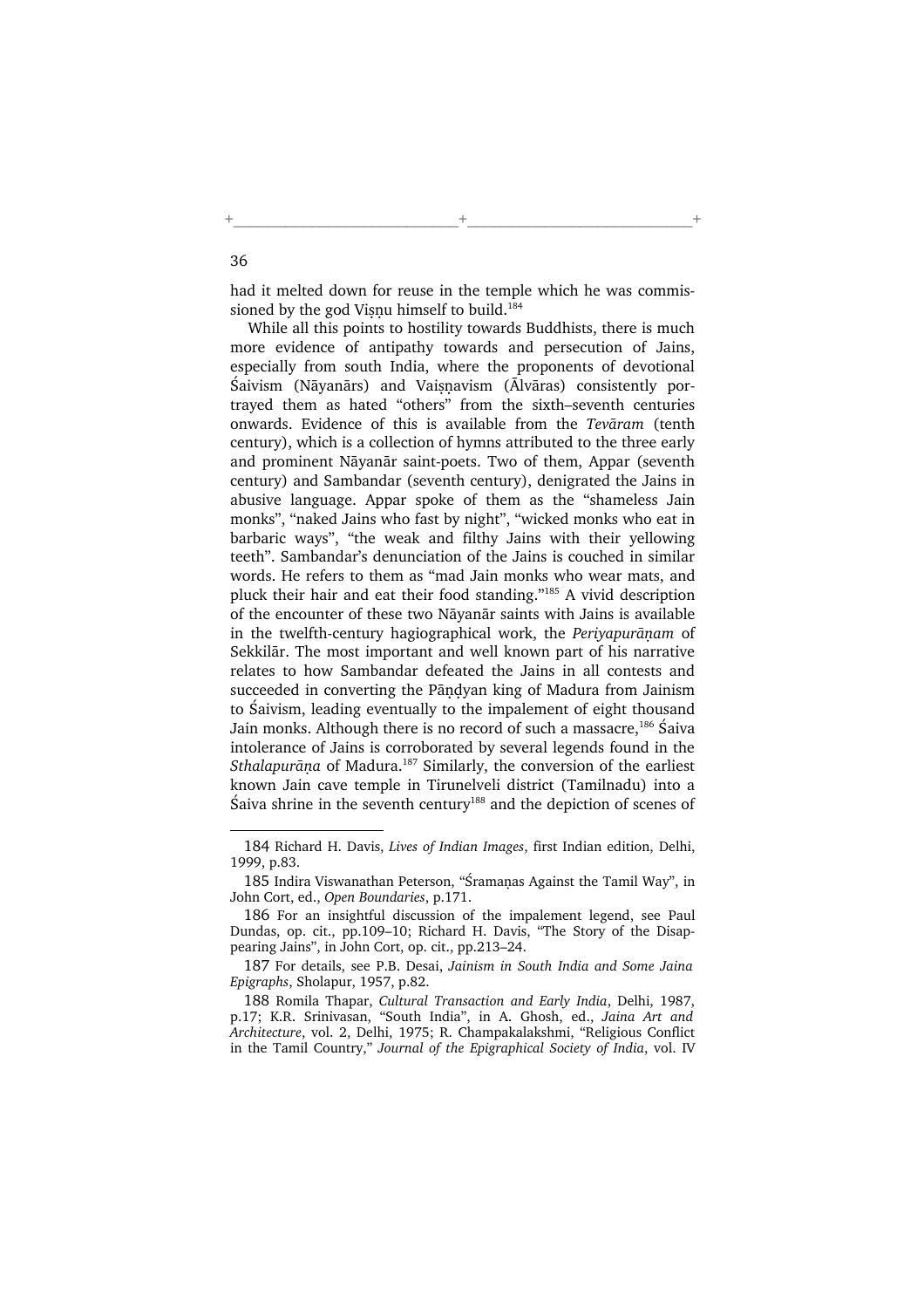violence on the walls of the Kailashnath temple of Kanchipuram<sup>189</sup> and on the mandapam of the Golden Lily tank of the Minaksi temple at Madura bear testimony to the persecution suffered by Jains in Tamilnadu.

+\_\_\_\_\_\_\_\_\_\_\_\_\_\_\_\_\_\_\_\_\_\_\_\_\_\_+\_\_\_\_\_\_\_\_\_\_\_\_\_\_\_\_\_\_\_\_\_\_\_\_\_\_+

Evidence of the persecution of Jains also comes from outside Tamilandu. In Karnataka, for example, they were a perpetual bête noire of the militant Śaivite Lingāyat sect, which started in the twelfth century. The hagiographies of its leader Bāsava furnish evidence of the slaughter of Jains.<sup>190</sup> Thus the conversion of their temples at several places in Karnataka into Śaiva shrines and the vandalising of Jain images are well documented.<sup>191</sup> A notable desecration of a Jain religious establishment, recorded in a Karnataka inscription as well as in the Cennabāsava Purāna, took place in 1160 at Ablur, when the Vīraśaiva Ekāntada Rāmayya defeated the Jains in debate and demolished their temple. He then built a shrine in honour of Vīra Somanātha, which contains sculptured panels depicting scenes of his encounter with the Jains.<sup>192</sup> Their victimisation became so severe that the Jains had to seek the intervention of the Vijayanagara ruling family in the fourteenth century; but the Vīraśaivas continued to persecute them, as is clear from several sixteenth-century inscriptions from the Srisailam area of Andhra Pradesh. One of them tells us that a chief named Linga even took pride in beheading Śvetāmbara Jains.<sup>193</sup> The Jains remained a hated lot until very late, and this is remembered in verses like hastinā tādyamāno pi na gacched jaina-mandiram (even under the threat of being trampled upon by an elephant, one should not enter a Jain temple).<sup>194</sup>

Our survey of evidence, though far from exhaustive, shows that

(1978), pp.69–81; John Cort, op. cit., pp.107–8.

191 Romila Thapar, op. cit., p.18.

193 P.B. Desai, op. cit., p.23.

194 Dev Raj Chanana, "The Sanskritist and Indian Society", Enquiry, Monsoon, 1965, p. 65.

<sup>189</sup> R.N. Nandi, Social Roots of Religion in Ancient India, Calcutta, 1986, p.97.

<sup>190</sup> Velcheru Narayana Rao, Śiva's Warriors: the Bāsava Purāna of Palkuriki Somanātha, Princeton, 1990, pp.200–213, cited in Paul Dundas, op. cit., p.118.

<sup>192</sup> EI, V, no.25, ll.69–80. Cf. P.B. Desai, op. cit., p.182; David N. Lorenzen, "Warrior Ascetics in Indian History", Journal of the American Oriental Society, 98 (1978), pp.64–5.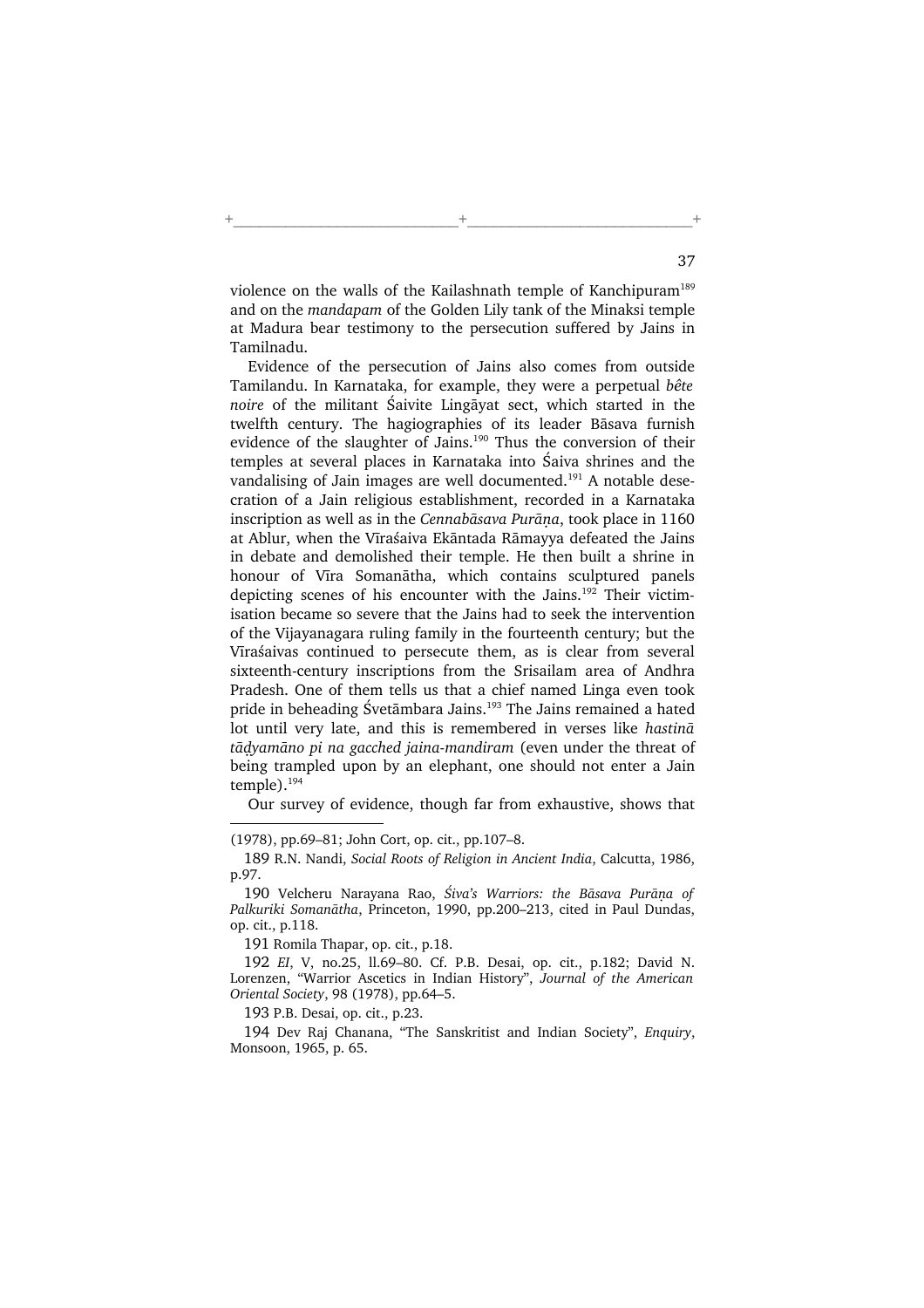the followers of the Brāhmanical sects did not, as they are said to have done, practise tolerance towards non-Brāhmanical faiths: on the contrary, they seem to have played a leading role in fomenting religious conflicts and perpetrating sectarian violence during the early medieval period. This was accompanied by their gradual militarisation. An analysis of the inscriptional data shows that the term catta, which occurs in the epigraphs along with bhatta, indicates that the brāhmans received training in the martial arts. The word catta, found in a record from Parthivapuram (A.D. 866), has been interpreted to mean that brāhman students were required not only to study Vedic lore but also to receive military training in the centre called śālāi attached to the local Vișņu temple.<sup>195</sup> Several similar temple-supported establishments existed in Kerala during the early medieval period, an important one being the Kāntalūrśālai, which became famous for its military role in the Cola-Cera conflict.<sup>196</sup> The counterparts of the  $s\bar{a}$ lais were called ghatikas in the Cālukya and Pallava territories, the most famous being the one at Kanchi. That the *śālāis* and *ghatikās* imparted military education to brāhmans is borne out by literary texts from both north and south India<sup>197</sup>—a fact which may not be entirely unrelated to the emergence of militant ascetic orders of the Śankara school.<sup>198</sup> The militarisation of Brāhmanical sects and the growth of temple militias created conditions for violent conflicts between arms-bearing brāhmans and the votaries of non-Brāhmanical sects.

+\_\_\_\_\_\_\_\_\_\_\_\_\_\_\_\_\_\_\_\_\_\_\_\_\_\_+\_\_\_\_\_\_\_\_\_\_\_\_\_\_\_\_\_\_\_\_\_\_\_\_\_\_+

There is little doubt that Brāhmanism was inherently intolerant,

198 G.S. Ghurye, op. cit., chapter VI.

<sup>195</sup> Kesavan Veluthat, Brāhmana Settlements in Kerala, Calicut, 1978, Appendix II, pp.102–115.

<sup>196</sup> Ibid.; M.G.S. Narayanan, "Kāntallūr Śālāi: New Light on the Nature of Aryan Expansion to South India," Proceedings of the Indian History Congress, Jabalpur, 1970, pp.125–136.

<sup>197</sup> The Jain work Kuvalayamālā of Udyotanasūri (eighth century) describes a matha at Vijaya, where students from different parts of India such as Lata, Karnataka, Malava, Kannauj, Maharastra, Saurastra, Srikantha and Sindha, received instruction in such diverse subjects as archery  $(dhamurveda)$ , manoeuvring with a shield  $(phalakakrīdā)$ , use of the sword and the bow (asi dhanu praveśa), fighting with a spear (kuntayuddha), fighting with clubs (lakutivuddha) and fighting with arms (bāhuvuddha) (Shanta Rani Sharma, Society and Culture in Rajasthan c. <sup>A</sup>.D. 700–900, Delhi, 1996, p.231). Several manipravāla texts, especially the Candrotsavam (fifteenth century) and the Keralolapatti (seventeenth century) show the association of brāhmans with the martial arts.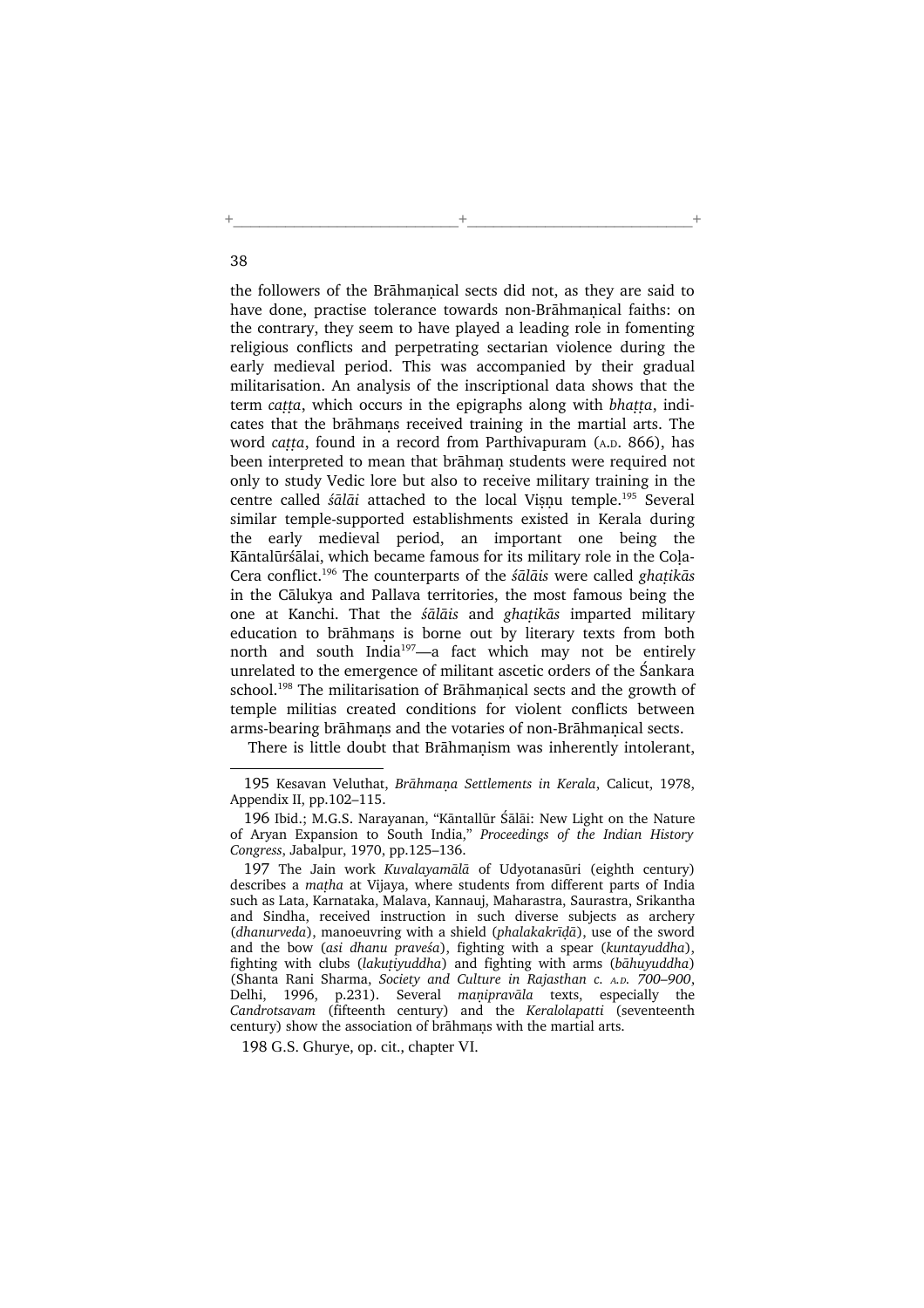as all religions are; and that its intolerance, often expressed through violence, may have received much sustenance from the martial brāhmans. It is thus difficult to swallow the claim that "Hinduism" has "a propensity to assimilate rather than to exclude" or that tolerance is the very essence of "Hinduism qua Hinduism."<sup>199</sup> Equally, to say that Islam brought violence to a land which until then had not known it, is to ignore much evidence. Groups of warrior ascetics and soldier sādhus had come into being much before Islam arrived in India, and they fought among themselves.<sup>200</sup>

+\_\_\_\_\_\_\_\_\_\_\_\_\_\_\_\_\_\_\_\_\_\_\_\_\_\_+\_\_\_\_\_\_\_\_\_\_\_\_\_\_\_\_\_\_\_\_\_\_\_\_\_\_+

## VII

Scholars and politicians who pay glowing tribute to "tolerant Hinduism" have also been at pains to characterise it as a non-proselytising religion with no scope for conversion, their purpose being to distinguish it from Christianity and Islam. While the Brāhmanical sects which are now covered by the term "Hinduism" may not have proselytised in the same manner as Christianity or Islam, early Indian sources indicate that conversion was by no means unknown then. A later Vedic text, the Tāndya Brāhmana, also known as the Pañcavimśa Brāhmana, describes the vrātyastoma sacrifice that the vrātyas were required to perform in order to become eligible to have social intercourse with the orthodox āryas. The vrātyas have been generally taken to mean people living outside the pale of Brāhmanical religion, and the vrātyastoma rite served the purpose of their conversion to it.<sup>201</sup>

Mention may also be made of the dīksā ceremony, generally understood in the sense of initiation (upanayana) or consecration, which "implies death to profane existence, enables man to gain

<sup>199</sup> Arvind Sharma, "Some Misunderstandings of the Hindu Approach to Religious Plurality", Religion, vol. 8 (Autumn 1978), p.145. However, Nirad C. Chaudhuri (The Continent of Circe, London, 1965, p.39) has this to say on the matter: "If the familiar words about the tolerance and capacity for synthesis were true, one would be hard put to it to explain why there are such deep suspicions and enmities among the human groups in India...."

<sup>200</sup> David N. Lorenzen ("Warrior Ascetics in Indian History", Journal of the American Oriental Society, pp.61–75) has argued that the military orders of ascetics became significant during the period of Muslim rule. Also see William R. Pinch, Peasants and Monks in British India, Delhi, 1996.

<sup>201</sup> P.V. Kane, History of Dharmasastra, Poona, 1974, vol. II, pt.1, pp.385–89; Jan Gonda, The Ritual Sutras, Wiesbaden, 1977, pp.539, 641.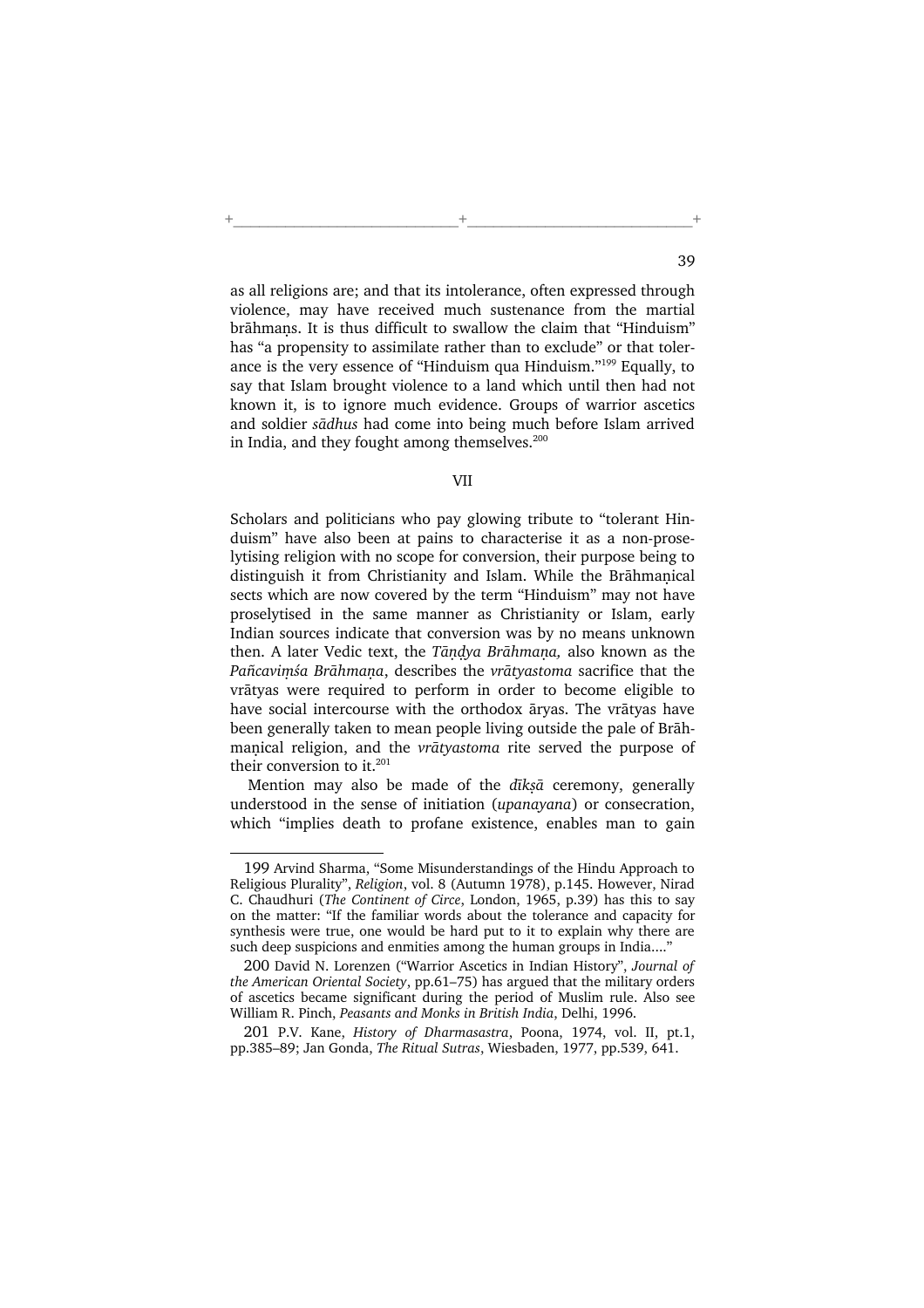sacred knowledge and wisdom, a higher stage of existence and access to heavenly life."<sup>202</sup> Without expatiating on the meaning and significance of this ceremony in the various ritual contexts, it may be pointed out that its importance in different Indian religions can hardly be exaggerated. In Vaisnavism, for example, its main object is purification, without which an individual cannot be admitted to the religious order or community.<sup>203</sup> Similarly, in Kashmir Śaivism, "the most important method of attaining integral Sivahood is  $d\bar{\imath}k s\bar{a}$ ". It is mandatory for members of the Vīraśaiva community because it alone opens the door of Vīraśaivism to them. Of particular significance here is the fact that this route is available also to outsiders who seek admission to the fold.<sup>204</sup> Thus the  $d\bar{t}$ *ksā* is best thought of as an early and necessary stage in converting to the faiths named; and its very existence speaks of the possibility of conversion.

+\_\_\_\_\_\_\_\_\_\_\_\_\_\_\_\_\_\_\_\_\_\_\_\_\_\_+\_\_\_\_\_\_\_\_\_\_\_\_\_\_\_\_\_\_\_\_\_\_\_\_\_\_+

Even if there are differences of opinion about the nature and significance of this ritual,<sup>205</sup> the practice of religious conversion in Śaivite sects seems to have been common. The chief function of the monastery founded by Bāsava at Kalyana in 1156, as well as that of the five traditional Vīraśaiva monasteries established in different parts of India after the twelfth century, was to convert non-Lingāyats to Vīraśaivism.<sup>206</sup> Tradition has it that large-scale conversions from Jainism to Vīraśaivism took place in Karnataka in the wake of Ekāntada Rāmayya's victory over the Jains.<sup>207</sup> What could conversions in such circumstances have been if not forced?

Evidence of conversion also comes from mythology, religious texts as well as the secular literature. Among the early myths, the legend of Daksa Prajāpati points implicitly to religious conversion within the fold of Brāhmaṇism. It has many versions, but at its core is "the conflict between the Vedic sacrificial religion and the Rudra-Śiva religion which ... was reconceived into a conflict between

<sup>202</sup> J. Gonda, Change and Continuity in Indian Religion, The Hague, 1965, p.316.

<sup>203</sup> Ibid., p.398.

<sup>204</sup> Ibid., p.433; H.M. Sadasivaiah, A Comparative Study of Two Vīraśaiva Monasteries, Mysore, 1967, pp.104–106.

<sup>205</sup> What most scholars have viewed as conversion has been understood as purification by S.N. Biswas ("Über das Vrātyaproblem in der Vedischen Ritualliteratur", ZDMG, vol.105, 1955, pp.53; cited in J.C. Heesterman, "Vrātya and Sacrifice", Indo-Iranian Journal, vol. 6 (1962–63), p.2.

<sup>206</sup> H.M. Sadasivaiah, op. cit., pp.88–89, 168ff.

<sup>207</sup> P.B. Desai, op. cit., pp.182–183.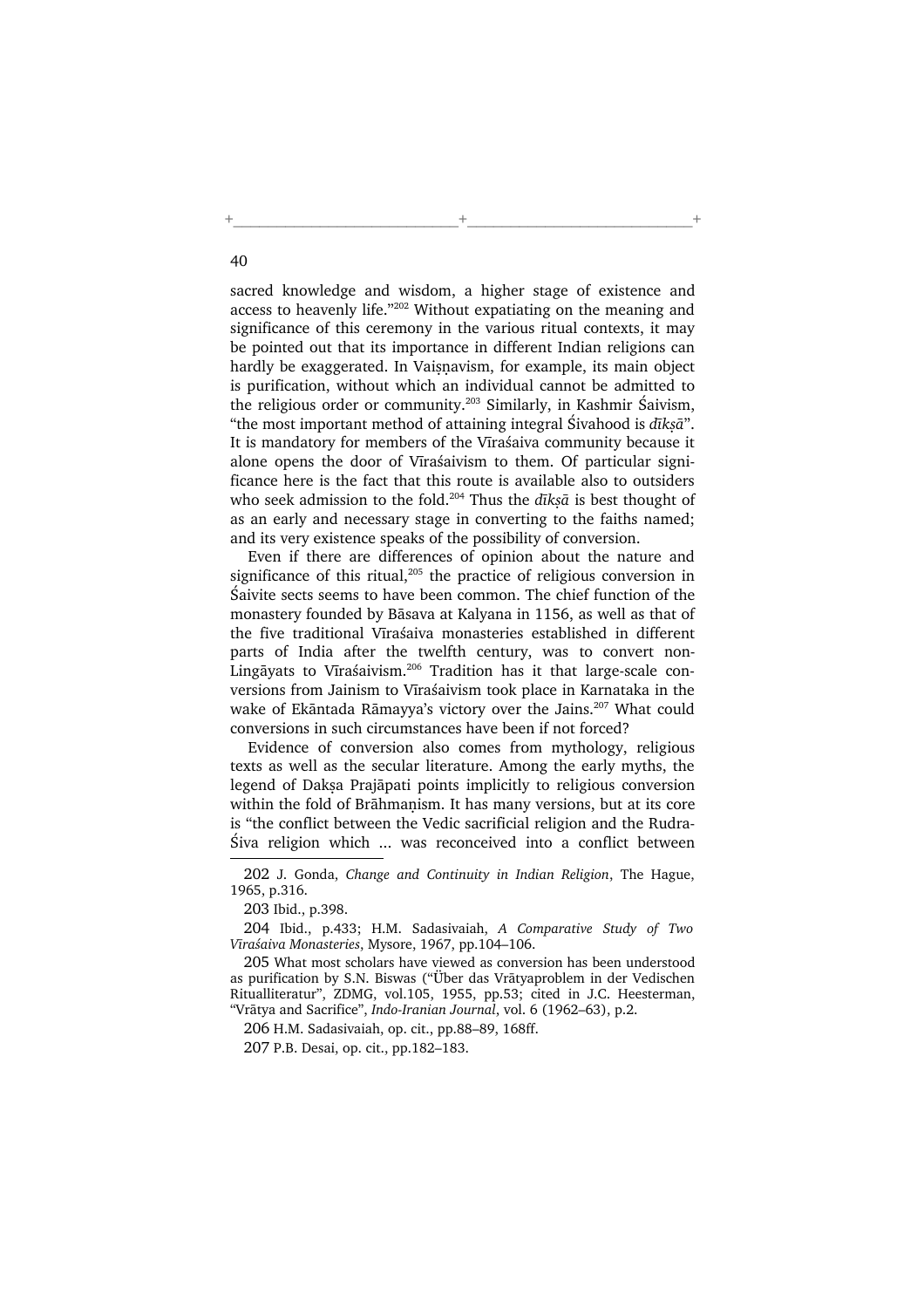Vaisnavism and Śaivism" in the epic and Purānic texts.<sup>208</sup> The climax of the story is represented by Śiva's destruction of the sacrifice performed by Daksa, followed by the Daksa's realisation of Śiva's superiority and conversion to him.<sup>209</sup>

+\_\_\_\_\_\_\_\_\_\_\_\_\_\_\_\_\_\_\_\_\_\_\_\_\_\_+\_\_\_\_\_\_\_\_\_\_\_\_\_\_\_\_\_\_\_\_\_\_\_\_\_\_+

There are also textual references to the procedure to be followed during conversion. The Nāradaparivrājakopanisad, for example, sets out in detail the way in which renouncers are to be converted or admitted to the Daśanāmī orders said to have been established by the earliest disciples of Śankarācārya.<sup>210</sup> The Somaśambhupaddhati,<sup>211</sup> a manual compiled by Somaśambu in the second half of the eleventh century, prescribes a procedure called the lingoddhāra (conversion ritual) for converting people from other creeds to Śaivism by the ritual removal of earlier religious affiliation, the purpose of the conversion being the realisation that without becoming a Śaiva, salvation is unattainable.<sup>212</sup> Similarly, a Tantric text called the Kubjikānityāhnikatilaka (1197) describes the conversion of nine Buddhists to the Kaula religion. According to the tradition recorded in it, when Śrīnātha alias Tū2nīśa alias Unmanīśanātha, the first of the ancient gurus of the Kubjika school of Tantra, went to the land of the gandharvas (gandharvaloka), he was questioned by some Buddhists living there. He told them that he was a siddha (perfect) and possessed the supreme divine instruction (divyajñānavaralabdhaka). Upon this the Buddhists laughed at him and challenged him to prove his statement. Śrīnātha, the story goes, uttered the syllable HUM and all the Buddhist monasteries collapsed. The monks acknowledged his

209 Ibid., pp.125, 128; Sukumari Bhattacharji, The Indian Theogony, Penguin Books, New Delhi, 2000, p.124.

210 G.S. Ghurye, op. cit., p.93.

211 The earliest manuscript of the text belongs to Vikrama 1130 (A.D. 1073). It has been edited by several scholars, the last and most authentic edition being by Madame Brunner-Lachaux published in three parts by Inst. Francais Indologie, Pondicherry. For details of the text and the conversion ritual, see Heinrich von Stietencron, "Religious Configurations in Pre-Muslim India and the Modern Concept of Hinduism", in Vasudha Dalmia and Heinrich von Stietencron, eds., Representing Hinduism: The Construction of Religious Traditions and National Identity, Delhi, 1995, pp.51–81.

212 Ibid, pp.56–57; Axel Michaels, Hinduism: Past and Present, New Delhi, 2005, pp.20–21.

<sup>208</sup> Klaus Klostermaier, "The Original Daksa Saga", in Arvind Sharma, ed., Essays on the Mahābhārata, Leiden,1991, p.110.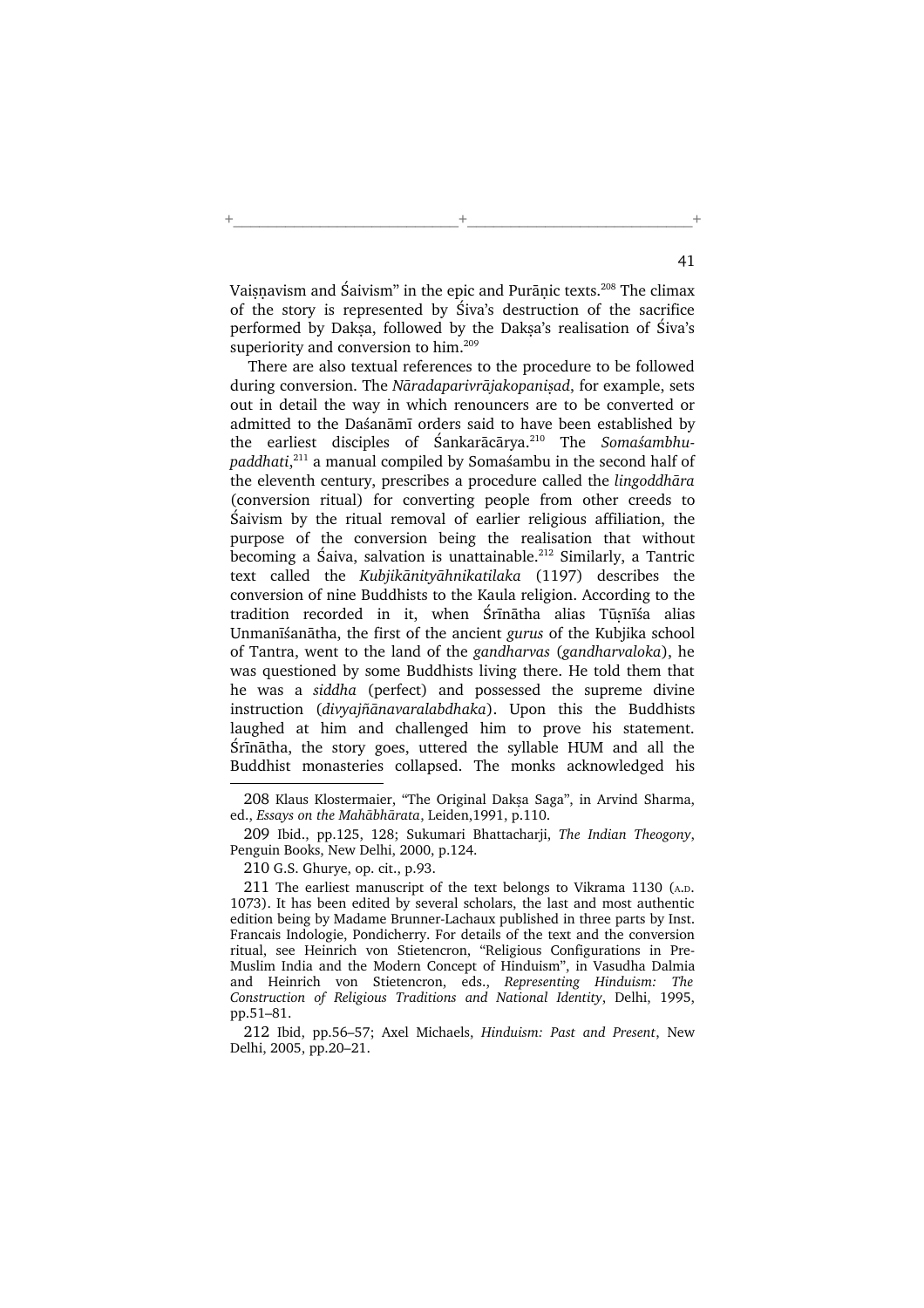authority, and later he converted them. $213$  Among the secular works, the Prabodhacandrodaya of Krsna Miśra (eleventh century) records how, after an interesting conversation with a Buddhist and a Jain, and after offering them wine and women, a Kāpālika succeeded in converting them to Śaivism. $214$ 

+\_\_\_\_\_\_\_\_\_\_\_\_\_\_\_\_\_\_\_\_\_\_\_\_\_\_+\_\_\_\_\_\_\_\_\_\_\_\_\_\_\_\_\_\_\_\_\_\_\_\_\_\_+

Religious conversion may have been of central importance to the many bhakti saints and gurus who appeared on the religious scene with the development of the various devotional sects, especially in early medieval south India, and who were inspired by a strong missionary zeal to convert the people to a life of spiritual surrender to the highest god. This is corroborated by the instances of conversion recorded in the early medieval Śaiva hagiographies. The twelfth-century work Periyapurānam of Sekkilār tells us that the Nāyanār saint Appar was born in an orthodox Śaiva family of the Vellāla community but became a Jain monk at an early age. Agitated, his elder sister sought Śiva's help. Appar was then afflicted with a serious abdominal disorder, which was cured not by the Jain physicians and their mantras but only by the grace and miracle of Śiva. Repentant over his earlier conversion to Jainism, he came back to the fold of his family faith. Enraged at this, the Jains brought charges against him before the Pallava king Mahendravarman, who was a follower of Jainism. Appar, however, succeeded in convincing the king of the truth of Śaivism, whereupon Mahendravarman himself became a Śaiva. Although the various assumptions underlying this narrative, related in the Periyapurāņam five centuries after the events, have been rightly questioned<sup>215</sup>, it is true that Appar and Mahendravarman changed their religions.

Sekkilār also gives an account of the encounter between another Śaiva saint, Sambandar, and the Jains. As the story goes, the queen and the minister of the Pāndyan king invited Sambandar to Madurai to drive out the Jain monks who exercised their hold over the king. The saint went to Madura, proved the superiority of his miracles over those of the Jains and converted the king to Śaivism. As we

<sup>213</sup> The Satsāhsra Samhitā, ed. and tr. J.A. Schoterman, Leiden, 1982, p.38; Teun Goudriaan and Sanjukta Gupta, Hindu Tantric and Śākta Literature, Wiesbaden, 1981, p.149.

<sup>214</sup> Prabodhacandrodaya, Act III.

<sup>215</sup> Richard H. Davis, "The Story of the Disappearing Jains: Retelling the Saiva–Jain Encounter in Medieval South India", in John E. Cort, ed., Open Boundaries, 1998, pp.213–224.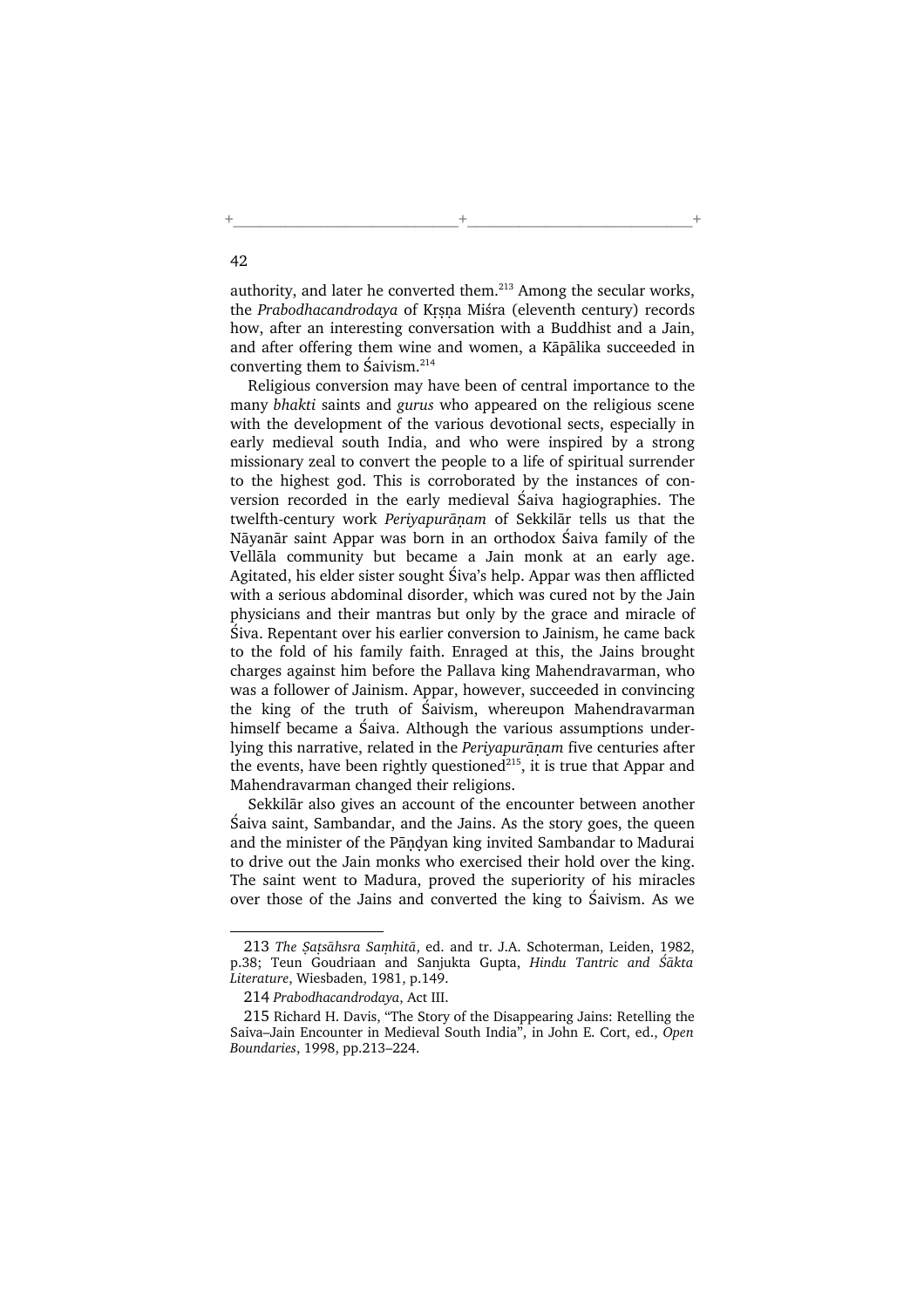noted earlier, 8,000 Jains are said to have been impaled. Like the story of the conversion of Mahendravarman, that of the Pāndvan ruler's embracing Śaivism may be a tall tale told by Sekkilār; but in neither of the two cases can the fact of conversion be questioned.

+\_\_\_\_\_\_\_\_\_\_\_\_\_\_\_\_\_\_\_\_\_\_\_\_\_\_+\_\_\_\_\_\_\_\_\_\_\_\_\_\_\_\_\_\_\_\_\_\_\_\_\_\_+

An early medieval smrti text also indicates that the idea of conversion was not altogether alien to Brāhmanism. The Devalasmrti states that if brāhmans and members of other castes are carried off by mlecchas and indulge in forbidden acts, they can be purified by performing the prescribed penance (prāyaścitta).<sup>216</sup> It also lays down that anyone who has lived with mlecchas for between five and twenty years can be purified by undergoing two cāndrāyaṇas.<sup>217</sup> According to Devala and other early medieval lawgivers, anyone who left his religion could be taken back into its fold.<sup>218</sup> This idea of reconversion anticipated the later *suddhi*<sup>219</sup> movement led by the Arya Samaj and is the same as the religious conversion currently being supported aggressively by the VHP and its affiliates in India and abroad as well as by the Ramakrishna Mission, founded in 1897 by Vivekananda, who "wished to flood the country of the Yankees with idolatrous missionaries" and had "grandiose ideas of how the US and Europe could be converted to Advaita Vedanta in a matter of decades."<sup>220</sup>

Most of these references to conversion, with the exception of vrātyastoma, can be assigned to the early medieval period, when the important Purānas were composed. As pointed out earlier, they

<sup>216</sup> M.L. Wadekar, Devalasmrti Reconstruction, 2 vols., Delhi, 1996. The chapter on mlecchitaśuddhih contains as many as seventy-one verses dealing with the śuddhi (purification) of those who were taken away by mlecchas or stayed with them for five to twenty years.

<sup>217</sup> P.V. Kane, History of Dharmasastra, vol. II, pt.1, Poona, 1974, pp.389–91.

<sup>218</sup> Ibid., p.391.

<sup>219</sup> P.V. Kane uses the term parāvartana for reconversion and even equates it with the ancient vrātyastoma (op. cit., vol. IV, p.118). On the basis of the Hindukaranavidhi prepared by the Dharmanirnayamandala, Lonavala (Maharashtra), he has also suggested "a model but brief rite for the parāvartana for those who were forcibly converted or for those who voluntarily left the Hindu fold" (ibid).

<sup>220</sup> Torkel Brekke, op. cit., p.48. Cf. Paul Hacker, "Der religiöse Nationalismus Vivekānandas", in L. Schmithausen, ed., Kleine Schriften, Wiesbaden, 1978, pp.565–79. There are many Hindu sects which are actively engaged in converting people, but the discussion of their activities is beyond the scope of this paper.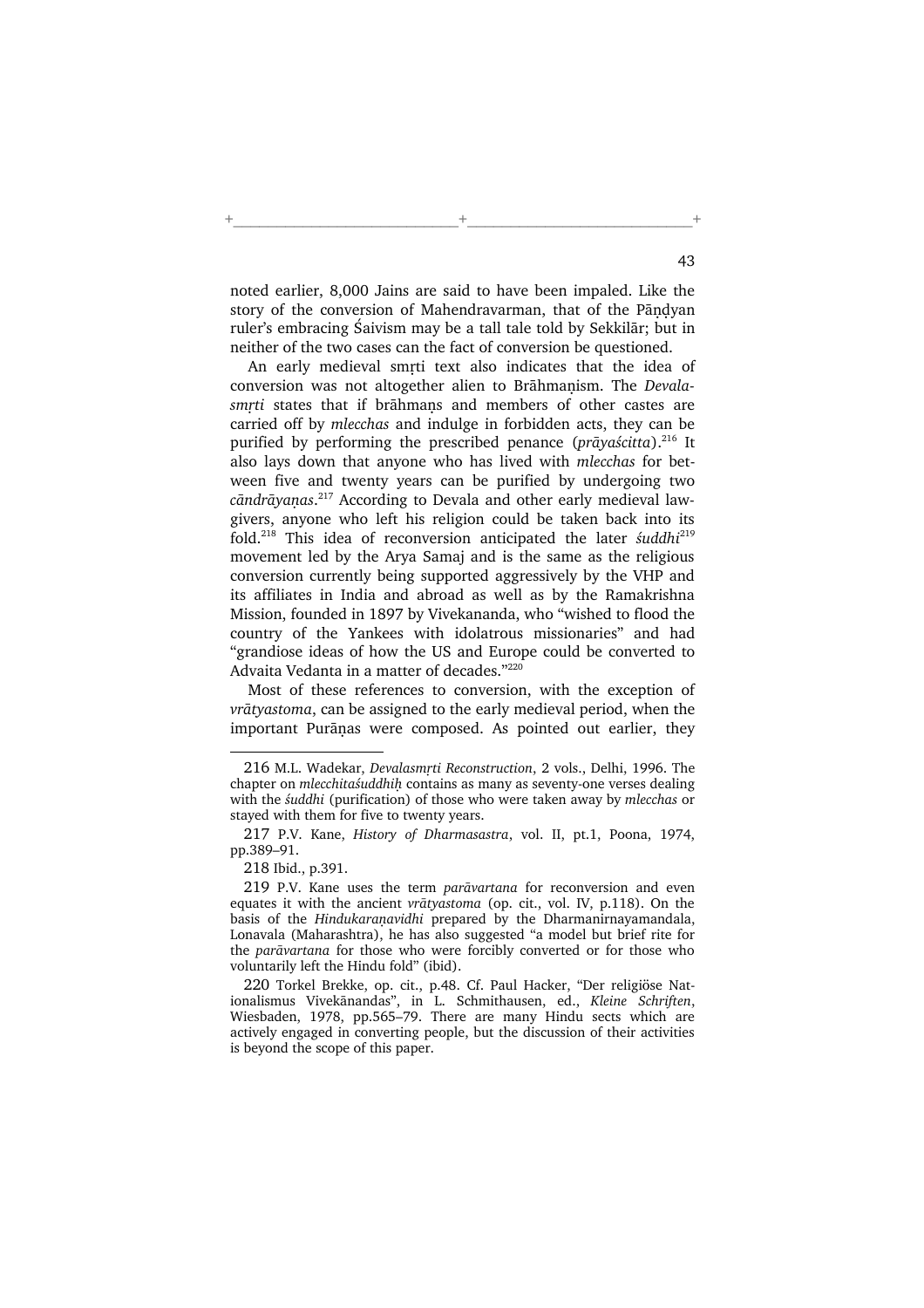provide substantial evidence of sectarian rivalries, but it is just as important that they betray a strong Brāhmanical hostility towards the proselytising activities of the votaries of the heterodox sects: the Viśnupurāna, for example, tells us that the Buddha came to the earth in order to indoctrinate the *daitvas* against the Vedas.<sup>221</sup> The Purānas were used, on the one hand, to resist the conversion of people to non-Brāhmanical sects and, on the other, as an instrument for the diffusion of Brāhmanical religious ideas among the various ethnic groups to which they refer.<sup>222</sup>

+\_\_\_\_\_\_\_\_\_\_\_\_\_\_\_\_\_\_\_\_\_\_\_\_\_\_+\_\_\_\_\_\_\_\_\_\_\_\_\_\_\_\_\_\_\_\_\_\_\_\_\_\_+

Like the propagation of Purāṇic lore, the practice of making land grants to brāhmans and their religious establishments became fairly widespread. As a result, brāhman settlements came up in different parts of the country during the early medieval period. They became specially important in the economically backward regions inhabited by culturally marginalised tribal people, for in those areas the brāhmans, living as they did at a higher level of material existence, were able to disseminate their own religious beliefs and practices. The popularisation of the Purānas and the practice of making land grants in the peripheral areas both acted as agents of acculturation and religious transformation.

Since the pace of religious change brought about by these means was slow and may have stretched over generations, it is difficult to liken the penetration of Brāhmanism in the peripheral areas to the dramatic change wrought by conversion. There is no doubt, however, that in many cases land charters specified the donees' obligations, which included not only the teaching of Vedic lore but the actual performance of Brāhmanical rites and rituals, which enabled them to make inroads into tribal societies and religions. An interesting eighth-century inscription from the Raipur district in Chhattisgarh mentions two Śaiva ascetics, Sadyahśivācārya and Sadāśivācārya, and records the dedication of a temple to the latter and his spiritual successors along with several plots of black-soil land (krsnatalā) located in different villages. It states that the ascetics, in return for the endowment, were expected to arrange a

<sup>221</sup> Visnupurāna, III.18. Cf. Vijay Nath, Purānas and Acculturation: A Historico-Anthropological Perspective, Delhi, 2001, p.195.

<sup>222</sup> The role of the Purānas in bringing about religious and cultural change in the peripheral areas has been discussed perceptively and at length by Vijay Nath, op. cit., chapter 8. Also see Kunal Chakrabarti, Religious Process: The Purānas and the Making of a Regional Tradition, Delhi, 2001.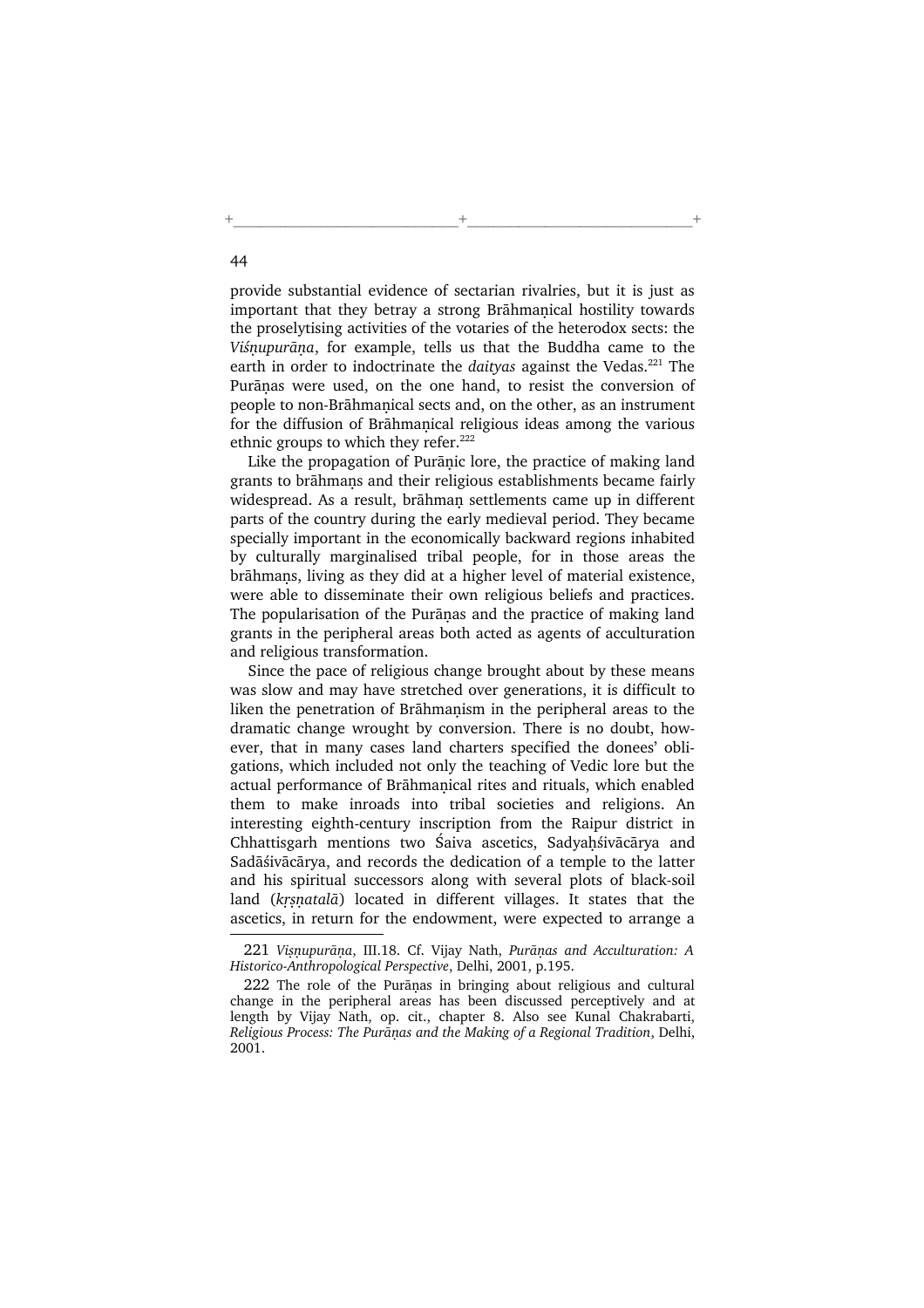free feeding house (annasya sattram), a sacrificial rite (yāga), the exposition of the Śaiva doctrine (*vyākhyāvah samayasya*) and the ceremony of initiation ( $d\bar{t}$ *ksā*) into the Śaiva faith, which was capable of securing salvation ( $nirvāna-daksa$ ).<sup>223</sup> This inscription clearly indicates that land gifts to priests in the peripheral areas were an important and effective instrument for spreading religious beliefs and practices among tribal groups and for their conversion to Brāhmanical sects. Similarly, while the monasteries and the mendicant orders traditionally believed to have been established by Śankara certainly spread his ideas, their role in converting people needs to be examined, despite the reference to the initiation of novitiates in the Nāradaparivrājakopanisad.<sup>224</sup> The number of inscriptions which provide direct evidence of conversion may not be large; nor is the evidence on the Śankarite monasteries clear about their possible proselytising activities. But to make the sweeping statement that Hinduism has been a non-proselytising religion appears unwarranted and calls for a rigourous reappraisal by historians.

+\_\_\_\_\_\_\_\_\_\_\_\_\_\_\_\_\_\_\_\_\_\_\_\_\_\_+\_\_\_\_\_\_\_\_\_\_\_\_\_\_\_\_\_\_\_\_\_\_\_\_\_\_+

## VIII

The stereotyping of Hinduism as eternal, monolithic, tolerant and non-proselytising began soon after its invention in the nineteenth century, and the effort to present it as different from all the other religions of the world has gathered momentum over the years. Not content with imagining their religion to be unique, the Hindu cultural nationalists persist in noisily proclaiming its imagined uniqueness. The clichés about it receive inspiration and support from the writings of scholars of religion based at universities in the West, where departments of religious studies or comparative religion have

<sup>223</sup> Senkapat Stone Slab Inscription of the time of Śivagupta Bālārjuna, Ajay Mitra Shastri, ed., Inscriptions of the Sarabhapurias, Panduvamsins and Somavamsins, Delhi, 1995, pt. II, pp. 154–59, verses 15–22. I am thankful to Professor B.P. Sahu, but for whose timely reminder I might have forgotten to refer to this inscription.

<sup>224</sup> G.C. Pandey (Life and Thought of Sankaracarya, Delhi, 1994) discusses the establishment of Śankarite monasteries but shies away from scrutinising them for proselytising activities of the kind seen later in Vīraśaiva monastic organisations.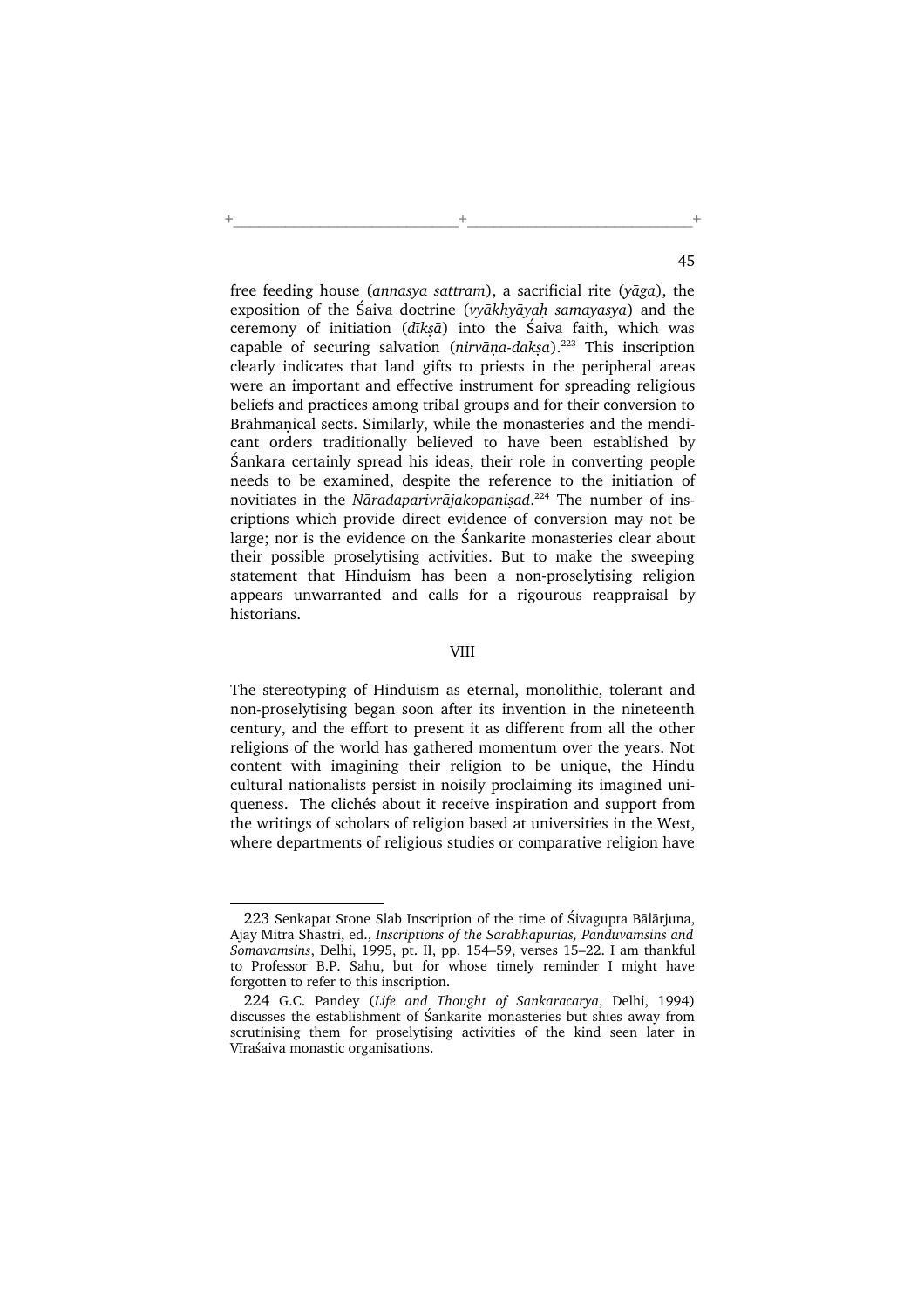mushroomed after World War II, their number having come to exceed 1,200 in the US alone. $225$ 

+\_\_\_\_\_\_\_\_\_\_\_\_\_\_\_\_\_\_\_\_\_\_\_\_\_\_+\_\_\_\_\_\_\_\_\_\_\_\_\_\_\_\_\_\_\_\_\_\_\_\_\_\_+

Most of the scholars affiliated to these departments and a few of their Indian disciples<sup>226</sup> are inspired by Joachim Wach and Mircea Eliade<sup>227</sup> and speak of the science of religion (*religionswissenschaft*): but in reality they study Hinduism as a socio-historically autonomous phenomenon, thus supporting the claim that religion is sui generis. Opposed to the scientific analysis of religious data and to any kind of reductionism, they have studied religion by prioritising "interior and generally inaccessible personal experiences and religious convictions at the expense of observable and documentable data,"<sup>228</sup> focussing on the "transhistorical religious meaning of any given hierophany."<sup>229</sup> The influence of these scholars is reflected in the anti-historical attitude of the bulk of writing on Hinduism produced by Western scholars and their Indian followers. For example, one of the leading Western scholars of religion, and the most influential, Wendy Doniger, has studied many neglected aspects of Hinduism (e.g., myths, symbols, metaphors) on the basis of an extensive use of Sanskrit texts and has provided interesting and provocative interpretations of the early Indian myths and religions, often rousing the Hindu diaspora's ire. But she has generally shied away from examining their changing social contexts. The same may be said of several recent publications on Hinduism which do not view religion as a multifactoral historical and cultural process but as a decontextualised phenomenon not linked to material realities on the ground.<sup>230</sup>

<sup>225</sup> Kwagsu Lee, "Resisting Analysis, Persisting Interpretation: A Historiography of Some Recent Studies of Hinduism in the United States", Social Science Probings, vol.15, nos.3–4, Winter 2003, p.28.

<sup>226</sup> Among the younger Indian scholars advocating the idea of sui generis religion, mention may be made of Kunal Chakrabarti, according to whom "...religion as man's response to the ultimate reality has an autonomy and a dynamic of its own…", "Recent Approaches to the Study of Religion in Ancient India", in Romila Thapar, ed., Recent Perspectives on Early Indian History, Bombay, 1995, p.189.

<sup>227</sup> Kwangsu Lee, op. cit., p.28.

<sup>228</sup> Russell T. McCutcheon, Manufacturing Religion: The Discourse on Sui Generis Religion and the Politics of Nostalgia, New York, 2003, p.128.

<sup>229</sup> Kwangsu Lee, op. cit., pp.12–13.

<sup>230</sup> Constraints of space do not permit us to list and discuss all the recent writings on Hinduism, but a few of the most recent ones may be